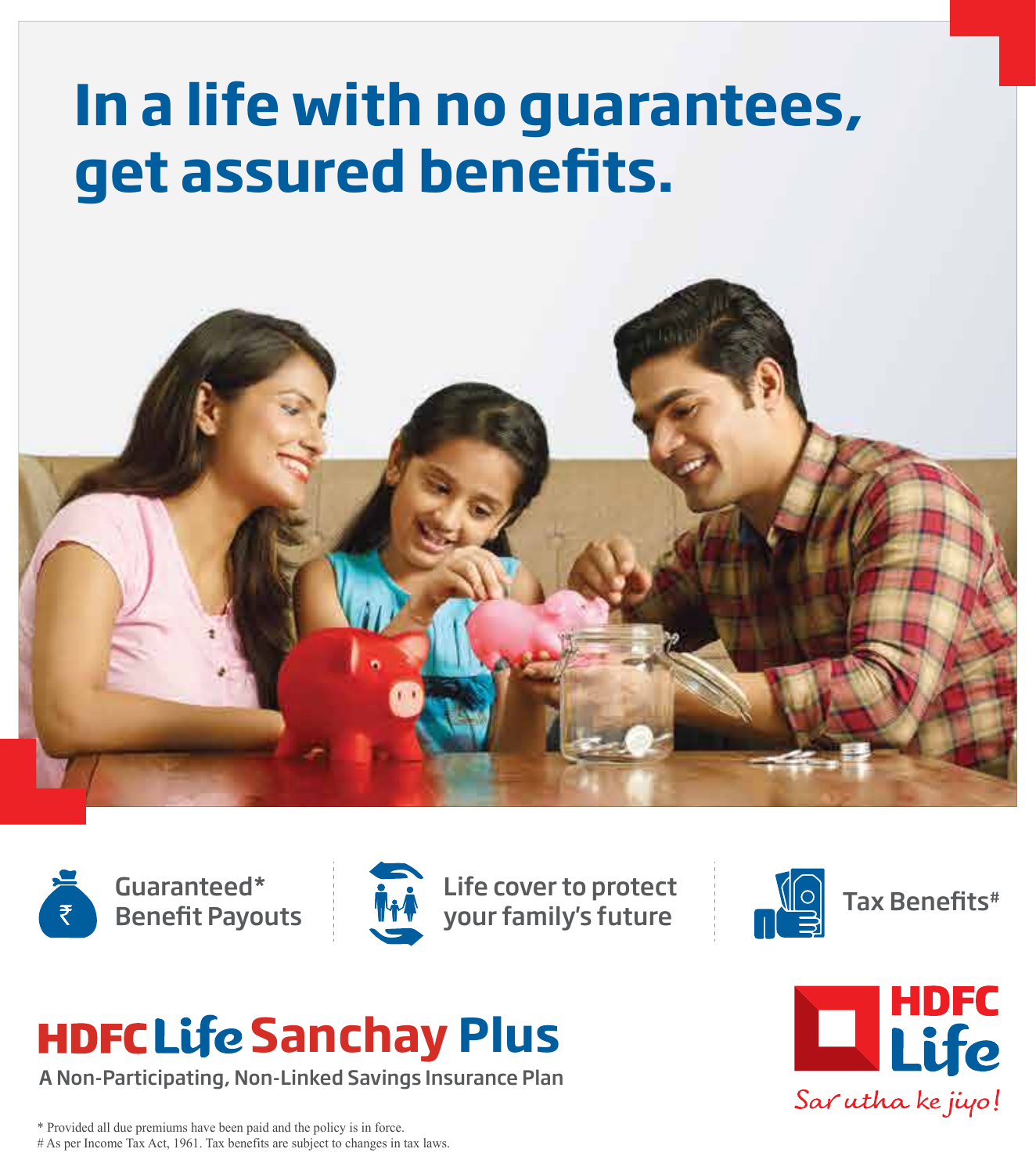Life becomes more meaningful with the achievement of personal milestones which you have planned for. But these milestones are often accompanied by added responsibilities, expenses and the burden of any uncertainty happening. We do our best to ensure that the financial security is achieved through meticulous planning for key life stages such as marriage, parenthood, retirement, etc. Life Insurance plan can help you achieve such goals whilst safeguarding the family's future against the unforeseen events.

While there are many opportunities that come with respective benefits, the assurance and convenience that a life insurance plan with quaranteed benefit offers is irreplaceable.

We at HDFC Life bring to you "HDFC Life Sanchay Plus", a plan that offers guaranteed returns for you and your family.

# KEY FEATURES OF HDFC LIFE SANCHAY PLUS

ELIGIBILITY

- **Guaranteed benefits** Rest assured of the returns
- $\blacksquare$  Tax benefits You may be eligible for tax benefits as per prevailing tax laws
- $\blacksquare$  Flexibility Guaranteed benefits as a lump sum or as regular income
- Life Long Income option Guaranteed income till age 99 years
- **Long Term Income option** Guaranteed Income for a fixed term of 25 to 30 years
- Optional Riders Enhance your protection coverage with rider options on payment of additional premium

| <b>CLIVIDILI I</b>            |                            |                                                                                               |                                        |  |
|-------------------------------|----------------------------|-----------------------------------------------------------------------------------------------|----------------------------------------|--|
| <b>Eligibility Criteria</b>   | <b>Plan Option</b>         | <b>Minimum</b>                                                                                | Maximum                                |  |
|                               | Guaranteed Income          | 5 <sup>1</sup>                                                                                |                                        |  |
| Age at Entry Age (years)      | <b>Guaranteed Maturity</b> | 5 <sup>1</sup>                                                                                | 60                                     |  |
|                               | Life Long Income           | 50                                                                                            |                                        |  |
|                               | Long Term Income           | 5 <sup>1</sup>                                                                                |                                        |  |
|                               | Guaranteed Income          | 18                                                                                            | 73                                     |  |
|                               | <b>Guaranteed Maturity</b> | 18                                                                                            | 80                                     |  |
| Age at Maturity (years)       | Life Long Income           | 56                                                                                            | 71                                     |  |
|                               | Long Term Income           | 18                                                                                            | 71                                     |  |
| Minimum instalment<br>Premium | All Options                | Annual: ₹ 30,000<br>Half yearly: ₹15,000<br>Quarterly: ₹7,500<br>Monthly: ₹ 2,500             |                                        |  |
| Maximum instalment<br>Premium | All Options                | No limit, subject to Board Approved<br>Underwriting Policy (BAUP)                             |                                        |  |
| <b>Riders</b>                 | All Options                | Disability Rider (101B013V03)<br><b>HDFC Life Critical Illness Plus</b><br>Rider (101B014V02) | HDFC Life Income Benefit on Accidental |  |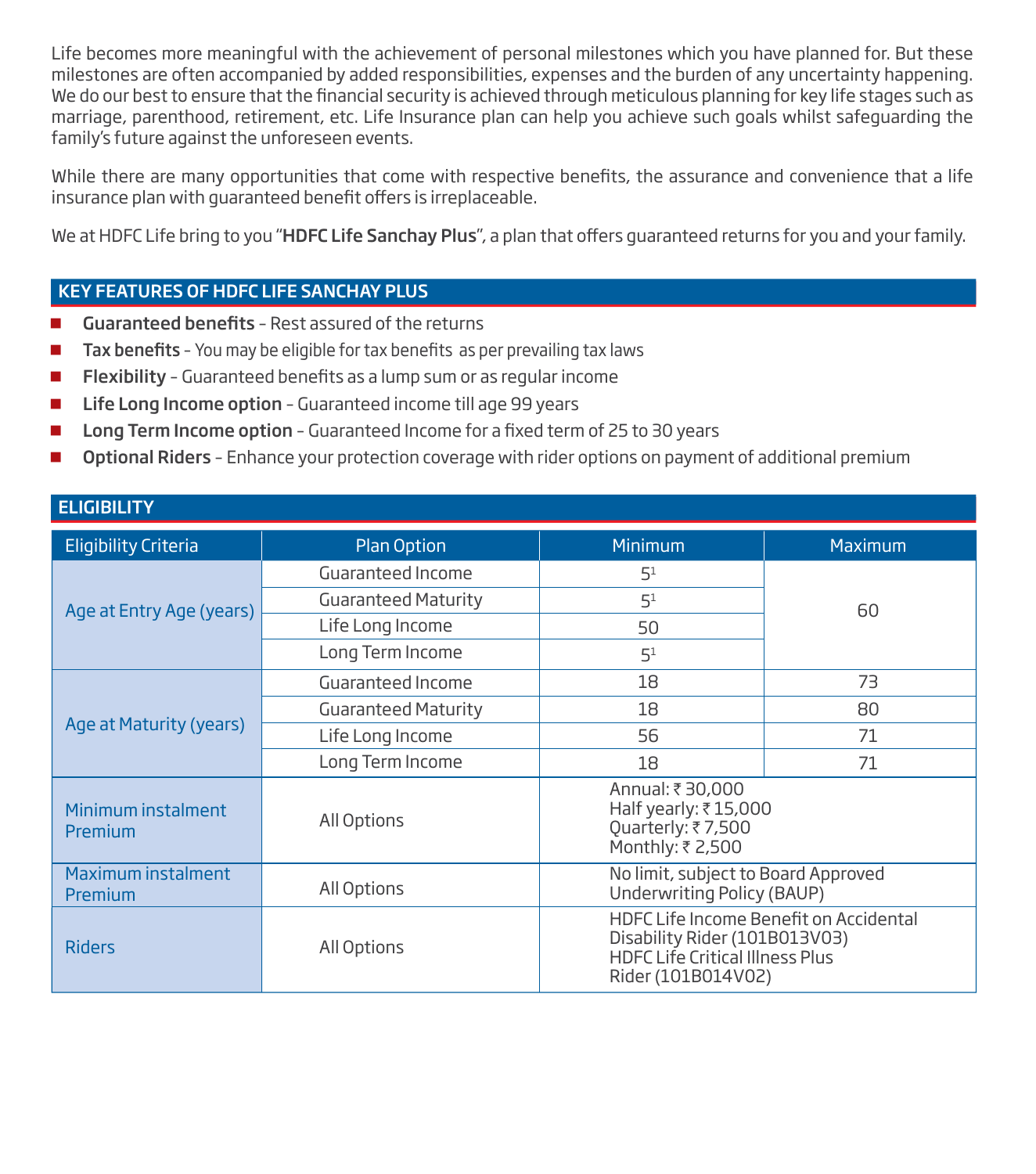#### ELIGIBILITY CRITERIA For POSP Variant

| <b>Eligibility Criteria</b>   | <b>Plan Option</b>         | <b>Minimum</b>                                                                                                                                                   | Maximum |
|-------------------------------|----------------------------|------------------------------------------------------------------------------------------------------------------------------------------------------------------|---------|
|                               | Guaranteed Income          | 51                                                                                                                                                               | 54      |
|                               | <b>Guaranteed Maturity</b> | 5 <sup>1</sup>                                                                                                                                                   | 55      |
| Age at Entry Age (years)      | Life Long Income           | 50                                                                                                                                                               | 59      |
|                               | Long Term Income           | 51                                                                                                                                                               | 59      |
|                               | Guaranteed Income          | 18                                                                                                                                                               |         |
| Age at Maturity (years)       | <b>Guaranteed Maturity</b> | 18                                                                                                                                                               | 65      |
|                               | Life Long Income           | 56                                                                                                                                                               |         |
|                               | Long Term Income           | 18                                                                                                                                                               |         |
| Minimum instalment<br>Premium | All Options                | Annual: ₹30,000<br>Half yearly: ₹15,000<br>Quarterly: ₹7,500<br>Monthly: ₹2,500                                                                                  |         |
| Maximum instalment<br>Premium | All Options                | Maximum premium is subject to maximum Sum<br>Assured on Death of ₹ 25,00,000.<br>The acceptance of any case is subject to Board<br>approved underwriting policy. |         |
| <b>Riders</b>                 | All Options                | None                                                                                                                                                             |         |

All ages mentioned above are age last birthday.

The minimum premium amounts are exclusive of taxes and levies as applicable.

1. Risk cover starts from date of commencement of policy for all lives including minors. In case of a minor life, the policy will vest on the Life Assured on attainment of age 18 years

Premium payable at other than Annual frequency shall be calculated by multiplying the Annual Premium by Conversion Factor:

| Frequency      | <b>Conversion Factor</b> |
|----------------|--------------------------|
| Half-yearly    | 0.5100                   |
| Quarterly      | 0.2600                   |
| <b>Monthly</b> | 0.0875                   |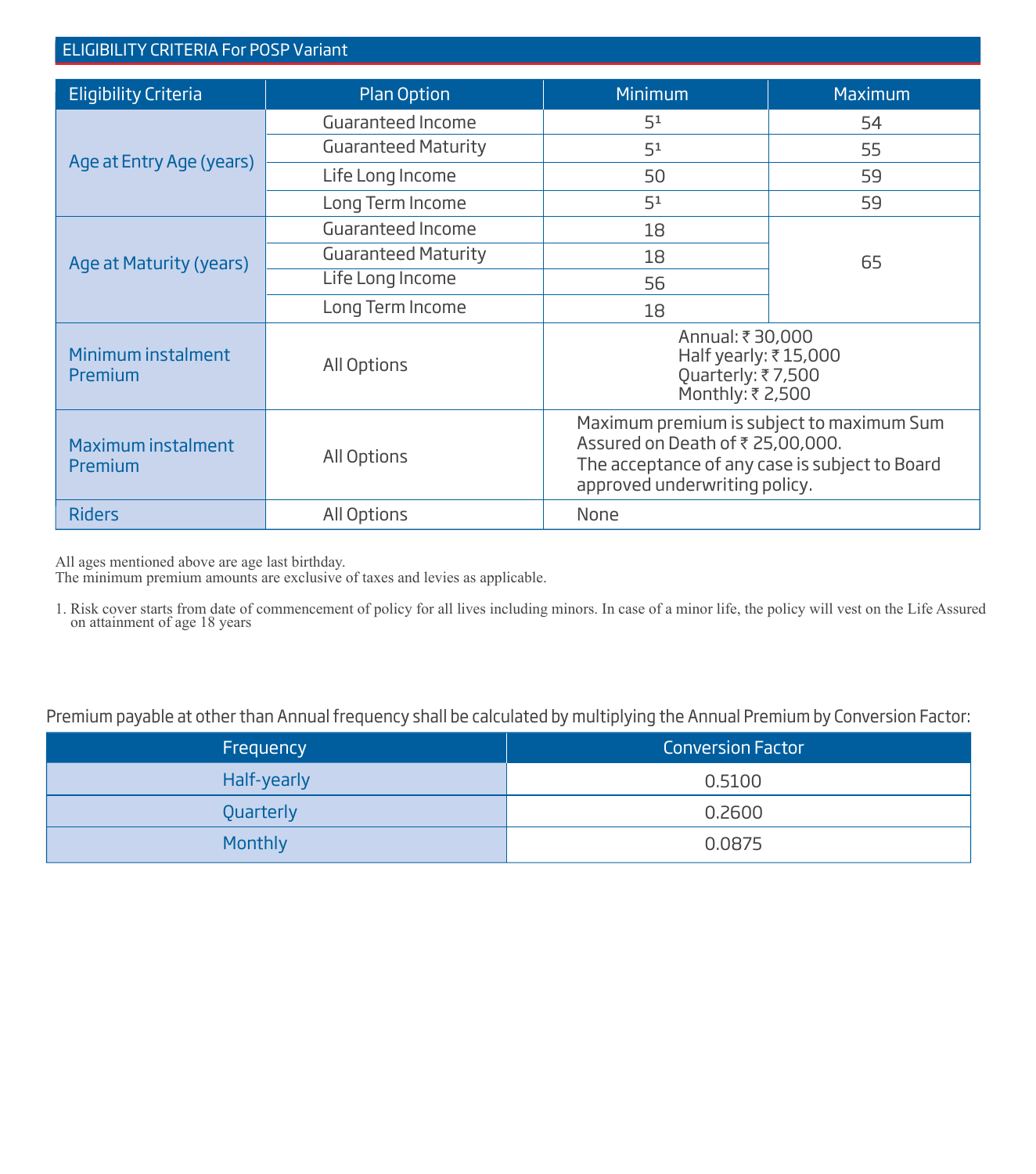#### HOW THIS PLAN WORKS?

HDFC Life Sanchay Plus allows you to choose from four benefit options depending upon your life stage and your priorities in life. The option once chosen cannot be altered.

| <b>Options</b>   | <b>Premium Paying Term</b> | <b>Policy Term</b> | <b>Payout Period</b>                                                                                               |  |  |
|------------------|----------------------------|--------------------|--------------------------------------------------------------------------------------------------------------------|--|--|
| Guaranteed       | 5 years                    | 10 to 20 years     |                                                                                                                    |  |  |
| <b>Maturity</b>  | 6/7/8/9/10 years           | 12 to 20 years     | Maturity benefit paid as lump sum at the end of the Policy Term                                                    |  |  |
|                  | 7 years                    | 7 to 12 years      |                                                                                                                    |  |  |
|                  | 8 years                    | 8 to 13 years      |                                                                                                                    |  |  |
| Guaranteed       | 9 years                    | 9 to 14 years      | Maturity benefit paid as a quaranteed income for a fixed term of                                                   |  |  |
| Income           | 10 years                   | 10 to 15 years     | 10 or 12 years starting from (Policy Term + 1)th year in arrears.                                                  |  |  |
|                  | 11 years                   | 11 to 16 years     |                                                                                                                    |  |  |
|                  | 12 years                   | 12 to 17 years     |                                                                                                                    |  |  |
|                  | 5 years                    | 6 years            | Maturity benefit paid as a guaranteed income from 7th year in<br>arrears till the individual attains age 99 years  |  |  |
| Life Long        | 6 years                    | 7 years            | Maturity benefit paid as a quaranteed income from 8th year in<br>arrears till the individual attains age 99 years  |  |  |
| Income           | 10 years                   | 11 years           | Maturity benefit paid as a quaranteed income from 12th year in<br>arrears till the individual attains age 99 years |  |  |
|                  | 12 years                   | 13 years           | Maturity benefit paid as a guaranteed income from 14th year in<br>arrears till the individual attains age 99 years |  |  |
|                  | 5 years                    | 5 to 10 years      |                                                                                                                    |  |  |
|                  | 6 years                    | 6 to 11 years      |                                                                                                                    |  |  |
|                  | 7 years                    | 7 to 10 years      |                                                                                                                    |  |  |
| <b>Long Term</b> | 8 years                    | 8 to 11 years      | Maturity benefit paid as a quaranteed income for a fixed term of                                                   |  |  |
| Income           | 9 years                    | 9 to 11 years      | 25 or 30 years starting from (Policy Term + 1)th year in arrears.                                                  |  |  |
|                  | 10 years                   | 10 to 12 years     |                                                                                                                    |  |  |
|                  | 11 years                   | 11 & 12 years      |                                                                                                                    |  |  |
|                  | 12 years                   | $12\& 13$ years    |                                                                                                                    |  |  |

#### BENEFITS IN DETAIL

This section details the benefits payable during the policy term and payout period as per the option chosen. Premium excludes taxes, extra premium on account underwriting or payment frequency and rider premiums, if any.

# PLAN OPTION – GUARANTEED MATURITY

#### **Maturity Benefit:**

This option offers a quaranteed maturity benefit payable as lump sum at the end of policy term upon payment of all due premiums and the life assured surviving the policy term.

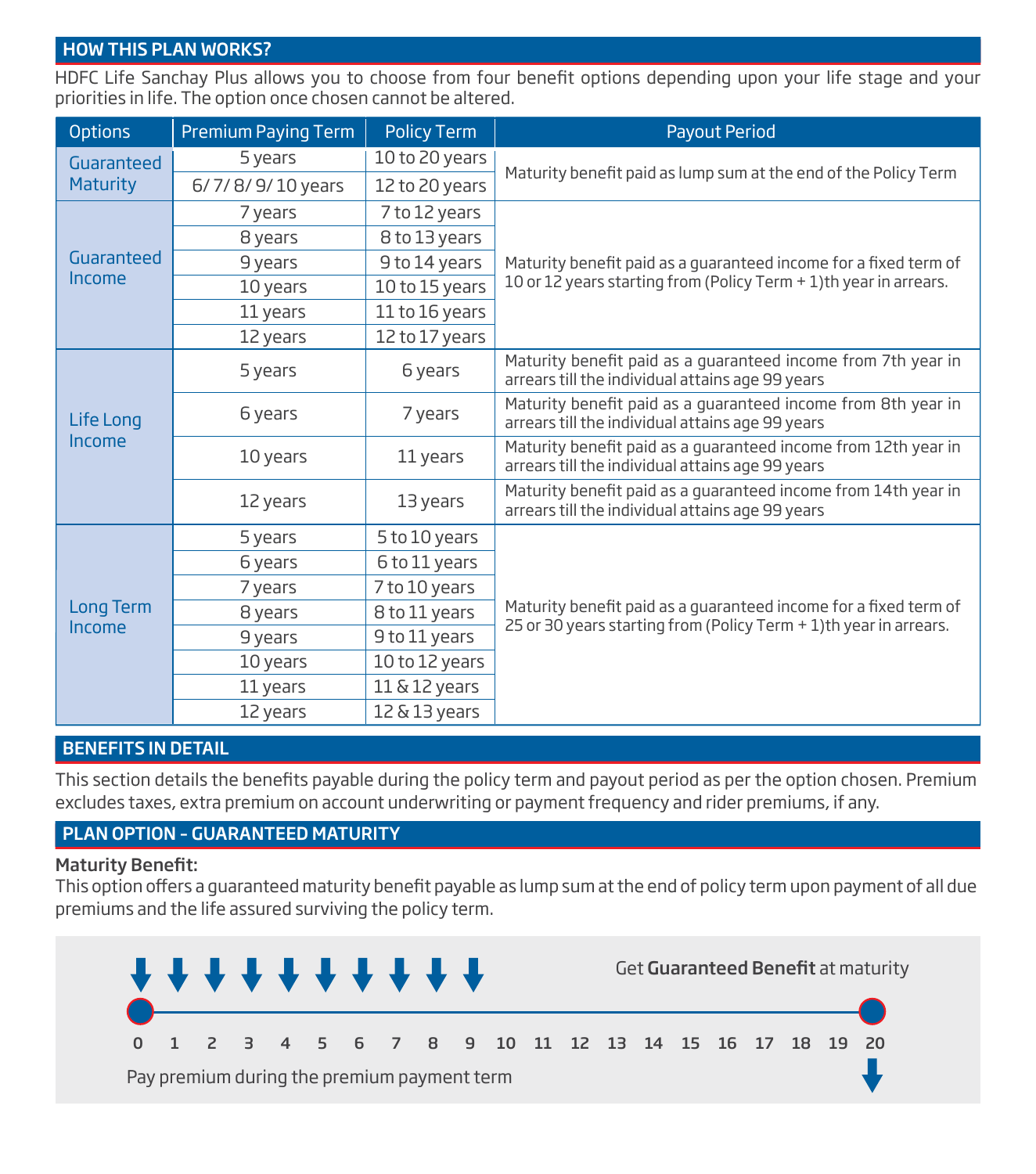The maturity benefit is equal to Guaranteed Sum Assured on Maturity plus accrued Guaranteed Additions. Where, Guaranteed Sum Assured on Maturity is total Annualized Premium payable under the policy during the premium payment term.

Guaranteed Additions (GA) will accrue at every policy anniversary as detailed below

- For PPT 5 years GA will start accruing from year 6 onwards
- For PPT 6, 7 & 8 GA will start accruing from year 7 onwards
- For PPT 9 & 10 GA will start accruing from year 8 onwards

Please refer Guaranteed Additions mentioned under section "TERMS & CONDITIONS" below

# Death Benefit:

In case of death of Life Assured during the policy term, the death benefit equal to Sum Assured on Death plus Accrued Guaranteed Additions shall be payable to the nominee.

Sum Assured on Death is the highest of:

- 10 times the Annualized Premium<sup>2</sup>, or
- <sup>1</sup> 105% of Total Premiums paid<sup>3</sup>, or
- Guaranteed Sum Assured on Maturity, or
- an absolute amount assured to be paid on death, which is equal to the Sum Assured.

Sum Assured shall be equal to the applicable Death Benefit Multiple times the Annualized Premium. The applicable Death Benefit Multiples are specified below.

Upon the payment of the death benefit, the policy terminates and no further benefits are payable.

- 2. Annualized Premium shall be the premium amount payable in a year chosen by the policyholder, excluding the taxes, rider premiums, underwriting extra premiums and loadings for modal premiums, if any.
- 3. Total Premiums Paid means total of all the premiums received, excluding any extra premium, any rider premium and taxes.

# PLAN OPTION – GUARANTEED INCOME

# **Maturity Benefit:**

This option pays you a maturity benefit in the form of Guaranteed Income for fixed term of 10 or 12 years upon payment of all due premiums and life assured surviving the policy term.



The amount of quaranteed income<sup>n</sup> depends upon the Premium Payment Term as defined below:

^An additional income is payable in case of higher premium amount, please refer to the Enhanced Benefit for High Premium Policies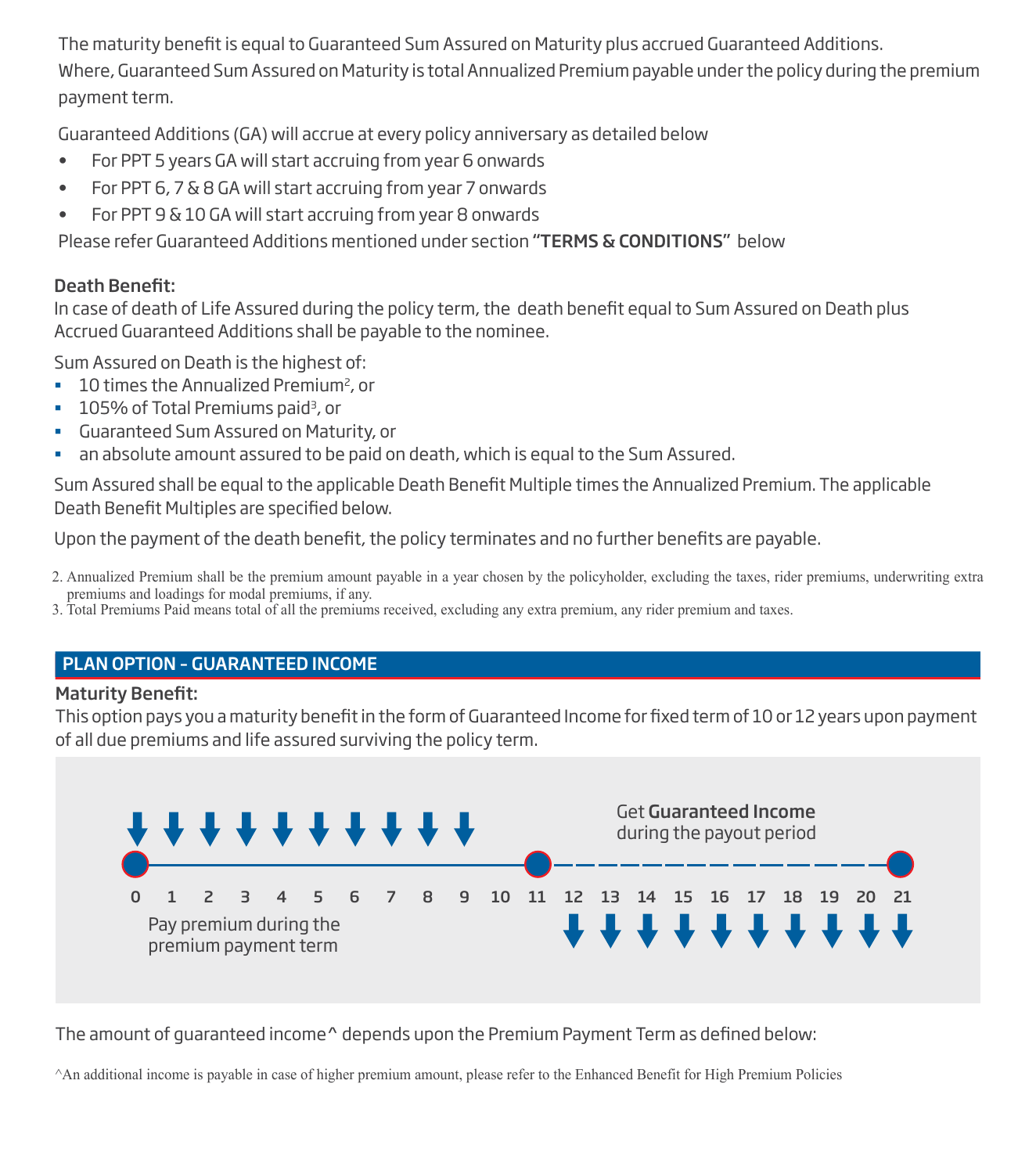# For Entry Ages: 5 to 50 years

| Premium             |                    | Guaranteed Income payable each year during the Payout Period |                            |  |  |
|---------------------|--------------------|--------------------------------------------------------------|----------------------------|--|--|
| <b>Payment Term</b> | <b>Policy Term</b> | 10 years                                                     | 12 years                   |  |  |
| 7 years             | 7 years            | 100% of Annualized Premium                                   | 88% of Annualized Premium  |  |  |
| 7 years             | 8 years            | 110% of Annualized Premium                                   | 98% of Annualized Premium  |  |  |
| 7 years             | 9 years            | 116% of Annualized Premium                                   | 102% of Annualized Premium |  |  |
| 7 years             | 10 years           | 123% of Annualized Premium                                   | 109% of Annualized Premium |  |  |
| 7 years             | 11 years           | 132% of Annualized Premium                                   | 117% of Annualized Premium |  |  |
| 7 years             | 12 years           | 142% of Annualized Premium                                   | 125% of Annualized Premium |  |  |
| 8 years             | 8 years            | 123% of Annualized Premium                                   | 108% of Annualized Premium |  |  |
| 8 years             | 9 years            | 134% of Annualized Premium                                   | 120% of Annualized Premium |  |  |
| 8 years             | 10 years           | 141% of Annualized Premium                                   | 124% of Annualized Premium |  |  |
| 8 years             | 11 years           | 151% of Annualized Premium                                   | 133% of Annualized Premium |  |  |
| 8 years             | 12 years           | 162% of Annualized Premium                                   | 142% of Annualized Premium |  |  |
| 8 years             | 13 years           | 172% of Annualized Premium                                   | 152% of Annualized Premium |  |  |
| 9 years             | 9 years            | 146% of Annualized Premium                                   | 128% of Annualized Premium |  |  |
| 9 years             | 10 years           | 161% of Annualized Premium                                   | 143% of Annualized Premium |  |  |
| 9 years             | 11 years           | 168% of Annualized Premium                                   | 148% of Annualized Premium |  |  |
| 9 years             | 12 years           | 179% of Annualized Premium                                   | 159% of Annualized Premium |  |  |
| 9 years             | 13 years           | 192% of Annualized Premium                                   | 170% of Annualized Premium |  |  |
| 9 years             | 14 years           | 205% of Annualized Premium                                   | 180% of Annualized Premium |  |  |
| 10 years            | 10 years           | 171% of Annualized Premium                                   | 151% of Annualized Premium |  |  |
| 10 years            | 11 years           | 188% of Annualized Premium                                   | 168% of Annualized Premium |  |  |
| 10 years            | 12 years           | 200% of Annualized Premium                                   | 177% of Annualized Premium |  |  |
| 10 years            | 13 years           | 215% of Annualized Premium                                   | 189% of Annualized Premium |  |  |
| 10 years            | 14 years           | 228% of Annualized Premium                                   | 202% of Annualized Premium |  |  |
| 10 years            | 15 years           | 245% of Annualized Premium                                   | 215% of Annualized Premium |  |  |
| 11 years            | 11 years           | 201% of Annualized Premium                                   | 177% of Annualized Premium |  |  |
| 11 years            | 12 years           | 220% of Annualized Premium                                   | 195% of Annualized Premium |  |  |
| 11 years            | 13 years           | 233% of Annualized Premium                                   | 207% of Annualized Premium |  |  |
| 11 years            | 14 years           | 250% of Annualized Premium                                   | 220% of Annualized Premium |  |  |
| 11 years            | 15 years           | 265% of Annualized Premium                                   | 235% of Annualized Premium |  |  |
| 11 years            | 16 years           | 282% of Annualized Premium                                   | 250% of Annualized Premium |  |  |
| 12 years            | 12 years           | 230% of Annualized Premium                                   | 202% of Annualized Premium |  |  |
| 12 years            | 13 years           | 245% of Annualized Premium                                   | 209% of Annualized Premium |  |  |
| 12 years            | 14 years           | 260% of Annualized Premium                                   | 231% of Annualized Premium |  |  |
| 12 years            | 15 years           | 280% of Annualized Premium                                   | 246% of Annualized Premium |  |  |
| 12 years            | 16 years           | 300% of Annualized Premium                                   | 265% of Annualized Premium |  |  |
| 12 years            | 17 years           | 325% of Annualized Premium                                   | 290% of Annualized Premium |  |  |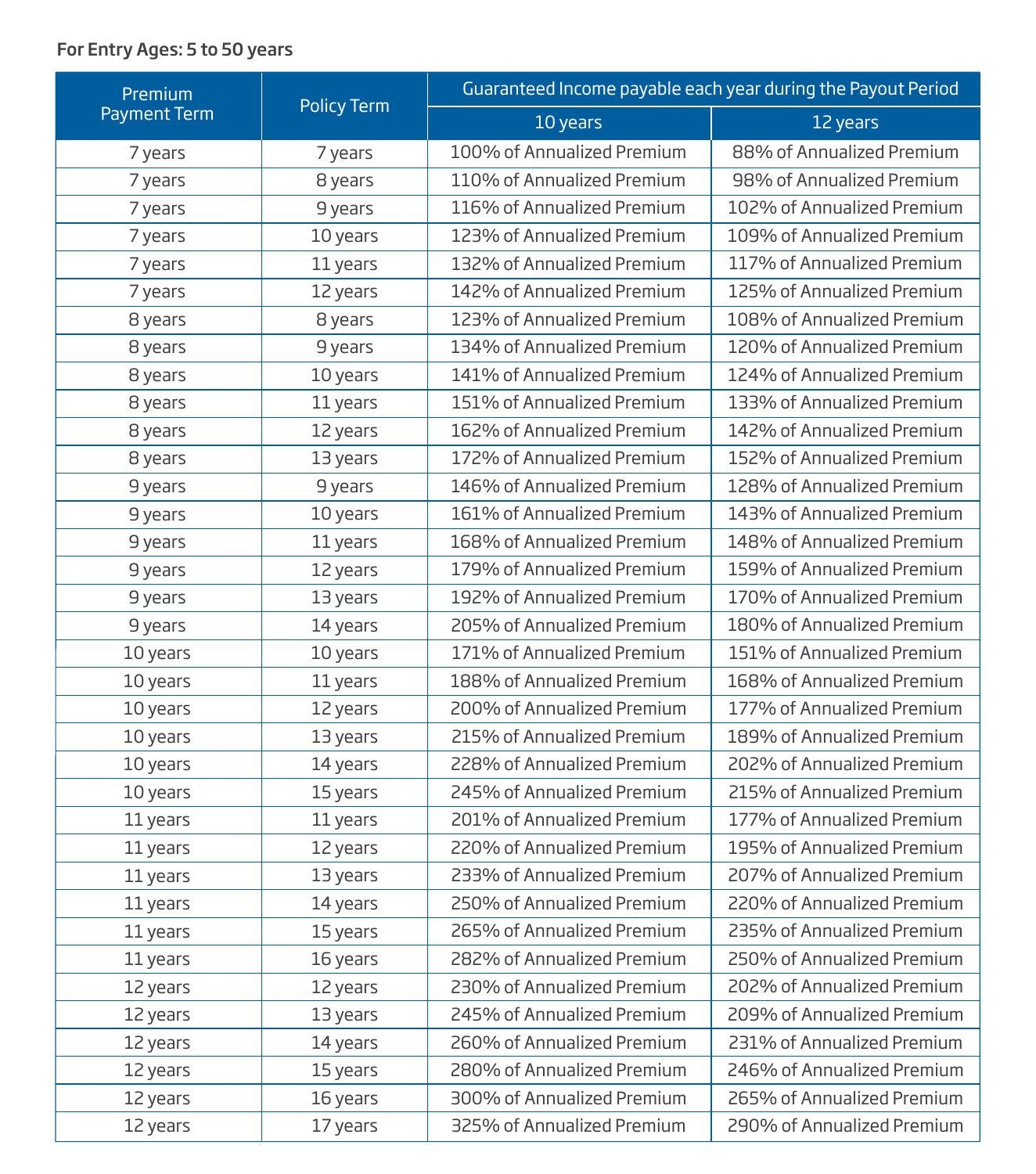# For Entry Ages: 51 to 60 years

| Premium             | <b>Policy Term</b> | Guaranteed Income <sup>^</sup> payable each year during the Payout Perio |                            |  |  |
|---------------------|--------------------|--------------------------------------------------------------------------|----------------------------|--|--|
| <b>Payment Term</b> |                    | 10 years                                                                 | 12 years                   |  |  |
| 7 years             | 7 years            | 97% of Annualized Premium                                                | 85% of Annualized Premium  |  |  |
| 7 years             | 8 years            | 104% of Annualized Premium                                               | 92% of Annualized Premium  |  |  |
| 7 years             | 9 years            | 112% of Annualized Premium                                               | 98% of Annualized Premium  |  |  |
| 7 years             | 10 years           | 118% of Annualized Premium                                               | 105% of Annualized Premium |  |  |
| 7 years             | 11 years           | 127% of Annualized Premium                                               | 112% of Annualized Premium |  |  |
| 7 years             | 12 years           | 136% of Annualized Premium                                               | 120% of Annualized Premium |  |  |
| 8 years             | 8 years            | 120% of Annualized Premium                                               | 105% of Annualized Premium |  |  |
| 8 years             | 9 years            | 127% of Annualized Premium                                               | 113% of Annualized Premium |  |  |
| 8 years             | 10 years           | 136% of Annualized Premium                                               | 120% of Annualized Premium |  |  |
| 8 years             | 11 years           | 147% of Annualized Premium                                               | 129% of Annualized Premium |  |  |
| 8 years             | 12 years           | 157% of Annualized Premium                                               | 138% of Annualized Premium |  |  |
| 8 years             | 13 years           | 165% of Annualized Premium                                               | 146% of Annualized Premium |  |  |
| 9 years             | 9 years            | 143% of Annualized Premium                                               | 125% of Annualized Premium |  |  |
| 9 years             | 10 years           | 153% of Annualized Premium                                               | 135% of Annualized Premium |  |  |
| 9 years             | 11 years           | 163% of Annualized Premium                                               | 144% of Annualized Premium |  |  |
| 9 years             | 12 years           | 173% of Annualized Premium                                               | 154% of Annualized Premium |  |  |
| 9 years             | 13 years           | 185% of Annualized Premium                                               | 164% of Annualized Premium |  |  |
| 9 years             | 14 years           | 196% of Annualized Premium                                               | 173% of Annualized Premium |  |  |
| 10 years            | 10 years           | 166% of Annualized Premium                                               | 147% of Annualized Premium |  |  |
| 10 years            | 11 years           | 179% of Annualized Premium                                               | 158% of Annualized Premium |  |  |
| 10 years            | 12 years           | 192% of Annualized Premium                                               | 170% of Annualized Premium |  |  |
| 10 years            | 13 years           | 206% of Annualized Premium                                               | 181% of Annualized Premium |  |  |
| 10 years            | 14 years           | 217% of Annualized Premium                                               | 192% of Annualized Premium |  |  |
| 10 years            | 15 years           | 231% of Annualized Premium                                               | 203% of Annualized Premium |  |  |
| 11 years            | 11 years           | 194% of Annualized Premium                                               | 171% of Annualized Premium |  |  |
| 11 years            | 12 years           | 207% of Annualized Premium                                               | 182% of Annualized Premium |  |  |
| 11 years            | 13 years           | 222% of Annualized Premium                                               | 198% of Annualized Premium |  |  |
| 11 years            | 14 years           | 237% of Annualized Premium                                               | 209% of Annualized Premium |  |  |
| 11 years            | 15 years           | 249% of Annualized Premium                                               | 222% of Annualized Premium |  |  |
| 11 years            | 16 years           | 264% of Annualized Premium                                               | 230% of Annualized Premium |  |  |
| 12 years            | 12 years           | 220% of Annualized Premium                                               | 193% of Annualized Premium |  |  |
| 12 years            | 13 years           | 228% of Annualized Premium                                               | 194% of Annualized Premium |  |  |
| 12 years            | 14 years           | 246% of Annualized Premium                                               | 219% of Annualized Premium |  |  |
| 12 years            | 15 years           | 263% of Annualized Premium                                               | 230% of Annualized Premium |  |  |
| 12 years            | 16 years           | 279% of Annualized Premium                                               | 246% of Annualized Premium |  |  |
| 12 years            | 17 years           | 299% of Annualized Premium                                               | 274% of Annualized Premium |  |  |

^An additional income is payable in case of higher premium amount, please refer to the Enhanced Benefit for High Premium Policies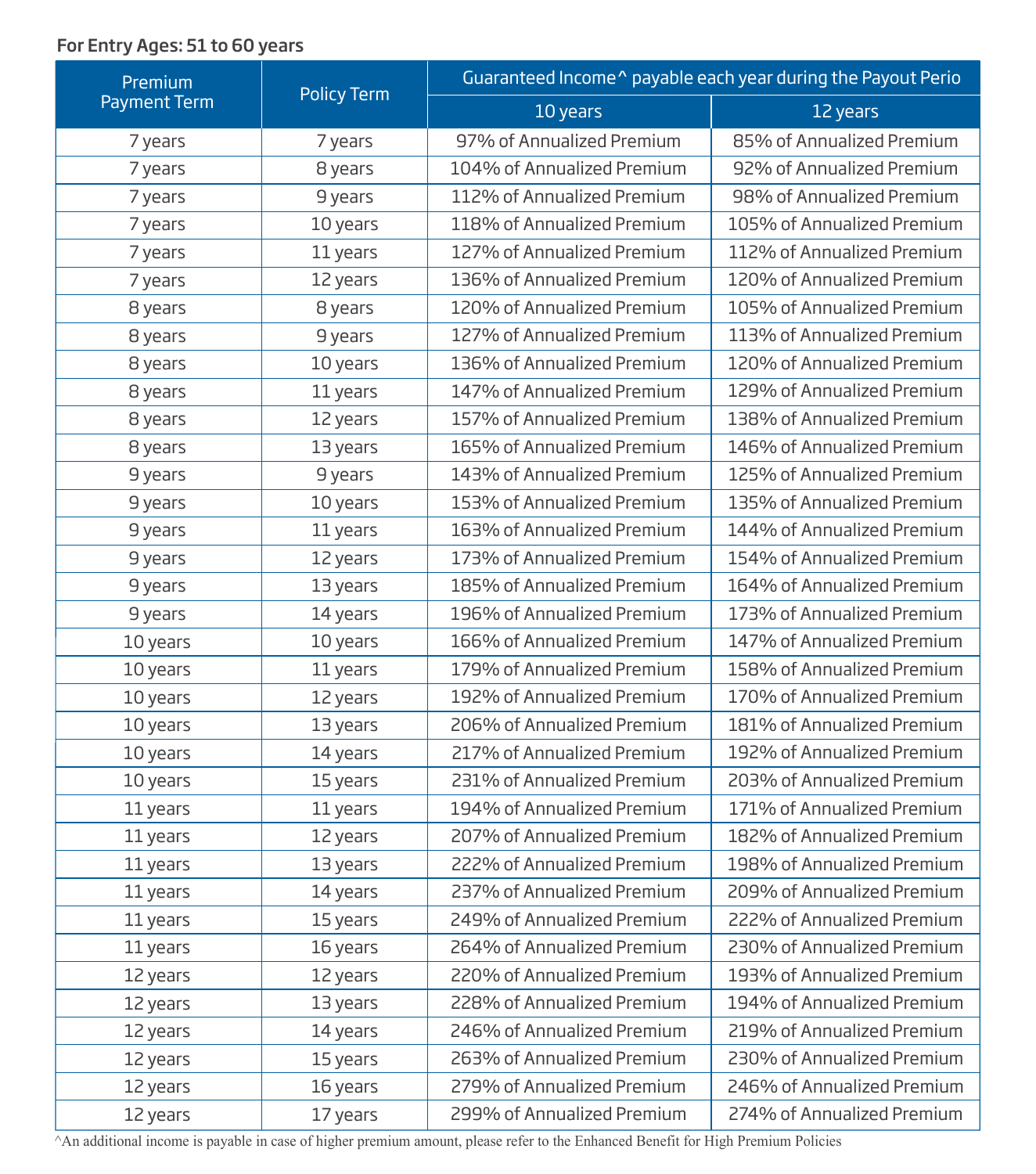On the maturity date, you shall have an option to receive the Guaranteed Sum Assured on Maturity, which under this option, shall be the present value of future payouts, discounted at a rate of 9% p.a. This interest rate is not guaranteed. However, any change in the interest rate will be subject to prior approval of the Authority and will be applicable only to the policies sold after the date of change.

At any point of time during the Payout Period, you shall have an option to receive the future income as a lump sum, which shall be the present value of future payouts, discounted at a rate which is computed using the prevailing interest rates described below.

On death of the Life Assured during the Payout Period, the nominee shall continue receiving Guaranteed Income as per Income Payout Frequency & benefit option chosen till the end of Payout Period. The nominee shall have an option to receive the future income as a lump sum, which shall be the present value of future payouts, discounted at a rate which is computed using the prevailing interest rates as described below.

# Death Benefit:

In case of death of Life Assured during the policy term, the death benefit equal to Sum Assured on Death shall be payable to the nominee.

Sum Assured on Death is the highest of:

- 10 times the Annualized Premium ,or
- <sup>1</sup> 105% of Total Premiums paid, or
- Premiums paid accumulated at an interest of 5% p.a. compounded annually, or
- Guaranteed Sum Assured on Maturity, or
- an absolute amount assured to be paid on death, which is equal to the Sum Assured

Sum Assured shall be equal to the applicable Death Benefit Multiple times the Annualized Premium. The applicable Death Benefit Multiples are specified below.

Upon the payment of the death benefit, the policy terminates and no further benefits are payable.

# PLAN OPTION – LIFE LONG INCOME

#### **Maturity Benefit:**

This option offers a benefit of a guaranteed income up to age 99 years and a return of premium at the end of payout period upon payment of all due premiums and life assured surviving the policy term.

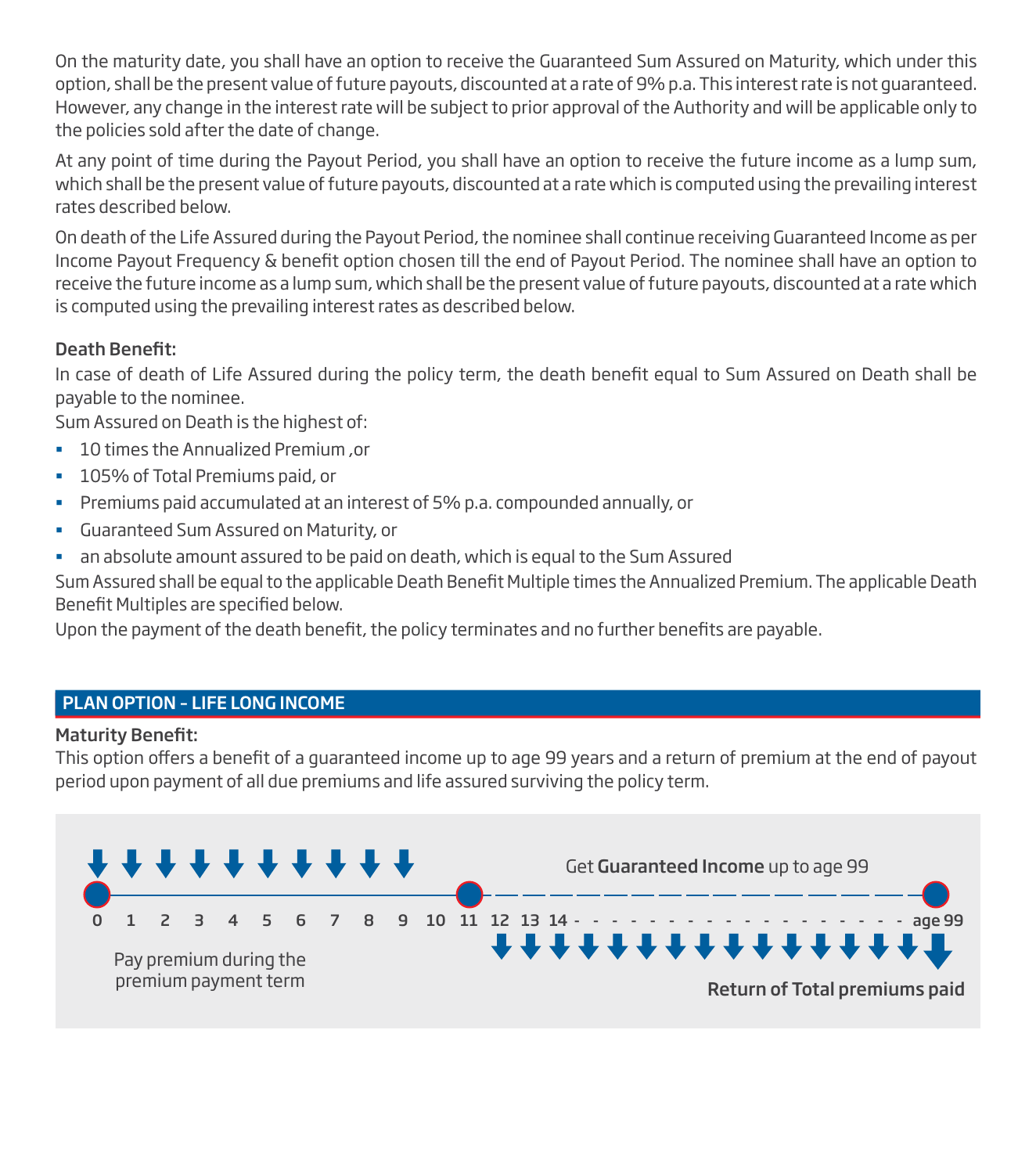The amount of guaranteed income^ shall depend upon the Premium Payment Term chosen as per the table given below:

|                      | Guaranteed Income <sup><math>\lambda</math></sup> payable each year during the payout period <sup>#</sup> |                              |  |  |
|----------------------|-----------------------------------------------------------------------------------------------------------|------------------------------|--|--|
| Premium Payment Term | Policy Term                                                                                               | Entry Ages: 50 to 60 years   |  |  |
| 5 years              | 6 years                                                                                                   | 31.75% of Annualized Premium |  |  |
| 6 years              | 7 years                                                                                                   | 41% of Annualized Premium    |  |  |
| 10 years             | 11 years                                                                                                  | 91% of Annualized Premium    |  |  |
| 12 years             | 13 years                                                                                                  | 121% of Annualized Premium   |  |  |

^An additional income is payable in case of higher premium amount, please refer to the Enhanced Benefit for High Premium Policies # Payout period is 99 minus age of Life Insured as at end of policy term

At the end of the Payout Period, the policy terminates by returning Total Premiums paid.

On the maturity date, you shall have an option to receive the Guaranteed Sum Assured on Maturity, which under this option, shall be the present value of future payouts, discounted at a rate of 9% p.a. This interest rate is not guaranteed. However, any change in the interest rate will be subject to prior approval of the Authority and will be applicable only to the policies sold after the date of change.

At any point of time during the Payout Period, you shall have an option to receive the future income as a lump sum, which shall be the present value of future payouts, discounted at a rate which is computed using the prevailing interest rates described below.

On death of the Life Assured during the Payout Period, the nominee shall continue receiving Guaranteed Income as per Income Payout Frequency & benefit option chosen till the end of Payout Period. The nominee shall have an option to receive the future income as a lump sum, which shall be the present value of future payouts, discounted at a rate which is computed using the prevailing interest rates as described below.

# Death Benefit:

In case of death of Life Assured during the policy term, the death benefit equal to Sum Assured on Death shall be payable to the nominee.

Sum Assured on Death is the highest of:

- **10 times the Annualized Premium, or**
- **105% of Total Premiums paid, or**
- Premiums paid accumulated at an interest of 5% p.a. compounded annually, or
- Guaranteed Sum assured on Maturity, or
- an absolute amount assured to be paid on death, which is equal to the Sum Assured.

Sum Assured shall be equal to the applicable Death Benefit Multiple times the Annualized Premium. The applicable Death Benefit Multiples are specified below.

Upon the payment of the death benefit, the policy terminates and no further benefits are payable.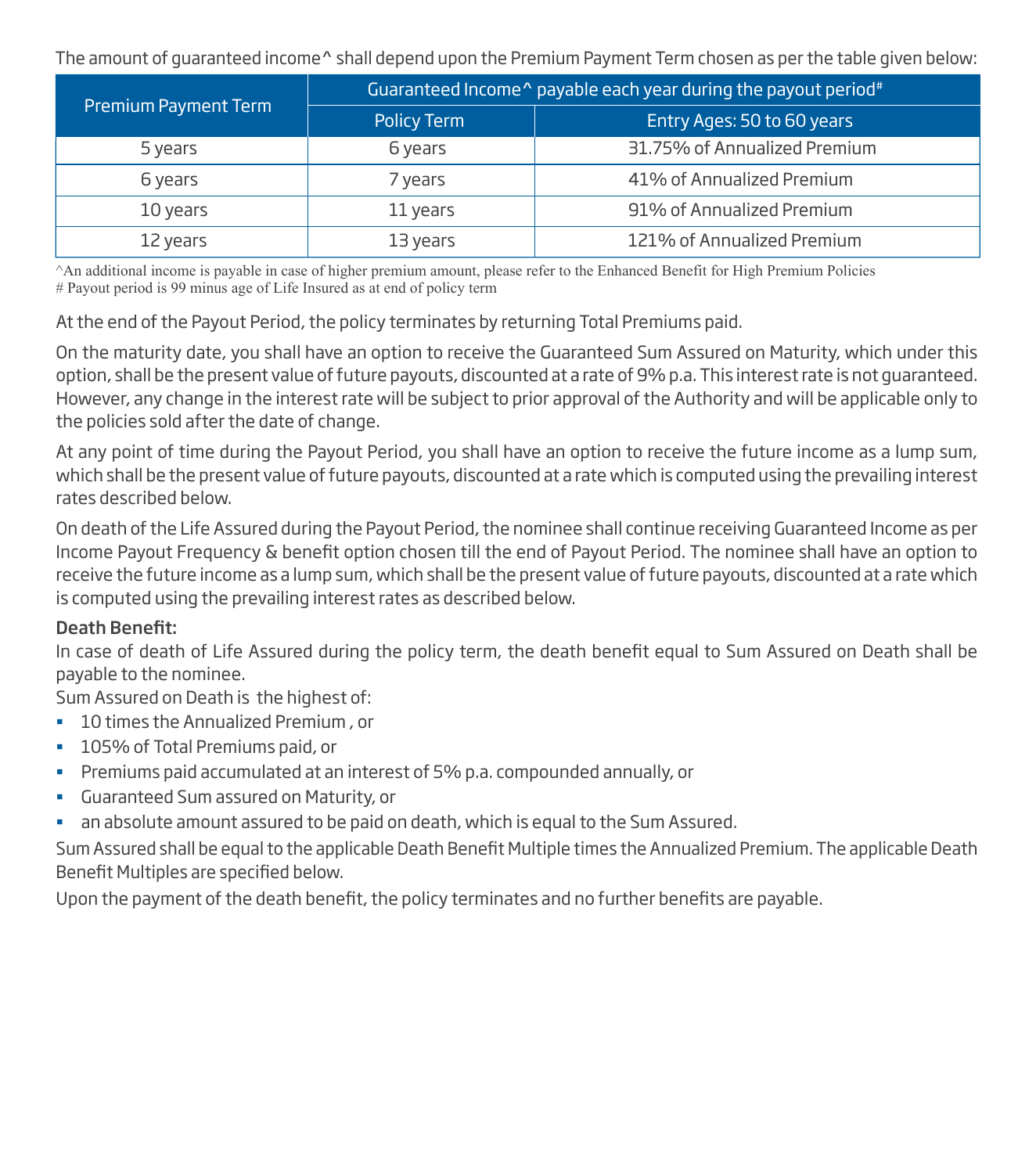# PLAN OPTION – LONG TERM INCOME

# **Maturity Benefit:**

This option offers a benefit of quaranteed income for fixed term of 25 or 30 years and a return of premium at the end of payout period upon payment of all due premiums and life assured surviving the policy term.



The amount of guaranteed income^ shall depend upon the Premium Payment Term and Policy Term chosen as per the table given below:

# Entry Ages: 5 to 60 years

| Premium             |                    | Guaranteed Income payable each year during the Payout Period |                               |  |  |
|---------------------|--------------------|--------------------------------------------------------------|-------------------------------|--|--|
| <b>Payment Term</b> | <b>Policy Term</b> | 25 years                                                     | 30 years                      |  |  |
| 5 years             | 5 years            | 31.50% of Annualized Premium                                 | 31.25 % of Annualized Premium |  |  |
| 5 years             | 6 years            | 34% of Annualized Premium                                    | 33.75% of Annualized Premium  |  |  |
| 5 years             | 7 years            | 37% of Annualized Premium                                    | 36.50% of Annualized Premium  |  |  |
| 5 years             | 8 years            | 40% of Annualized Premium                                    | 39.50% of Annualized Premium  |  |  |
| 5 years             | 9 years            | 43% of Annualized Premium                                    | 42.50% of Annualized Premium  |  |  |
| 5 years             | 10 years           | 48% of Annualized Premium                                    | 47.50% of Annualized Premium  |  |  |
| 6 years             | 6 years            | 41% of Annualized Premium                                    | 40.50% of Annualized Premium  |  |  |
| 6 years             | 7 years            | 45% of Annualized Premium                                    | 43.50% of Annualized Premium  |  |  |
| 6 years             | 8 years            | 48% of Annualized Premium                                    | 47.50% of Annualized Premium  |  |  |
| 6 years             | 9 years            | 52% of Annualized Premium                                    | 51.50% of Annualized Premium  |  |  |
| 6 years             | 10 years           | 56% of Annualized Premium                                    | 55.50% of Annualized Premium  |  |  |
| 6 years             | 11 years           | 60% of Annualized Premium                                    | 59.50% of Annualized Premium  |  |  |
| 7 years             | 7 years            | 52.50% of Annualized Premium                                 | 51.75% of Annualized Premium  |  |  |
| 7 years             | 8 years            | 58.50% of Annualized Premium                                 | 57.75% of Annualized Premium  |  |  |
| 7 years             | 9 years            | 63% of Annualized Premium                                    | 62.25% of Annualized Premium  |  |  |
| 7 years             | 10 years           | 68% of Annualized Premium                                    | 67.25% of Annualized Premium  |  |  |
| 8 years             | 8 years            | 64% of Annualized Premium                                    | 63.25% of Annualized Premium  |  |  |
| 8 years             | 9 years            | 70% of Annualized Premium                                    | 69.25% of Annualized Premium  |  |  |
| 8 years             | 10 years           | 75% of Annualized Premium                                    | 74.25% of Annualized Premium  |  |  |
| 8 years             | 11 years           | 81% of Annualized Premium                                    | 80.25% of Annualized Premium  |  |  |
| 9 years             | 9 years            | 76% of Annualized Premium                                    | 75% of Annualized Premium     |  |  |
| 9 years             | 10 years           | 83% of Annualized Premium                                    | 82% of Annualized Premium     |  |  |
| 9 years             | 11 years           | 89% of Annualized Premium                                    | 88% of Annualized Premium     |  |  |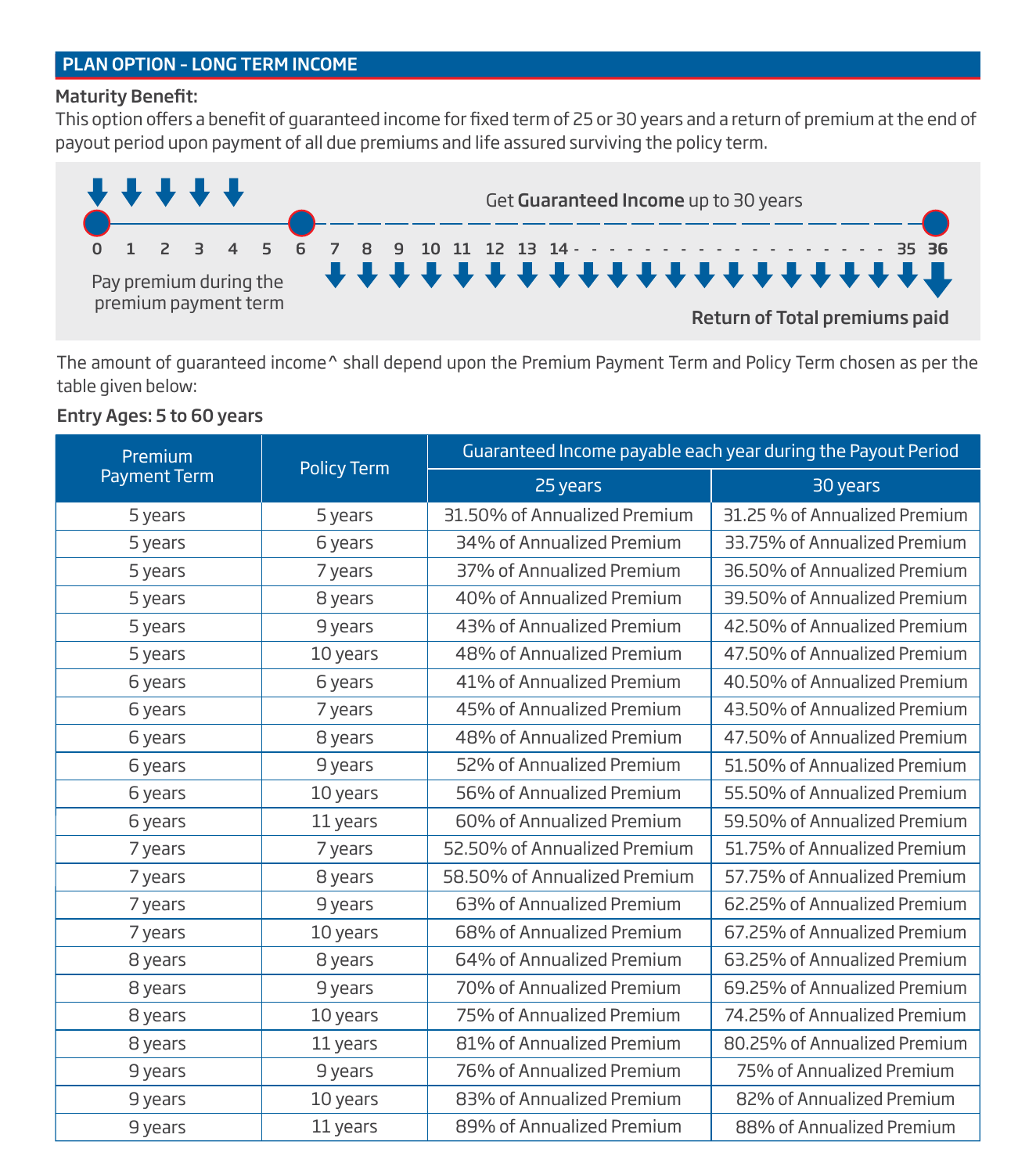| 10 years | 10 years | 90% of Annualized Premium      | 88.75% of Annualized Premium  |
|----------|----------|--------------------------------|-------------------------------|
| 10 years | 11 years | 97.75% of Annualized Premium   | 96.50% of Annualized Premium  |
| 10 years | 12 years | 110% of Annualized Premium     | 108.50% of Annualized Premium |
| 11 years | 11 years | 104% of Annualized Premium     | 102.25% of Annualized Premium |
| 11 years | 12 years | 113.50 % of Annualized Premium | 111.75% of Annualized Premium |
| 12 years | 12 years | 121% of Annualized Premium     | 119.25% of Annualized Premium |
| 12 years | 13 years | 129.75% of Annualized Premium  | 128% of Annualized Premium    |

At the end of the Payout Period, the policy terminates by returning Total Premiums paid.

On the maturity date, you shall have an option to receive the Guaranteed Sum Assured on Maturity, which under this option, shall be the present value of future payouts, discounted at a rate of 9% p.a. This interest rate is not guaranteed. However, any change in the interest rate will be subject to prior approval of the Authority and will be applicable only to the policies sold after the date of change.

At any point of time during the Payout Period, you shall have an option to receive the future income as a lump sum, which shall be the present value of future payouts, discounted at a rate which is computed using the prevailing interest rates described below.

On death of the Life Assured during the Payout Period, the nominee shall continue receiving Guaranteed Income as per Income Payout Frequency & benefit option chosen till the end of Payout Period. The nominee shall have an option to receive the future income as a lump sum, which shall be the present value of future payouts, discounted at a rate which is computed using the prevailing interest rates as described below.

# Death Benefit:

In case of death of Life Assured during the policy term, the death benefit equal to Sum Assured on Death shall be payable to the nominee.

Sum Assured on Death is the highest of:

- **10 times the Annualized Premium, or**
- **105% of Total Premiums paid, or**
- Premiums paid accumulated at an interest of 5% p.a. compounded annually, or
- Guaranteed Sum Assured on Maturity, or
- an absolute amount assured to be paid on death, which is equal to the Sum Assured.

Sum Assured shall be equal to the applicable Death Benefit Multiple times the Annualized Premium. The applicable Death Benefit Multiples are specified below.

Upon the payment of the death benefit, the policy terminates and no further benefits are payable.

^An additional income is payable in case of higher premium amount, please refer to the Enhanced Benefit for High Premium Policies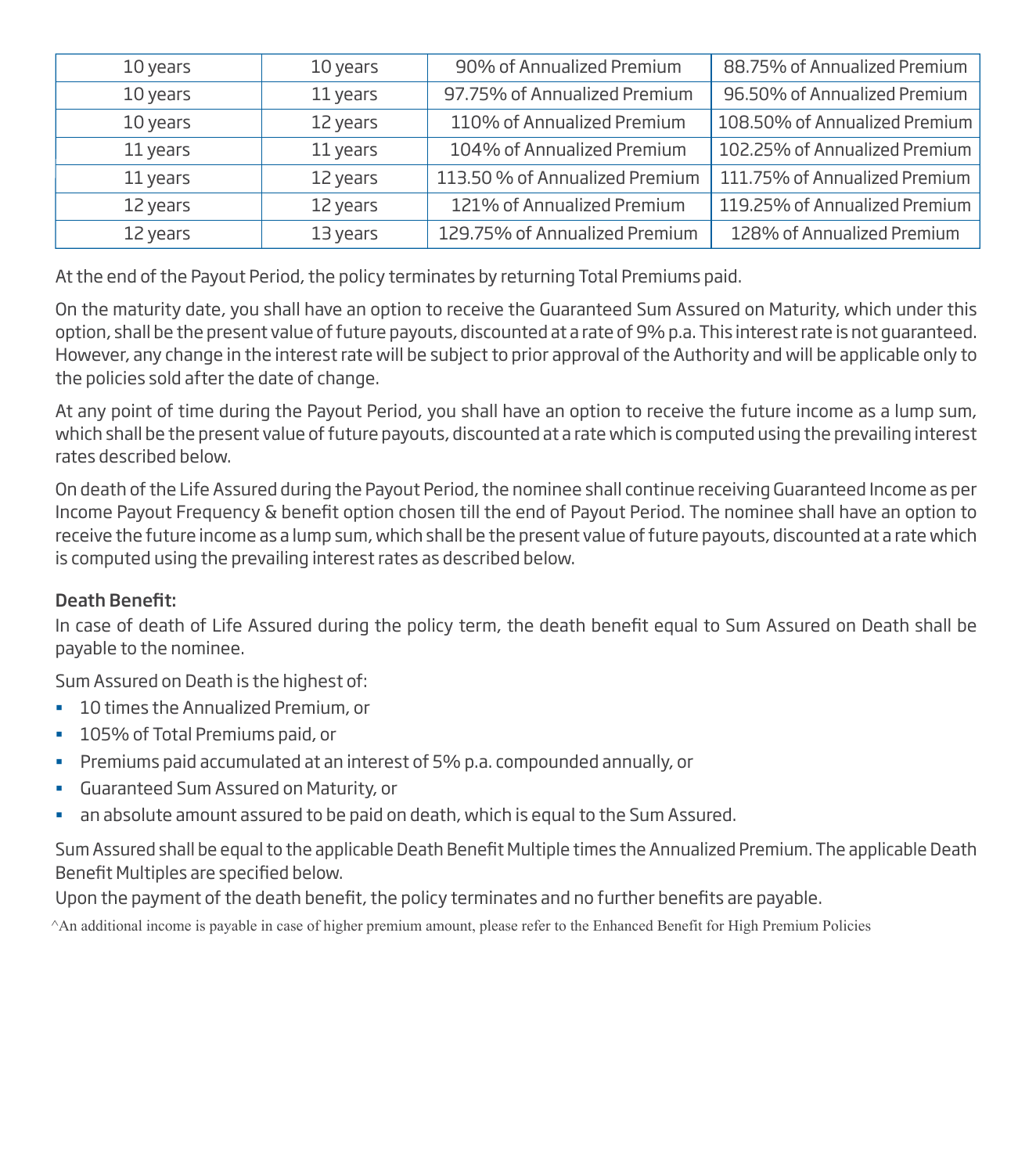# Death Benefit Multiple (applicable for all plan options):

Sum Assured will be determined based on your entry age and the Annualized Premium you commit to pay in a policy year.

| Age*           | <b>Death Benefit</b><br>Multiple | Age* | <b>Death Benefit</b><br><b>Multiple</b> | Age* | <b>Death Benefit</b><br>Multiple | Age* | <b>Death Benefit</b><br><b>Multiple</b> |
|----------------|----------------------------------|------|-----------------------------------------|------|----------------------------------|------|-----------------------------------------|
| 5              | 15.00                            | 19   | 13.60                                   | 33   | 12.20                            | 47   | 10.80                                   |
| 6              | 14.90                            | 20   | 13.50                                   | 34   | 12.10                            | 48   | 10.70                                   |
| $\overline{7}$ | 14.80                            | 21   | 13.40                                   | 35   | 12.00                            | 49   | 10.60                                   |
| 8              | 14.70                            | 22   | 13.30                                   | 36   | 11.90                            | 50   | 10.50                                   |
| $\overline{9}$ | 14.60                            | 23   | 13.20                                   | 37   | 11.80                            | 51   | 10.45                                   |
| 10             | 14.50                            | 24   | 13.10                                   | 38   | 11.70                            | 52   | 10.40                                   |
| 11             | 14.40                            | 25   | 13.00                                   | 39   | 11.60                            | 53   | 10.35                                   |
| 12             | 14.30                            | 26   | 12.90                                   | 40   | 11.50                            | 54   | 10.30                                   |
| 13             | 14.20                            | 27   | 12.80                                   | 41   | 11.40                            | 55   | 10.25                                   |
| 14             | 14.10                            | 28   | 12.70                                   | 42   | 11.30                            | 56   | 10.20                                   |
| 15             | 14.00                            | 29   | 12.60                                   | 43   | 11.20                            | 57   | 10.15                                   |
| 16             | 13.90                            | 30   | 12.50                                   | 44   | 11.10                            | 58   | 10.10                                   |
| 17             | 13.80                            | 31   | 12.40                                   | 45   | 11.00                            | 59   | 10.05                                   |
| 18             | 13.70                            | 32   | 12.30                                   | 46   | 10.90                            | 60   | 10.00                                   |

\*Age will be entry age as on the last birthday.

#### Rider Options:

We offer the following Rider options (as modified from time to time) to help you enhance your protection

| Rider                                                      | <b>UIN</b> | Scope of Benefits**                                                                                                                                                                                                                                               |
|------------------------------------------------------------|------------|-------------------------------------------------------------------------------------------------------------------------------------------------------------------------------------------------------------------------------------------------------------------|
| HDFC Life Income Benefit on<br>Accidental Disability Rider | 101B013V03 | A benefit equal to 1% of Rider Sum Assured per month for the next<br>10 years, in case of an Accidental Total Permanent Disability. There<br>is no maturity benefit available under this rider.                                                                   |
| <b>HDFC Life Critical Illness</b><br>Plus Rider            | 101B014V02 | A lump sum benefit equal to the Rider Sum Assured shall be payable<br>in case you are diagnosed with any of the 19 Critical Illnesses and<br>survive for a period of 30 days following the diagnosis. There is no<br>maturity benefit available under this rider. |

\*\*For all details on Riders, kindly refer to the Rider Brochures available on our website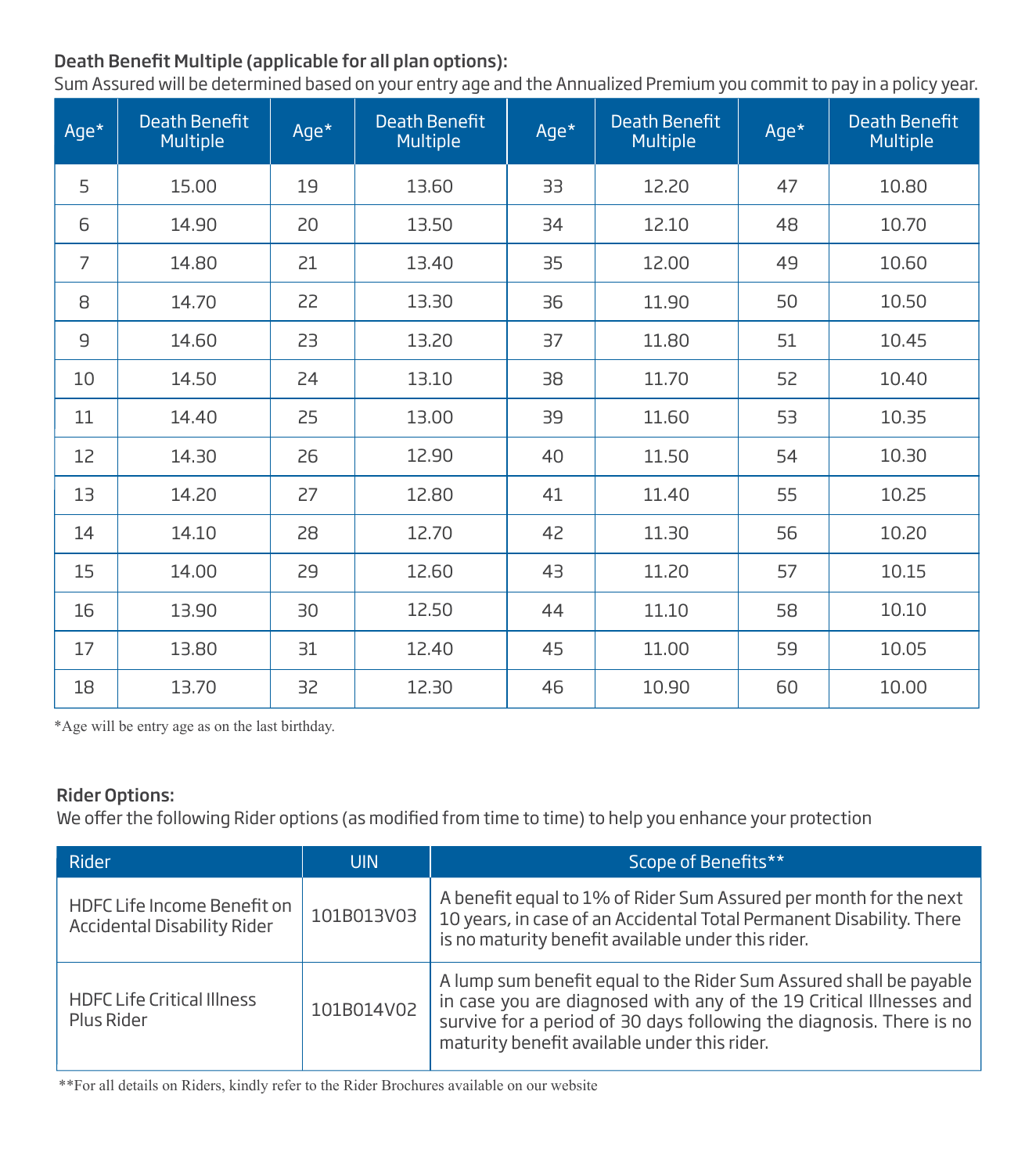# Sample Illustration

Illustration of benefits for healthy male aged 30 years (50 years for Life Long Income Option), who pays  $I$  Lac + Taxes per annum throughout the premium paying term and survives the policy term.

| Plan<br>Option                | <b>Sum</b><br><b>Assured</b> | <b>Death</b><br>Benefit at<br>Inception* | <b>Policy</b><br>Term<br>(years) | Premium<br>Paying<br><b>Term</b><br>(years) | Maturity Benefit (INR)                                                                                                                                                                      |
|-------------------------------|------------------------------|------------------------------------------|----------------------------------|---------------------------------------------|---------------------------------------------------------------------------------------------------------------------------------------------------------------------------------------------|
| Guaranteed<br><b>Maturity</b> | 1,250,000                    | 1,250,000                                | 20                               | 10                                          | ₹22,06,300 paid as a lump sum at Maturity                                                                                                                                                   |
| Guaranteed<br>Income          | 1,250,000                    | 1,496,586                                | 13                               | 12                                          | Guaranteed Income $\gamma$ of $\bar{\tau}$ 2,09,000 p.a. from<br>14 <sup>th</sup> year to 25 <sup>th</sup> year (payout period of 12 years)                                                 |
| Long Term<br>Income           | 1,250,000                    | 1,250,000                                | 11                               | 10                                          | Guaranteed Income <sup>^</sup> of ₹97,750 p.a. from 12 <sup>th</sup> year to<br>$36th$ year (payout period of 25 years) + ₹10,00,000 at<br>the end of payout period (36 <sup>th</sup> year) |
| Life Long<br>Income           | 1,050,000                    | 1,050,000                                | 11                               | 10                                          | Guaranteed Income $\wedge$ of ₹91,000 p.a. from 12 <sup>th</sup> year<br>till age 99 years (38 years) + ₹10,00,000 at the end<br>of payout period.                                          |

^ Guaranteed Income Amount payable in arrears on annual frequency during the payout period (After the policy term).

A. The premiums are excluding applicable taxes & levies. B. The values shown are for illustrative purpose only.

\* Please refer to the Benefit Illustration for year wise Death Benefit.

#### NON-FORFEITURE BENEFITS

To enjoy the policy benefits, it is important that you pay all due premiums by the due date. This section details the benefits and limitations in case premiums are not paid during the term of the policy.

#### Grace period:

You get a grace period of 15 days for monthly frequency of premium payment and 30 days for other frequencies to pay the premium without any penalty. If premium is not received before the end of grace period, the policy will lapse or become paid-up. The policy is considered to be in-force with the risk cover during the grace period without any interruption.

In case of a valid claim during the grace period, before payment of due premium, the claim shall be payable after deducting the due modal premium.

#### Lapse, Paid-up and Surrender:

The policy shall acquire a Guaranteed Surrender Value (cash value) upon the payment of at least first two years' premiums.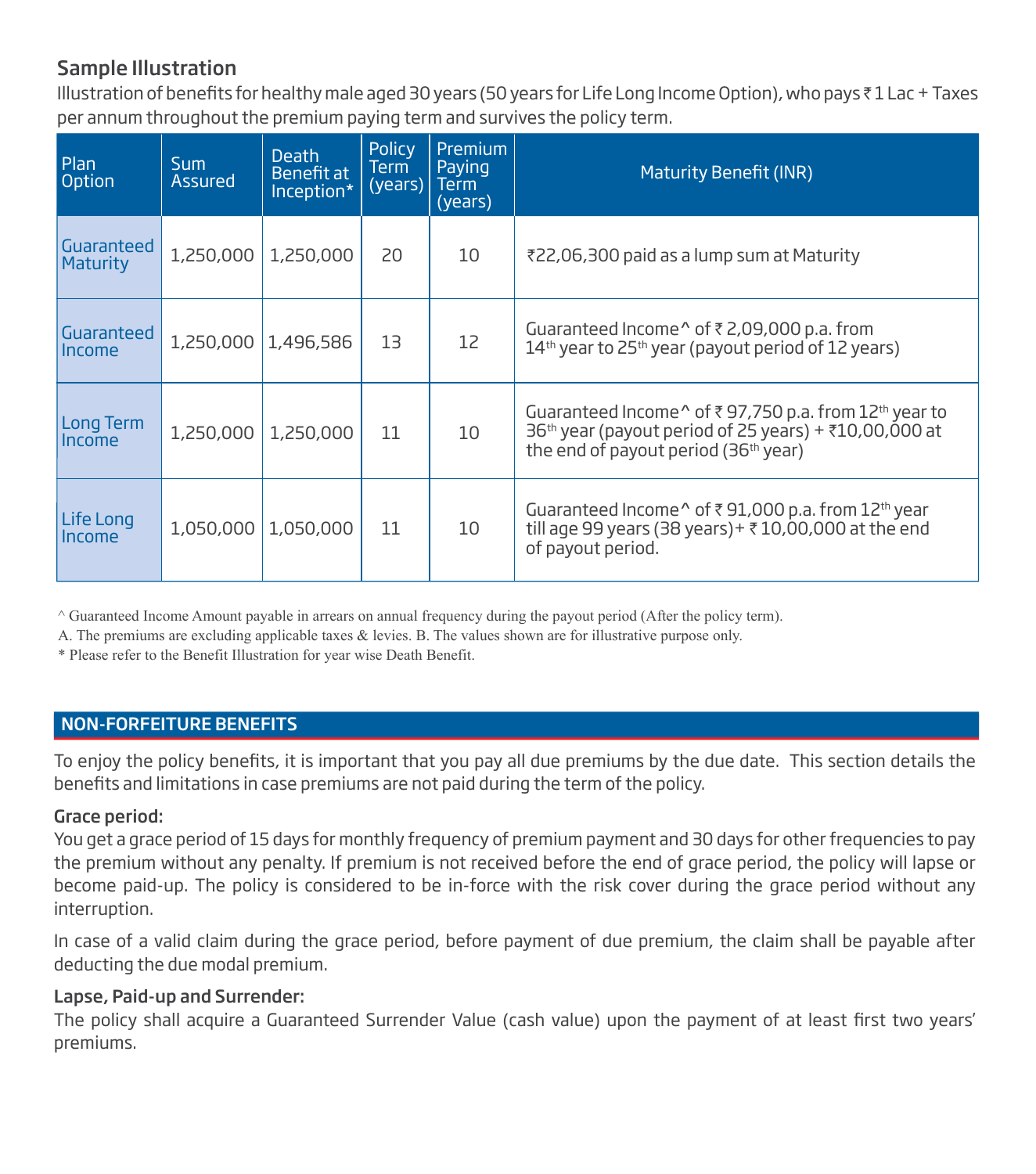If a due premium is unpaid upon the expiry of the grace period, the policy shall:

- lapse if it has not acquired a Guaranteed Surrender Value
- become reduced paid-up if it has acquired a Guaranteed Surrender Value

In case of a lapsed policy, all the benefits shall cease and nothing is payable on death, maturity or surrender

Once the policy becomes paid-up, the survival and death benefit payouts shall reduce as defined below:

# Paid-up Maturity/Death benefit:

Once the policy becomes reduced paid-up, the maturity and death benefit payouts shall be computed by multiplying the death/maturity payouts as specified in "Benefits in detail" section to the ratio of the premiums paid to the premiums payable under the policy. Under the Guaranteed Maturity option, no further Guaranteed Additions shall accrue in the future. The Guaranteed Additions accrued till the date of paid-up shall continue to remain attached.

#### Surrender:

The policy shall acquire a Guaranteed Surrender Value (GSV) upon the payment of at least first two years' premiums.

The minimum GSV shall be the sum of:

- a) the GSV of the total premiums paid and
- b) the Surrender Value of the Guaranteed Additions, already accrued to the policy, if applicable.

# Where,

- the GSV of the total premiums paid shall be determined as the applicable GSV factors on total premiums paid at the time of surrender multiplied to the total premiums paid to date. The premium is excluding any taxes and levies paid as applicable or any extra premiums paid.
- the Surrender Value of the Guaranteed Additions paid shall be determined as the applicable GSV factors on the Guaranteed Addition at the time of surrender multiplied to the Guaranteed Additions already accrued to the policy (applicable to Plan Option: Guaranteed Maturity).

For details on GSV percentage, please contact our financial consultant. The surrender value shall be higher of the GSV and the Special Surrender Value (SSV). On payment of the Surrender Benefit, the policy will terminate and no more benefits will be payable

# Revival:

You can revive your lapsed/paid-up policy within the revival period (specified below) subject to the terms and conditions we may specify from time to time. For revival, you will need to pay all the outstanding premiums and interest on the outstanding premiums and taxes and levies as applicable. The current rate of interest for revival is 9.5% p.a. Interest rate will be as prevailing from time to time. Please contact our Customer Service department to know the applicable interest rate.

The revival period shall be of five years from the due date of the first unpaid Premium and before the expiry of the Policy Term.

Once the policy is revived, you are entitled to receive all contractual benefits.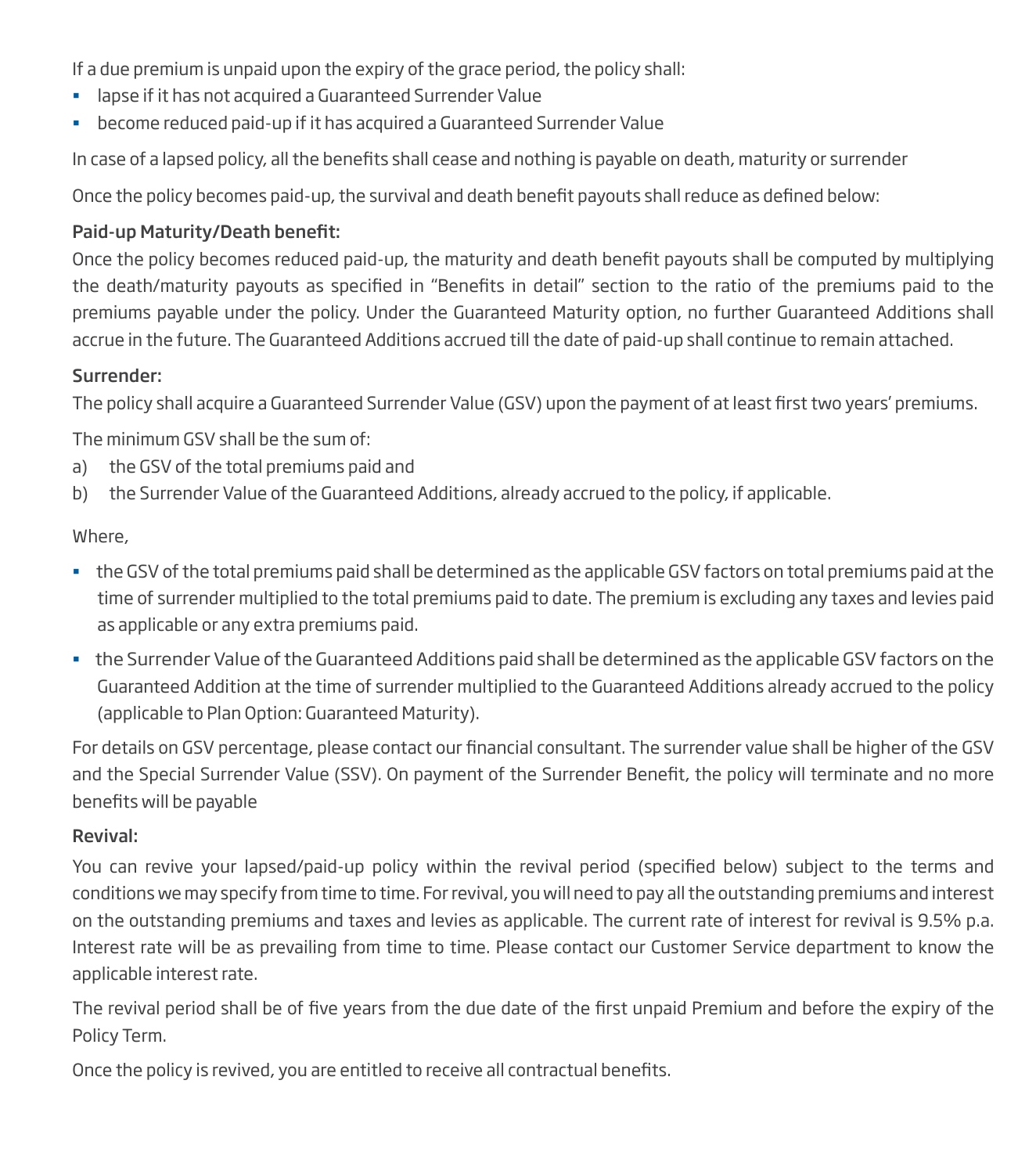# TERMS & CONDITIONS

We recommend that you read and understand this product brochure  $\&$  customised benefit illustration and understand what the plan is, how it works and the risks involved before you purchase.

#### A) Risk Factors:

- HDFC Life Insurance Company Limited is the name of our Insurance Company and "HDFC Life Sanchay Plus" is the name of this plan. The name of our company and the name of our plan do not, in any way, indicate the quality of the plan, its future prospects or returns.
- Please know the associated risks and the applicable charges, from your Insurance agent or the Intermediary or policy document issued by insurance company.

#### B) Suicide Exclusions:

In case of death due to suicide within 12 months from the date of commencement of risk under the policy or from the date of revival of the policy, as applicable, the nominee or beneficiary of the policyholder shall be entitled to at least 80% of the total premiums paid till the date of death or the surrender value available as on the date of death whichever is higher, provided the policy is in force.

#### C) Tax Benefits

Tax Benefits may be available as per prevailing tax laws. You are requested to consult your tax advisor.

#### D) Cancellation in the Free-Look period:

In case you are not agreeable to the any of the policy terms and conditions, you have the option of returning the policy to us stating the reasons thereof, within 15 days from the date of receipt of the policy. The Free-Look period for policies purchased through Distance Marketing (specified below) will be 30 days. On receipt of your letter along with the original policy documents, we shall arrange to refund the premiums paid subject to deduction of the expenses incurred by us on medical examination, if any, and stamp duty.

*Distance Marketing refers to insurance policies sold through any mode apart from face-to-face interactions such as telephone, internet etc (Please refer to "Guidelines on Distance Marketing of Insurance Product" for exhaustive*   $definition of Distance Marketing)$ 

# E) Alterations:

- Change of Premium Payment frequency is allowed.
- **EXEC** Change of Income Payout frequency is allowed.
- **Plan Option, once chosen at inception cannot be changed throughout the policy term.**

Such alteration will be in accordance with the Board approved underwriting policy.

# F) Policy Loan:

 Once your policy has acquired the surrender value, you may avail of a policy loan upto 80% of the surrender value of your policy subject to applicable terms and conditions

# G) Enhanced Benefit for High Premium Policies

We also offer enhanced benefit for the policies with Annual Premium more than  $\bar{\tau}$  1.5 lakhs.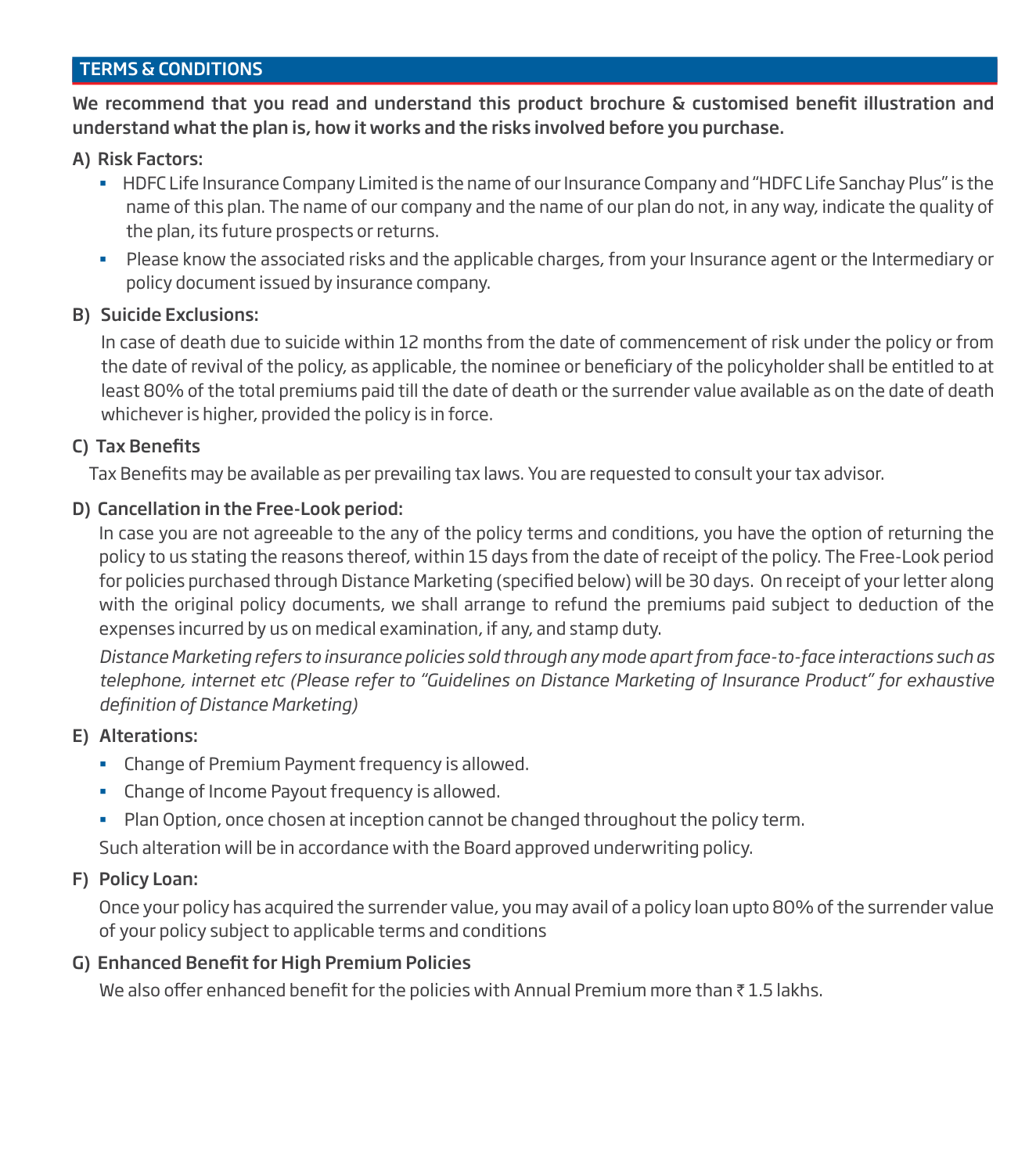| Annual                   |           | <b>Additional Maturity Benefit</b><br>(% of Total Maturity<br><b>Benefit Payable)</b> |                    |           |          |                                   |                          |           |                            | Annual Additional Income<br>(% of Annualised Premium) |                          |           |                                  |
|--------------------------|-----------|---------------------------------------------------------------------------------------|--------------------|-----------|----------|-----------------------------------|--------------------------|-----------|----------------------------|-------------------------------------------------------|--------------------------|-----------|----------------------------------|
| Premium<br>size          |           | <b>Guaranteed Maturity Option</b>                                                     |                    |           |          | Life Long Income/Long Term Income |                          |           |                            |                                                       | <b>Guaranteed Income</b> |           |                                  |
|                          | 5.<br>pay | $6\,\mathrm{a}$<br>7 pay                                                              | $8\delta$<br>9 pay | 10<br>pay | 5<br>pay | $6\,\mathrm{a}$<br>7 pay          | $8\,\mathrm{a}$<br>9 pay | 10<br>pay | $11\,\mathrm{g}$<br>12 pay | 7<br>pay                                              | $8\delta$<br>9 pay       | 10<br>pay | $11 \text{ } \text{A}$<br>12 pay |
| ₹0 -<br>₹1,50,000        |           |                                                                                       |                    |           |          |                                   | Nil                      |           |                            |                                                       |                          |           |                                  |
| ₹1,50,001 -<br>₹2,99,999 | 0.50%     | 0.60%                                                                                 | 0.70%              | 0.75%     | 0.75%    | 0.80%                             | $0.90\%$                 | 1.00%     | 1.25%                      | 0.65%                                                 | 0.80%                    | 1.00%     | 1.25%                            |
| ₹3,00,000 -<br>₹4,99,999 | 1%        | 1.10%                                                                                 | 1.25%              | 1.50%     | 1.25%    | 1.40%                             | 1.70%                    | $2.00\%$  | 2.50%                      | 1.30%                                                 | 1.60%                    | $2.00\%$  | 2.50%                            |
| ₹5,00,000<br>and above   | 2%        | 2.10%                                                                                 | 2.15%              | 2.25%     | 1.50%    | 1.70%                             | 2.05%                    | 2.50%     | $3.00\%$                   | 2.10%                                                 | 2.25%                    | 2.50%     | $3.00\%$                         |

#### H) Income Payout :

The policyholder can choose to receive the Annual income under the Guaranteed Income, Lifelong Income and Long Term Income option at less frequent intervals. Income for other than annual frequencies shall be allowed. The amount of income shall be as given below:

| Frequency   | Income (per frequency)      |
|-------------|-----------------------------|
| Semi-annual | 98% of Annual Income x 1/2  |
| Quarterly   | 97% of Annual Income x 1/4  |
| Monthly     | 96% of Annual Income x 1/12 |

Note: Annual Income refers to the guaranteed income paid in respect of annual frequency.

# I) Guaranteed Additions (Applicable for Guaranteed Maturity Option only)

Guaranteed Addition per 1000 Guaranteed Sum Assured on Maturity

|                 | AGE         |                          |       |       |       |       |       |       | <b>Policy Years</b> |    |    |    |    |    |    |    |    |
|-----------------|-------------|--------------------------|-------|-------|-------|-------|-------|-------|---------------------|----|----|----|----|----|----|----|----|
| <b>PPT\PT</b>   | <b>BAND</b> | $1-5$                    | 6     | 7.    | 8     | 9     | 10    | 11    | 12                  | 13 | 14 | 15 | 16 | 17 | 18 | 19 | 20 |
|                 | $5 = 45$    | $\overline{\phantom{a}}$ | 63.8  | 63.8  | 63.8  | 63.8  | 63.8  |       |                     |    |    |    |    |    |    |    |    |
|                 | 46-50       | $\overline{\phantom{a}}$ | 58.9  | 58.9  | 58.9  | 58.9  | 58.9  |       |                     |    |    |    |    |    |    |    |    |
| $5\backslash10$ | $51 - 55$   | $\overline{\phantom{a}}$ | 54    | 54    | 54    | 54    | 54    |       |                     |    |    |    |    |    |    |    |    |
|                 | 56-60       | $\overline{\phantom{a}}$ | 49.1  | 49.1  | 49.1  | 49.1  | 49.1  |       |                     |    |    |    |    |    |    |    |    |
|                 | $5 = 45$    | $\overline{\phantom{a}}$ | 84.8  | 84.8  | 84.8  | 84.8  | 84.8  | 84.8  |                     |    |    |    |    |    |    |    |    |
|                 | 46-50       | $\overline{\phantom{a}}$ | 80.85 | 80.85 | 80.85 | 80.85 | 80.85 | 80.85 |                     |    |    |    |    |    |    |    |    |
| $5\backslash11$ | $51 - 55$   | $\overline{\phantom{a}}$ | 77.08 | 77.08 | 77.08 | 77.08 | 77.08 | 77.08 |                     |    |    |    |    |    |    |    |    |
|                 | 56-60       | $\overline{\phantom{a}}$ | 71.15 | 71.15 | 71.15 | 71.15 | 71.15 | 71.15 |                     |    |    |    |    |    |    |    |    |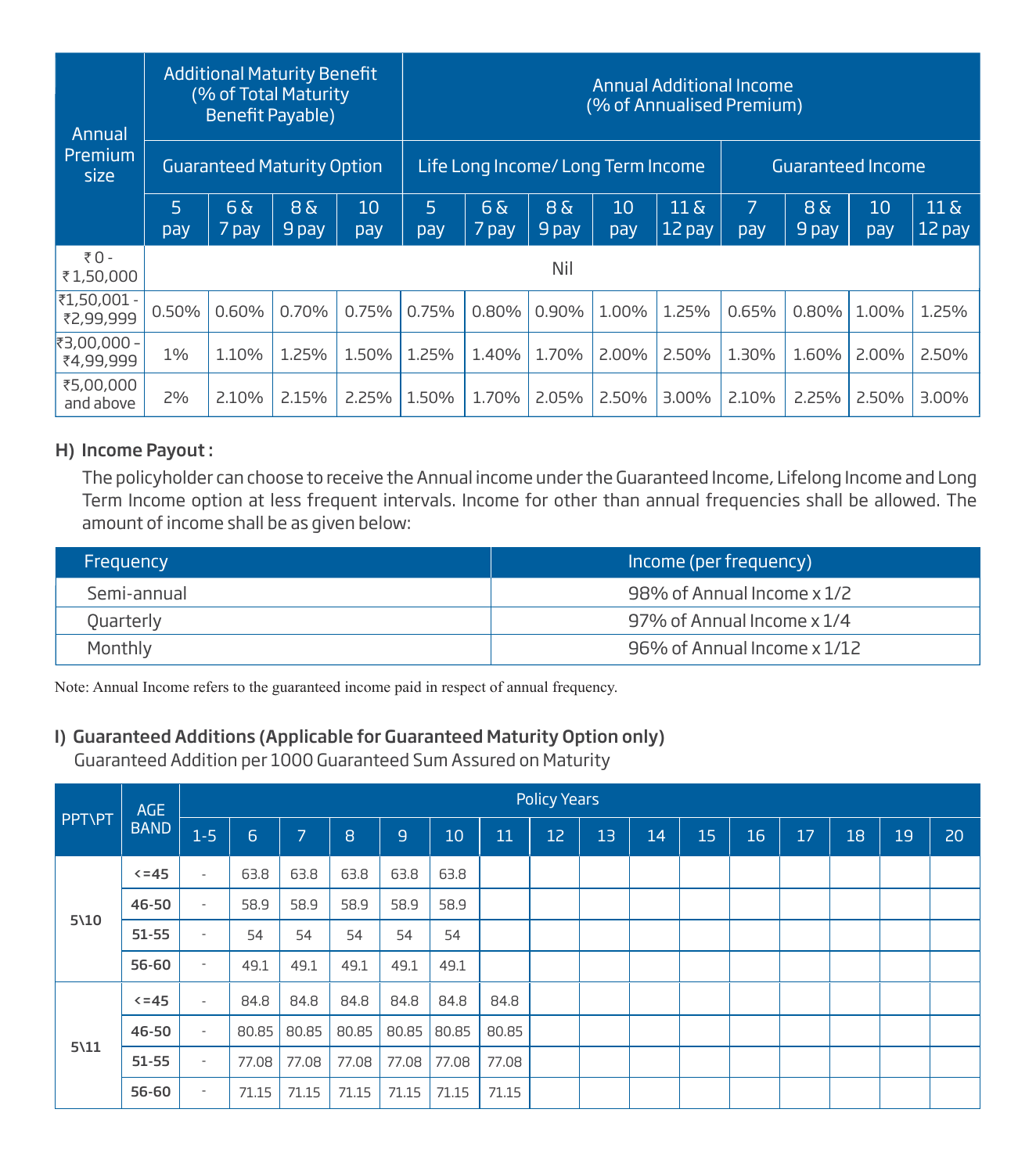|               | <b>AGE</b>  |                          |                |                                            |       |                      |                                    |       | <b>Policy Years</b>  |       |                                    |                                                                                                            |        |               |                             |       |    |
|---------------|-------------|--------------------------|----------------|--------------------------------------------|-------|----------------------|------------------------------------|-------|----------------------|-------|------------------------------------|------------------------------------------------------------------------------------------------------------|--------|---------------|-----------------------------|-------|----|
| <b>PPT\PT</b> | <b>BAND</b> | $1-5$                    | $6\phantom{1}$ | $\overline{7}$                             | 8     | $\mathsf g$          | 10                                 | 11    | 12                   | 13    | 14                                 | 15                                                                                                         | 16     | 17            | 18                          | 19    | 20 |
|               | $5 = 45$    | $\bar{\phantom{a}}$      | 87.37          | 87.37                                      | 87.37 | 87.37                | 87.37                              | 87.37 | 87.37                |       |                                    |                                                                                                            |        |               |                             |       |    |
|               | 46-50       | $\overline{\phantom{a}}$ | 83.46          | 83.46                                      | 83.46 | 83.46                | 83.46                              | 83.46 | 83.46                |       |                                    |                                                                                                            |        |               |                             |       |    |
| 5\12          | $51 - 55$   | $\overline{\phantom{a}}$ | 79.91          | 79.91                                      | 79.91 | 79.91                | 79.91                              | 79.91 | 79.91                |       |                                    |                                                                                                            |        |               |                             |       |    |
|               | 56-60       | $\overline{\phantom{a}}$ | 74.04          | 74.04                                      | 74.04 | 74.04                | 74.04                              | 74.04 | 74.04                |       |                                    |                                                                                                            |        |               |                             |       |    |
|               | $5 = 45$    | $\overline{\phantom{a}}$ | 91.03          | 91.03                                      | 91.03 | 91.03                | 91.03                              | 91.03 | 91.03                | 91.03 |                                    |                                                                                                            |        |               |                             |       |    |
|               | 46-50       | $\overline{\phantom{a}}$ | 87.11          | 87.11                                      | 87.11 | 87.11                | 87.11                              | 87.11 | 87.11                | 87.11 |                                    |                                                                                                            |        |               |                             |       |    |
| $5\sqrt{13}$  | $51 - 55$   | $\overline{\phantom{a}}$ | 83.74          | 83.74                                      | 83.74 | 83.74                | 83.74                              | 83.74 | 83.74                | 83.74 |                                    |                                                                                                            |        |               |                             |       |    |
|               | 56-60       | $\overline{\phantom{a}}$ | 77.84          | 77.84                                      | 77.84 | 77.84                | 77.84                              | 77.84 | 77.84                | 77.84 |                                    |                                                                                                            |        |               |                             |       |    |
|               | $5 = 45$    | $\overline{\phantom{a}}$ | 95.65          | 95.65                                      | 95.65 | 95.65                | 95.65                              | 95.65 | 95.65                | 95.65 | 95.65                              |                                                                                                            |        |               |                             |       |    |
|               | 46-50       | $\overline{\phantom{a}}$ | 91.67          | 91.67                                      | 91.67 | 91.67                | 91.67                              | 91.67 | 91.67                | 91.67 | 91.67                              |                                                                                                            |        |               |                             |       |    |
| $5\14$        | $51 - 55$   | $\bar{\phantom{a}}$      | 88.45          | 88.45                                      | 88.45 | 88.45                | 88.45                              | 88.45 | 88.45                | 88.45 | 88.45                              |                                                                                                            |        |               |                             |       |    |
|               | 56-60       | $\overline{\phantom{a}}$ | 82.46          | 82.46                                      | 82.46 | 82.46                | 82.46                              | 82.46 | 82.46                | 82.46 | 82.46                              |                                                                                                            |        |               |                             |       |    |
|               | $5 = 45$    | $\overline{\phantom{a}}$ |                | 106.22 106.22                              |       | 106.22 106.22 106.22 |                                    |       | 106.22 106.22 106.22 |       |                                    | 106.22 106.22                                                                                              |        |               |                             |       |    |
|               | 46-50       | $\overline{\phantom{a}}$ |                |                                            |       |                      | 102.05 102.05 102.05 102.05 102.05 |       |                      |       | 102.05 102.05 102.05 102.05 102.05 |                                                                                                            |        |               |                             |       |    |
| 5\15          | $51 - 55$   | $\overline{\phantom{a}}$ | 98.90          | 98.90                                      | 98.90 | 98.90                | 98.90                              | 98.90 | 98.90                | 98.90 | 98.90                              | 98.90                                                                                                      |        |               |                             |       |    |
|               | 56-60       | $\overline{\phantom{a}}$ | 92.61          | 92.61                                      | 92.61 | 92.61                | 92.61                              | 92.61 | 92.61                | 92.61 | 92.61                              | 92.61                                                                                                      |        |               |                             |       |    |
|               | $5 = 45$    | $\overline{\phantom{a}}$ |                | 105.25 105.25 105.25 105.25 105.25         |       |                      |                                    |       |                      |       | 105.25 105.25 105.25 105.25        | 105.25                                                                                                     | 105.25 |               |                             |       |    |
|               | 46-50       | $\overline{\phantom{a}}$ |                |                                            |       |                      |                                    |       |                      |       |                                    | 100.98 100.98 100.98 100.98 100.98 100.98 100.98 100.98 100.98 100.98 100.98                               |        |               |                             |       |    |
| 5\16          | $51 - 55$   | $\bar{\phantom{a}}$      | 97.76          | 97.76                                      | 97.76 | 97.76                | 97.76                              | 97.76 | 97.76                | 97.76 | 97.76                              | 97.76                                                                                                      | 97.76  |               |                             |       |    |
|               | 56-60       | $\blacksquare$           | 91.34          | 91.34                                      | 91.34 | 91.34                | 91.34                              | 91.34 | 91.34                | 91.34 | 91.34                              | 91.34                                                                                                      | 91.34  |               |                             |       |    |
|               | $5 = 45$    | $\overline{\phantom{a}}$ |                |                                            |       |                      |                                    |       |                      |       |                                    | 107.24 107.24 107.24 107.24 107.24 107.24 107.24 107.24 107.24 107.24 107.24 107.24 107.24                 |        |               |                             |       |    |
| 5\17          | 46-50       | $\overline{\phantom{a}}$ |                |                                            |       |                      |                                    |       |                      |       |                                    | 102.80 102.80 102.80 102.80 102.80 102.80 102.80 102.80 102.80 102.80 102.80 102.80 102.80                 |        |               |                             |       |    |
|               | $51 - 55$   | $\overline{\phantom{a}}$ | 99.47          | 99.47                                      | 99.47 | 99.47                | 99.47                              | 99.47 | 99.47                | 99.47 | 99.47                              | 99.47                                                                                                      | 99.47  | 99.47         |                             |       |    |
|               | 56-60       | $\blacksquare$           | 92.81          | 92.81                                      | 92.81 | 92.81                | 92.81                              | 92.81 | 92.81                | 92.81 | 92.81                              | 92.81                                                                                                      | 92.81  | 92.81         |                             |       |    |
|               | $5 - 45$    |                          |                |                                            |       |                      |                                    |       |                      |       |                                    | 109.61 109.61 109.61 109.61 109.61 109.61 109.61 109.61 109.61 109.61 109.61 109.61 109.61 109.61          |        |               |                             |       |    |
|               | 46-50       | $\overline{\phantom{a}}$ |                |                                            |       |                      |                                    |       |                      |       |                                    | 104.99 104.99 104.99 104.99 104.99 104.99 104.99 104.99 104.99 104.99 104.99 104.99 104.99 104.99          |        |               |                             |       |    |
| 5\18          | 51-55       | $\overline{\phantom{a}}$ |                | 101.51   101.51   101.51   101.51   101.51 |       |                      |                                    |       |                      |       | 101.51   101.51   101.51   101.51  | 101.51                                                                                                     |        | 101.51 101.51 | 101.51                      |       |    |
|               | 56-60       | $\overline{\phantom{a}}$ | 94.59          | 94.59                                      | 94.59 | 94.59                | 94.59                              | 94.59 | 94.59                | 94.59 | 94.59                              | 94.59                                                                                                      | 94.59  | 94.59         | 94.59                       |       |    |
|               | $5 = 45$    | $\overline{\phantom{a}}$ |                | 112.32   112.32   112.32   112.32   112.32 |       |                      |                                    |       | 112.32 112.32 112.32 |       |                                    | 112.32 112.32                                                                                              |        |               | 112.32 112.32 112.32 112.32 |       |    |
|               | 46-50       | $\overline{\phantom{a}}$ |                |                                            |       |                      |                                    |       |                      |       |                                    | 107.48 107.48 107.48 107.48 107.48 107.48 107.48 107.48 107.48 107.48 107.48 107.48 107.48 107.48 107.48 1 |        |               |                             |       |    |
| 5\19          | 51-55       | $\overline{\phantom{a}}$ |                |                                            |       |                      |                                    |       |                      |       |                                    | 103.86 103.86 103.86 103.86 103.86 103.86 103.86 103.86 103.86 103.86 103.86                               |        |               | 103.86 103.86 103.86 103.86 |       |    |
|               | 56-60       | $\overline{\phantom{a}}$ | 96.65          | 96.65                                      | 96.65 | 96.65                | 96.65                              | 96.65 | 96.65                | 96.65 | 96.65                              | 96.65                                                                                                      | 96.65  | 96.65         | 96.65                       | 96.65 |    |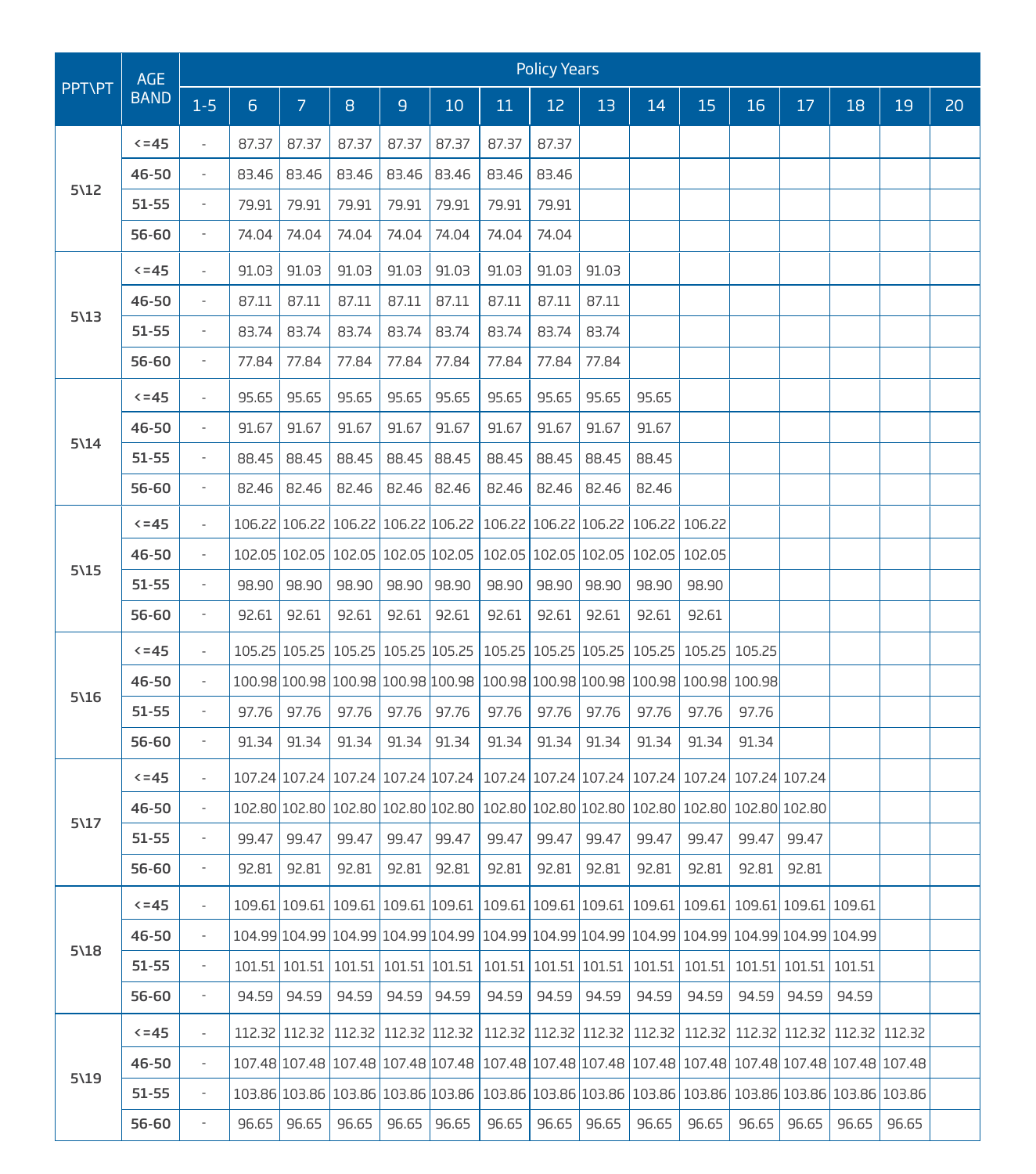|                 | <b>AGE</b>  |                          |                          |               |                                                                |                          |                                           |       | <b>Policy Years</b>      |                      |               |                                                                                                                 |                 |        |        |        |        |
|-----------------|-------------|--------------------------|--------------------------|---------------|----------------------------------------------------------------|--------------------------|-------------------------------------------|-------|--------------------------|----------------------|---------------|-----------------------------------------------------------------------------------------------------------------|-----------------|--------|--------|--------|--------|
| <b>PPT\PT</b>   | <b>BAND</b> | $1 - 5$                  | $6 \overline{6}$         | $\mathcal{I}$ | 8                                                              | $\overline{9}$           | 10                                        | 11    | 12                       | 13                   | 14            | 15                                                                                                              | 16              | 17     | 18     | 19     | 20     |
|                 | $5 = 45$    | $\bar{\phantom{a}}$      |                          |               | 115.35 115.35 115.35 115.35 115.35                             |                          |                                           |       |                          |                      |               | 115.35   115.35   115.35   115.35   115.35   115.35   115.35   115.35                                           |                 |        |        | 115.35 | 115.35 |
|                 | 46-50       | $\overline{\phantom{a}}$ |                          |               |                                                                |                          |                                           |       |                          |                      |               | 110.28 110.28 110.28 110.28 110.28 110.28 110.28 110.28 110.28 110.28 110.28 110.28 110.28 110.28 110.28 110.28 |                 |        |        |        |        |
| 5\20            | $51 - 55$   | $\overline{\phantom{a}}$ |                          |               | 106.49 106.49 106.49 106.49 106.49                             |                          |                                           |       |                          |                      |               | 106.49 106.49 106.49 106.49 106.49 106.49 106.49 106.49 106.49 106.49                                           |                 |        |        |        |        |
|                 | 56-60       | $\overline{\phantom{a}}$ | 98.97                    | 98.97         | 98.97                                                          | 98.97                    | 98.97                                     | 98.97 | 98.97                    | 98.97                | 98.97         | 98.97                                                                                                           | 98.97           | 98.97  | 98.97  | 98.97  | 98.97  |
|                 | $5 = 45$    | $\overline{\phantom{a}}$ | $\overline{\phantom{a}}$ | 77.1          | 77.1                                                           | 77.1                     | 77.1                                      | 77.1  | 87.1                     |                      |               |                                                                                                                 |                 |        |        |        |        |
|                 | 46-50       |                          | $\overline{\phantom{a}}$ | 72.2          | 72.2                                                           | 72.2                     | 72.2                                      | 72.2  | 82.2                     |                      |               |                                                                                                                 |                 |        |        |        |        |
| 612             | 51-55       | $\overline{\phantom{a}}$ | $\blacksquare$           | 67.8          | 67.8                                                           | 67.8                     | 67.8                                      | 67.8  | 77.8                     |                      |               |                                                                                                                 |                 |        |        |        |        |
|                 | 56-60       | $\overline{\phantom{a}}$ | ÷,                       | 63            | 63                                                             | 63                       | 63                                        | 63    | 73                       |                      |               |                                                                                                                 |                 |        |        |        |        |
|                 | $5 = 45$    | $\frac{1}{2}$            | ÷,                       | 103.51        |                                                                |                          | 103.51 103.51 103.51 103.51 103.51 103.51 |       |                          |                      |               |                                                                                                                 |                 |        |        |        |        |
|                 | 46-50       |                          | $\overline{\phantom{a}}$ |               | 100.00 100.00 100.00 100.00 100.00 100.00 100.00               |                          |                                           |       |                          |                      |               |                                                                                                                 |                 |        |        |        |        |
| $6\sqrt{13}$    | 51-55       | $\overline{\phantom{a}}$ | $\blacksquare$           | 98.10         | 98.10                                                          | 98.10                    | 98.10                                     | 98.10 | 98.10                    | 98.10                |               |                                                                                                                 |                 |        |        |        |        |
|                 | 56-60       | $\overline{\phantom{a}}$ | $\overline{\phantom{a}}$ | 92.86         | 92.86                                                          | 92.86                    | 92.86                                     | 92.86 | 92.86                    | 92.86                |               |                                                                                                                 |                 |        |        |        |        |
|                 | $5 = 45$    | $\frac{1}{2}$            | $\overline{\phantom{a}}$ | 103.12        |                                                                | 103.12 103.12 103.12     |                                           |       | 103.12 103.12 103.12     |                      | 103.12        |                                                                                                                 |                 |        |        |        |        |
|                 | 46-50       |                          | ÷,                       | 99.44         | 99.44                                                          | 99.44                    | 99.44                                     | 99.44 | 99.44                    | 99.44                | 99.44         |                                                                                                                 |                 |        |        |        |        |
| $6\frac{14}{2}$ | 51-55       | $\overline{\phantom{a}}$ | $\overline{\phantom{a}}$ | 97.32         | 97.32                                                          | 97.32                    | 97.32                                     | 97.32 | 97.32                    | 97.32                | 97.32         |                                                                                                                 |                 |        |        |        |        |
|                 | 56-60       | $\frac{1}{2}$            | ÷,                       | 91.87         | 91.87                                                          | 91.87                    | 91.87                                     | 91.87 | 91.87                    | 91.87                | 91.87         |                                                                                                                 |                 |        |        |        |        |
|                 | $5 = 45$    | $\overline{\phantom{a}}$ | $\overline{\phantom{a}}$ |               | 106.24 106.24 106.24 106.24 106.24 106.24 106.24 106.24 106.24 |                          |                                           |       |                          |                      |               |                                                                                                                 |                 |        |        |        |        |
| $6\15$          | 46-50       | $\overline{a}$           | $\overline{\phantom{a}}$ |               | 102.31   102.31   102.31   102.31                              |                          |                                           |       |                          | 102.31 102.31 102.31 | 102.31 102.31 |                                                                                                                 |                 |        |        |        |        |
|                 | $51 - 55$   | $\overline{\phantom{a}}$ | $\blacksquare$           | 99.91         | 99.91                                                          | 99.91                    | 99.91                                     | 99.91 | 99.91                    | 99.91                | 99.91         | 99.91                                                                                                           |                 |        |        |        |        |
|                 | 56-60       | $\overline{\phantom{a}}$ | ÷,                       | 94.14         | 94.14                                                          | 94.14                    | 94.14                                     | 94.14 | 94.14                    | 94.14                | 94.14         | 94.14                                                                                                           |                 |        |        |        |        |
|                 | $5 = 45$    | $\overline{\phantom{a}}$ | $\overline{\phantom{a}}$ |               |                                                                |                          |                                           |       |                          |                      |               | 107.56 107.56 107.56 107.56 107.56 107.56 107.56 107.56 107.56 107.56                                           |                 |        |        |        |        |
| 6\16            | 46-50       | $\frac{1}{2}$            | $\overline{\phantom{a}}$ |               |                                                                |                          |                                           |       |                          |                      |               | 103.38 103.38 103.38 103.38 103.38 103.38 103.38 103.38 103.38 103.38                                           |                 |        |        |        |        |
|                 | $51 - 55$   | $\overline{\phantom{a}}$ | $\overline{\phantom{a}}$ |               |                                                                |                          |                                           |       |                          |                      |               | 100.70 100.70 100.70 100.70 100.70 100.70 100.70 100.70 100.70 100.70 100.70                                    |                 |        |        |        |        |
|                 | 56-60       | ÷,                       |                          | 94.60         | 94.60                                                          | 94.60                    | 94.60                                     | 94.60 | 94.60                    | 94.60                | 94.60         | 94.60                                                                                                           | 94.60           |        |        |        |        |
|                 | $5 - 45$    |                          |                          |               |                                                                |                          |                                           |       |                          |                      |               | 109.47  109.47  109.47  109.47  109.47  109.47  109.47  109.47  109.47  109.47  109.47                          |                 |        |        |        |        |
| 6\17            | 46-50       | $\overline{\phantom{a}}$ | $\overline{\phantom{a}}$ |               |                                                                |                          |                                           |       |                          |                      |               | 105.00 105.00 105.00 105.00 105.00 105.00 105.00 105.00 105.00 105.00 105.00 105.00                             |                 |        |        |        |        |
|                 | 51-55       | $\overline{\phantom{0}}$ | $\overline{\phantom{a}}$ |               | 102.01 102.01 102.01 102.01                                    |                          |                                           |       | 102.01 102.01 102.01     |                      | 102.01 102.01 |                                                                                                                 | $102.01$ 102.01 |        |        |        |        |
|                 | 56-60       | $\overline{\phantom{a}}$ | $\overline{\phantom{a}}$ | 95.54         | 95.54                                                          | 95.54                    | 95.54                                     | 95.54 | 95.54                    | 95.54                | 95.54         | 95.54                                                                                                           | 95.54           | 95.54  |        |        |        |
|                 | $5 = 45$    | $\frac{1}{2}$            | $\overline{\phantom{a}}$ | 111.89        |                                                                | 111.89 111.89 111.89     |                                           |       | 111.89 111.89 111.89     |                      |               | 111.89 111.89 111.89 111.89 111.89                                                                              |                 |        |        |        |        |
|                 | 46-50       | ÷                        | $\overline{\phantom{a}}$ | 107.11        |                                                                | 107.11   107.11   107.11 |                                           |       | 107.11   107.11   107.11 |                      |               | 107.11 107.11                                                                                                   | 107.11          | 107.11 | 107.11 |        |        |
| $6\sqrt{18}$    | $51 - 55$   | $\frac{1}{2}$            | $\overline{\phantom{a}}$ | 103.77        |                                                                | 103.77 103.77 103.77     |                                           |       | 103.77 103.77 103.77     |                      | 103.77 103.77 |                                                                                                                 | 103.77          | 103.77 | 103.77 |        |        |
|                 | 56-60       | $\overline{\phantom{a}}$ | $\overline{\phantom{a}}$ | 96.89         | 96.89                                                          | 96.89                    | 96.89                                     | 96.89 | 96.89                    | 96.89                | 96.89         | 96.89                                                                                                           | 96.89           | 96.89  | 96.89  |        |        |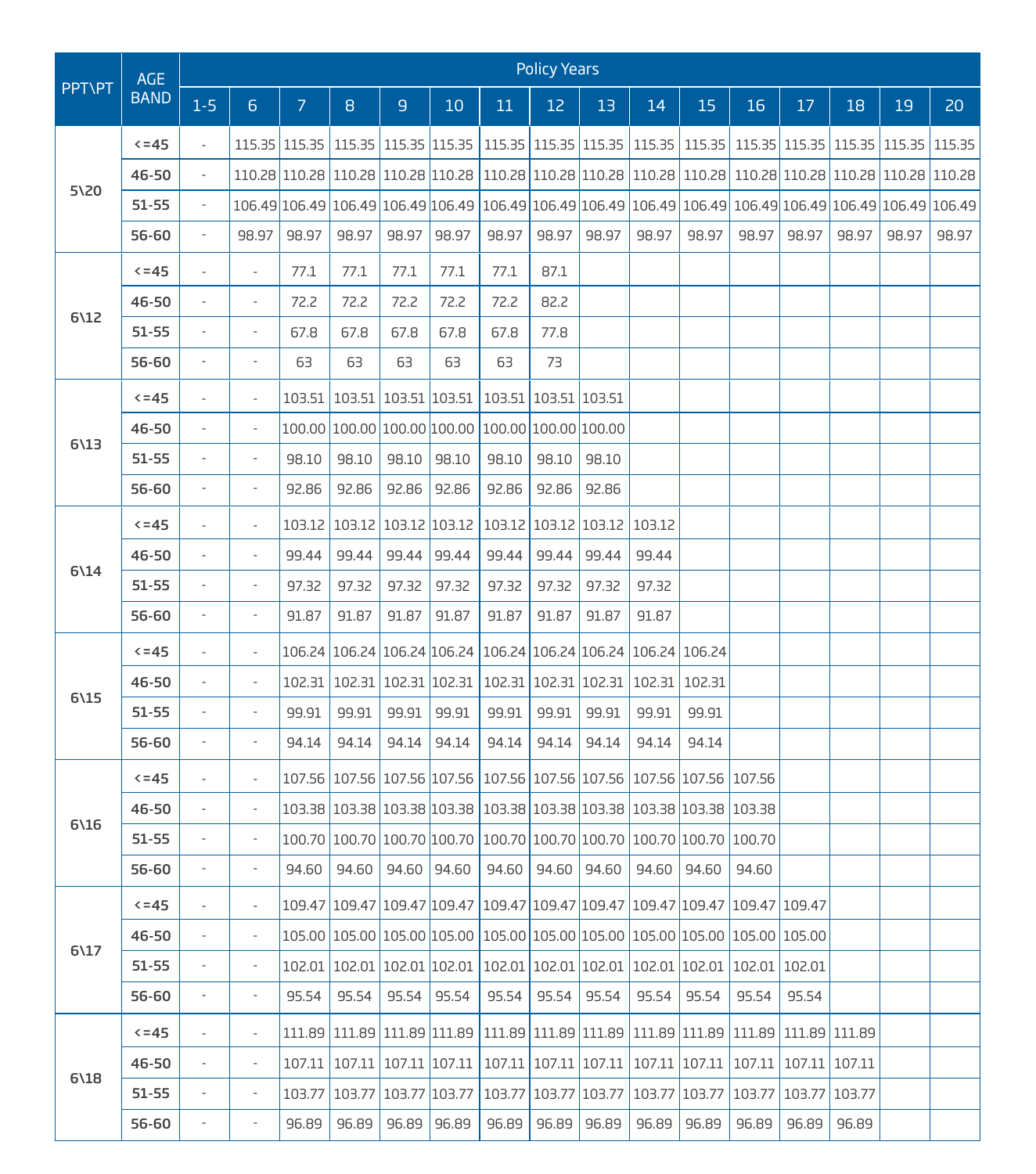|                 | <b>AGE</b>  |                          |                          |                |                             |               |                                                                                                           |        | <b>Policy Years</b> |        |               |       |        |        |                                                                |                                                                                                            |    |
|-----------------|-------------|--------------------------|--------------------------|----------------|-----------------------------|---------------|-----------------------------------------------------------------------------------------------------------|--------|---------------------|--------|---------------|-------|--------|--------|----------------------------------------------------------------|------------------------------------------------------------------------------------------------------------|----|
| <b>PPT\PT</b>   | <b>BAND</b> | $1 - 5$                  | $6\phantom{1}$           | $\overline{7}$ | 8                           | 9             | 10                                                                                                        | 11     | 12                  | 13     | 14            | 15    | 16     | 17     | 18                                                             | 19                                                                                                         | 20 |
|                 | $5 = 45$    | $\overline{\phantom{a}}$ | $\overline{\phantom{a}}$ | 114.77         | 114.77                      | 114.77 114.77 |                                                                                                           | 114.77 | 114.77 114.77       |        | 114.77 114.77 |       | 114.77 | 114.77 | 114.77                                                         | 114.77                                                                                                     |    |
|                 | 46-50       |                          | $\overline{a}$           |                |                             |               | 109.64 109.64 109.64 109.64                                                                               |        |                     |        |               |       |        |        | 109.64 109.64 109.64 109.64 109.64 109.64 109.64 109.64 109.64 |                                                                                                            |    |
| 6119            | $51 - 55$   | $\overline{\phantom{a}}$ | $\overline{\phantom{a}}$ |                | 105.92 105.92 105.92 105.92 |               |                                                                                                           |        |                     |        |               |       |        |        | 105.92 105.92 105.92 105.92 105.92 105.92 105.92 105.92 105.92 |                                                                                                            |    |
|                 | 56-60       | $\overline{\phantom{a}}$ | ÷,                       | 98.59          | 98.59                       | 98.59         | 98.59                                                                                                     | 98.59  | 98.59               | 98.59  | 98.59         | 98.59 | 98.59  | 98.59  | 98.59                                                          | 98.59                                                                                                      |    |
|                 | $5 = 45$    | $\overline{\phantom{a}}$ | $\frac{1}{2}$            |                |                             |               |                                                                                                           |        |                     |        |               |       |        |        |                                                                | 118.09 118.09 118.09 118.09 118.09 118.09 118.09 118.09 118.09 118.09 118.09 118.09 118.09 118.09 118.09 1 |    |
|                 | 46-50       |                          | $\frac{1}{2}$            |                |                             |               | 112.56 112.56 112.56 112.56                                                                               |        |                     |        |               |       |        |        |                                                                | 112.56 112.56 112.56 112.56 112.56 112.56 112.56 112.56 112.56 112.56                                      |    |
| 6120            | 51-55       | $\overline{\phantom{a}}$ | $\overline{\phantom{a}}$ |                |                             |               |                                                                                                           |        |                     |        |               |       |        |        |                                                                | 108.43 108.43 108.43 108.43 108.43 108.43 108.43 108.43 108.43 108.43 108.43 108.43 108.43 108.43 108.43   |    |
|                 | 56-60       | $\overline{\phantom{a}}$ | $\overline{\phantom{a}}$ |                |                             |               |                                                                                                           |        |                     |        |               |       |        |        |                                                                | 100.59 100.59 100.59 100.59 100.59 100.59 100.59 100.59 100.59 100.59 100.59 100.59 100.59 100.59 100.59   |    |
|                 | $5 = 45$    | $\overline{\phantom{a}}$ | $\overline{\phantom{a}}$ | 93.59          | 93.59                       | 93.59         | 93.59                                                                                                     | 93.59  | 93.59               |        |               |       |        |        |                                                                |                                                                                                            |    |
|                 | 46-50       | $\overline{a}$           | $\frac{1}{2}$            | 87.69          | 87.69                       | 87.69         | 87.69                                                                                                     | 87.69  | 87.69               |        |               |       |        |        |                                                                |                                                                                                            |    |
| 7\12            | $51 - 55$   | $\overline{\phantom{a}}$ | $\overline{\phantom{a}}$ | 82.42          | 82.42                       | 82.42         | 82.42                                                                                                     | 82.42  | 82.42               |        |               |       |        |        |                                                                |                                                                                                            |    |
|                 | 56-60       | $\blacksquare$           | ÷,                       | 75.04          | 75.04                       | 75.04         | 75.04                                                                                                     | 75.04  | 75.04               |        |               |       |        |        |                                                                |                                                                                                            |    |
|                 | $5 = 45$    | $\overline{\phantom{a}}$ | $\overline{\phantom{a}}$ | 97.33          | 97.33                       | 97.33         | 97.33                                                                                                     | 97.33  | 97.33               | 97.33  |               |       |        |        |                                                                |                                                                                                            |    |
|                 | 46-50       | ÷,                       | $\frac{1}{2}$            | 91.92          | 91.92                       | 91.92         | 91.92                                                                                                     | 91.92  | 91.92               | 91.92  |               |       |        |        |                                                                |                                                                                                            |    |
| $7\backslash13$ | 51-55       | $\overline{\phantom{a}}$ | $\overline{\phantom{a}}$ | 87.29          | 87.29                       | 87.29         | 87.29                                                                                                     | 87.29  | 87.29               | 87.29  |               |       |        |        |                                                                |                                                                                                            |    |
|                 | 56-60       | $\blacksquare$           | ÷,                       | 80.53          | 80.53                       | 80.53         | 80.53                                                                                                     | 80.53  | 80.53               | 80.53  |               |       |        |        |                                                                |                                                                                                            |    |
|                 | $5 = 45$    | $\overline{a}$           | $\overline{\phantom{a}}$ | 102.37         | 102.37                      | 102.37 102.37 |                                                                                                           | 102.37 | 102.37              | 102.37 | 102.37        |       |        |        |                                                                |                                                                                                            |    |
| $7\backslash14$ | 46-50       | ÷,                       | $\overline{\phantom{a}}$ | 97.40          | 97.40                       | 97.40         | 97.40                                                                                                     | 97.40  | 97.40               | 97.40  | 97.40         |       |        |        |                                                                |                                                                                                            |    |
|                 | $51 - 55$   | $\frac{1}{2}$            | $\overline{\phantom{a}}$ | 93.38          | 93.38                       | 93.38         | 93.38                                                                                                     | 93.38  | 93.38               | 93.38  | 93.38         |       |        |        |                                                                |                                                                                                            |    |
|                 | 56-60       | $\blacksquare$           | ÷,                       | 87.17          | 87.17                       | 87.17         | 87.17                                                                                                     | 87.17  | 87.17               | 87.17  | 87.17         |       |        |        |                                                                |                                                                                                            |    |
|                 | $5 = 45$    | $\overline{\phantom{a}}$ | $\overline{\phantom{a}}$ |                |                             |               | 108.60 108.60 108.60 108.60 108.60 108.60 108.60 108.60 108.60                                            |        |                     |        |               |       |        |        |                                                                |                                                                                                            |    |
| $7\backslash15$ | 46-50       | $\overline{\phantom{a}}$ | $\overline{\phantom{a}}$ |                |                             |               | 104.06 104.06 104.06 104.06 104.06 104.06 104.06 104.06 104.06                                            |        |                     |        |               |       |        |        |                                                                |                                                                                                            |    |
|                 | 51-55       | $\overline{\phantom{m}}$ | ÷,                       |                |                             |               | 100.65 100.65 100.65 100.65 100.65 100.65 100.65 100.65 100.65                                            |        |                     |        |               |       |        |        |                                                                |                                                                                                            |    |
|                 | 56-60       | $\blacksquare$           | ÷,                       | 94.96          | 94.96                       | 94.96         | 94.96                                                                                                     | 94.96  | 94.96               | 94.96  | 94.96         | 94.96 |        |        |                                                                |                                                                                                            |    |
|                 | $5 - 45$    |                          |                          |                |                             |               | 106.55 106.55 106.55 106.55 106.55 106.55 106.55 106.55 106.55 106.55                                     |        |                     |        |               |       |        |        |                                                                |                                                                                                            |    |
| 7\16            | 46-50       |                          |                          | 101.71         |                             |               | 101.71   101.71   101.71   101.71   101.71   101.71   101.71   101.71                                     |        |                     |        |               |       | 101.71 |        |                                                                |                                                                                                            |    |
|                 | $51 - 55$   | $\overline{\phantom{a}}$ | $\overline{\phantom{a}}$ | 98.07          | 98.07                       | 98.07         | 98.07                                                                                                     | 98.07  | 98.07               | 98.07  | 98.07         | 98.07 | 98.07  |        |                                                                |                                                                                                            |    |
|                 | 56-60       | $\overline{\phantom{a}}$ | $\frac{1}{2}$            | 91.39          | 91.39                       | 91.39         | 91.39                                                                                                     | 91.39  | 91.39               | 91.39  | 91.39         | 91.39 | 91.39  |        |                                                                |                                                                                                            |    |
|                 | $5 = 45$    | $\overline{\phantom{a}}$ | $\overline{\phantom{a}}$ |                |                             |               | 108.25   108.25   108.25   108.25   108.25   108.25   108.25   108.25   108.25   108.25   108.25   108.25 |        |                     |        |               |       |        |        |                                                                |                                                                                                            |    |
| $7\frac{17}{2}$ | 46-50       | $\blacksquare$           | $\overline{\phantom{a}}$ |                |                             |               | 103.23   103.23   103.23   103.23   103.23   103.23   103.23   103.23   103.23   103.23   103.23          |        |                     |        |               |       |        |        |                                                                |                                                                                                            |    |
|                 | $51 - 55$   | $\overline{\phantom{a}}$ | ä,                       | 99.47          | 99.47                       | 99.47         | 99.47                                                                                                     | 99.47  | 99.47               | 99.47  | 99.47         | 99.47 | 99.47  | 99.47  |                                                                |                                                                                                            |    |
|                 | 56-60       | $\sim$                   | $\frac{1}{2}$            | 92.57          | 92.57                       | 92.57         | 92.57                                                                                                     | 92.57  | 92.57               | 92.57  | 92.57         | 92.57 | 92.57  | 92.57  |                                                                |                                                                                                            |    |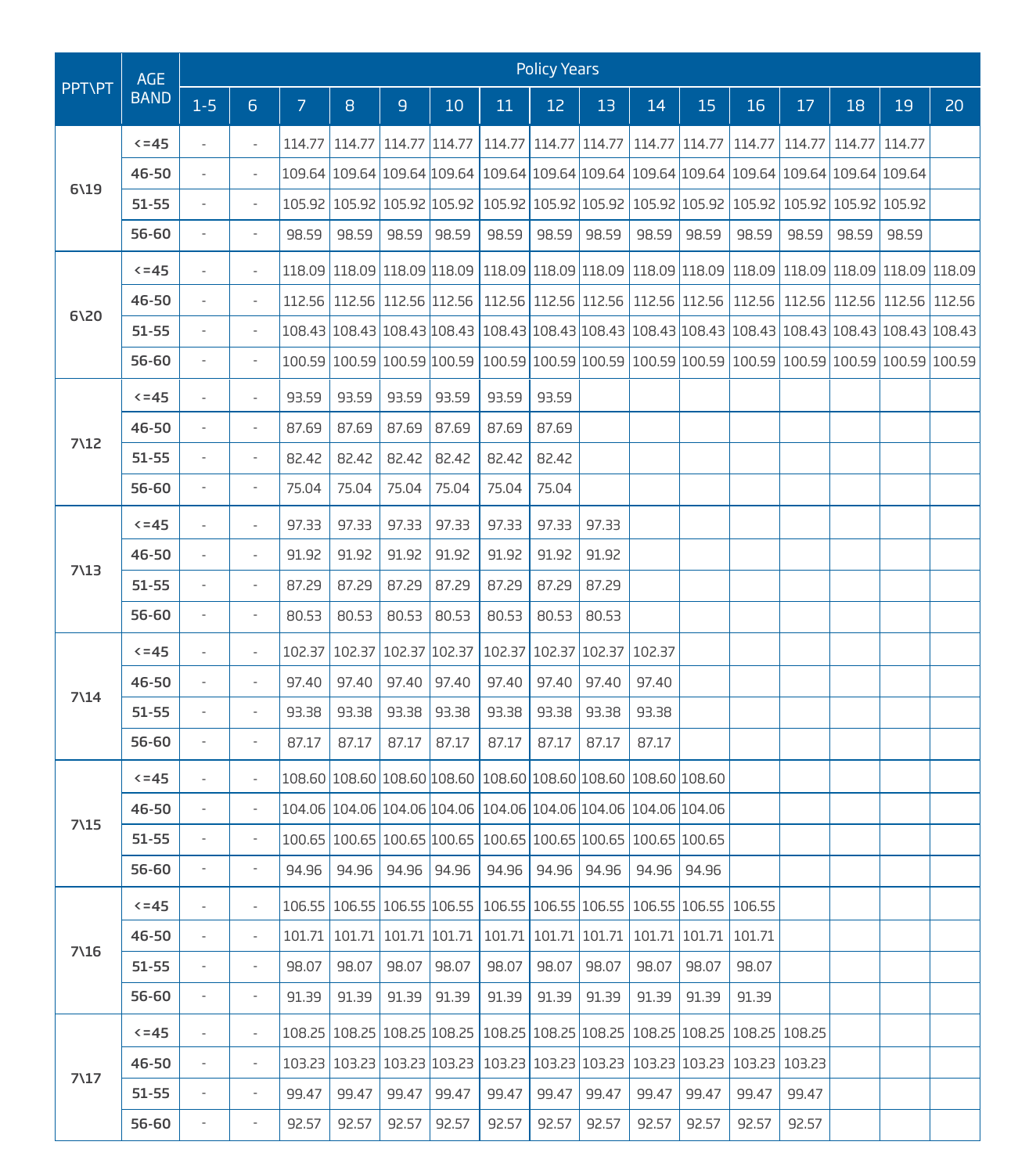|                 | <b>AGE</b>  |                              |                          |                |        |                      |                                                                                                   |       | <b>Policy Years</b>  |       |               |                      |        |        |        |                                                                                                                                      |       |
|-----------------|-------------|------------------------------|--------------------------|----------------|--------|----------------------|---------------------------------------------------------------------------------------------------|-------|----------------------|-------|---------------|----------------------|--------|--------|--------|--------------------------------------------------------------------------------------------------------------------------------------|-------|
| <b>PPT\PT</b>   | <b>BAND</b> | $1 - 5$                      | 6 <sup>1</sup>           | $\overline{7}$ | 8      | $\overline{9}$       | 10                                                                                                | 11    | 12                   | 13    | 14            | 15                   | 16     | $17\,$ | 18     | 19                                                                                                                                   | 20    |
|                 | $5 = 45$    | $\bar{\phantom{a}}$          | $\overline{\phantom{a}}$ |                |        |                      | 110.39 110.39 110.39 110.39 110.39 110.39 110.39 110.39 110.39 110.39 110.39 110.39 110.39        |       |                      |       |               |                      |        |        |        |                                                                                                                                      |       |
|                 | 46-50       |                              | $\overline{\phantom{a}}$ |                |        |                      | 105.18 105.18 105.18 105.18 105.18 105.18 105.18 105.18 105.18 105.18 105.18 105.18 105.18        |       |                      |       |               |                      |        |        |        |                                                                                                                                      |       |
| 7\18            | $51 - 55$   | $\overline{\phantom{a}}$     | $\overline{\phantom{a}}$ | 101.27         |        | 101.27 101.27 101.27 |                                                                                                   |       | 101.27 101.27 101.27 |       | 101.27 101.27 |                      | 101.27 | 101.27 | 101.27 |                                                                                                                                      |       |
|                 | 56-60       | $\overline{\phantom{a}}$     | $\overline{\phantom{a}}$ | 94.12          | 94.12  | 94.12                | 94.12                                                                                             | 94.12 | 94.12                | 94.12 | 94.12         | 94.12                | 94.12  | 94.12  | 94.12  |                                                                                                                                      |       |
|                 | $5 = 45$    | $\overline{\phantom{a}}$     | $\overline{\phantom{a}}$ |                |        |                      | 112.94 112.94 112.94 112.94 112.94 112.94 112.94 112.94 112.94 112.94 112.94 112.94 112.94 112.94 |       |                      |       |               |                      |        |        |        |                                                                                                                                      |       |
|                 | 46-50       |                              | $\overline{\phantom{a}}$ |                |        |                      | 107.50 107.50 107.50 107.50 107.50 107.50 107.50 107.50 107.50 107.50 107.50 107.50 107.50 107.50 |       |                      |       |               |                      |        |        |        |                                                                                                                                      |       |
| 7\19            | 51-55       | $\overline{\phantom{a}}$     | $\overline{\phantom{a}}$ |                |        |                      | 103.43 103.43 103.43 103.43 103.43 103.43 103.43 103.43 103.43 103.43 103.43 103.43 103.43 103.43 |       |                      |       |               |                      |        |        |        |                                                                                                                                      |       |
|                 | 56-60       | ÷,                           | $\overline{\phantom{a}}$ | 95.99          | 95.99  | 95.99                | 95.99                                                                                             | 95.99 | 95.99                | 95.99 | 95.99         | 95.99                | 95.99  | 95.99  | 95.99  | 95.99                                                                                                                                |       |
|                 | $5 = 45$    | $\overline{\phantom{a}}$     | $\overline{\phantom{a}}$ |                |        |                      |                                                                                                   |       |                      |       |               |                      |        |        |        | 115.84 115.84 115.84 115.84 115.84 115.84 115.84 115.84 115.84 115.84 115.84 115.84 115.84 115.84 115.84                             |       |
|                 | 46-50       | $\overline{a}$               | $\overline{\phantom{a}}$ |                |        |                      |                                                                                                   |       |                      |       |               |                      |        |        |        | 110.15   110.15   110.15   110.15   110.15   110.15   110.15   110.15   110.15   110.15   110.15   110.15   110.15   110.15   110.15 |       |
| 7\20            | $51 - 55$   | $\overline{\phantom{a}}$     | $\overline{\phantom{a}}$ |                |        |                      |                                                                                                   |       |                      |       |               |                      |        |        |        | 105.90 105.90 105.90 105.90 105.90 105.90 105.90 105.90 105.90 105.90 105.90 105.90 105.90 105.90 105.90                             |       |
|                 | 56-60       | ÷,                           | $\overline{\phantom{a}}$ | 98.15          | 98.15  | 98.15                | 98.15                                                                                             | 98.15 | 98.15                | 98.15 | 98.15         | 98.15                | 98.15  | 98.15  | 98.15  | 98.15                                                                                                                                | 98.15 |
|                 | $5 = 45$    | $\overline{\phantom{a}}$     | $\overline{\phantom{a}}$ | 87.18          | 87.18  | 87.18                | 87.18                                                                                             | 87.18 | 87.18                |       |               |                      |        |        |        |                                                                                                                                      |       |
| 8\12            | 46-50       | $\overline{\phantom{0}}$     | $\overline{\phantom{a}}$ | 81.35          | 81.35  | 81.35                | 81.35                                                                                             | 81.35 | 81.35                |       |               |                      |        |        |        |                                                                                                                                      |       |
|                 | $51 - 55$   | $\overline{\phantom{a}}$     | $\overline{\phantom{a}}$ | 76.58          | 76.58  | 76.58                | 76.58                                                                                             | 76.58 | 76.58                |       |               |                      |        |        |        |                                                                                                                                      |       |
|                 | 56-60       | ÷,                           | $\overline{\phantom{a}}$ | 70.45          | 70.45  | 70.45                | 70.45                                                                                             | 70.45 | 70.45                |       |               |                      |        |        |        |                                                                                                                                      |       |
|                 | $5 = 45$    | $\overline{\phantom{a}}$     | $\overline{\phantom{a}}$ | 90.46          | 90.46  | 90.46                | 90.46                                                                                             | 90.46 | 90.46                | 90.46 |               |                      |        |        |        |                                                                                                                                      |       |
| 8\13            | 46-50       | $\overline{a}$               | $\overline{\phantom{a}}$ | 84.80          | 84.80  | 84.80                | 84.80                                                                                             | 84.80 | 84.80                | 84.80 |               |                      |        |        |        |                                                                                                                                      |       |
|                 | $51 - 55$   | $\overline{\phantom{a}}$     | $\blacksquare$           | 80.52          | 80.52  | 80.52                | 80.52                                                                                             | 80.52 | 80.52                | 80.52 |               |                      |        |        |        |                                                                                                                                      |       |
|                 | 56-60       | $\overline{\phantom{a}}$     | $\overline{\phantom{a}}$ | 74.95          | 74.95  | 74.95                | 74.95                                                                                             | 74.95 | 74.95                | 74.95 |               |                      |        |        |        |                                                                                                                                      |       |
|                 | $5 = 45$    | ÷,                           | $\overline{\phantom{a}}$ | 94.86          | 94.86  | 94.86                | 94.86                                                                                             | 94.86 | 94.86                | 94.86 | 94.86         |                      |        |        |        |                                                                                                                                      |       |
| $8\backslash14$ | 46-50       | $\overline{\phantom{0}}$     | $\overline{a}$           | 89.31          | 89.31  | 89.31                | 89.31                                                                                             | 89.31 | 89.31                | 89.31 | 89.31         |                      |        |        |        |                                                                                                                                      |       |
|                 | $51 - 55$   | $\overline{\phantom{a}}$     | $\overline{\phantom{a}}$ | 85.46          | 85.46  | 85.46                | 85.46                                                                                             | 85.46 | 85.46                | 85.46 | 85.46         |                      |        |        |        |                                                                                                                                      |       |
|                 | 56-60       |                              |                          | 80.41          | 80.41  | 80.41                | 80.41                                                                                             | 80.41 | 80.41                | 80.41 | 80.41         |                      |        |        |        |                                                                                                                                      |       |
|                 | $5 - 45$    |                              |                          |                |        |                      | 102.63   102.63   102.63   102.63   102.63   102.63   102.63   102.63   102.63                    |       |                      |       |               |                      |        |        |        |                                                                                                                                      |       |
| 8\15            | 46-50       | ÷,                           | $\overline{a}$           | 97.09          | 97.09  | 97.09                | 97.09                                                                                             | 97.09 | 97.09                | 97.09 | 97.09         | 97.09                |        |        |        |                                                                                                                                      |       |
|                 | 51-55       | $\qquad \qquad \blacksquare$ | $\overline{\phantom{a}}$ | 93.64          | 93.64  | 93.64                | 93.64                                                                                             | 93.64 | 93.64                | 93.64 | 93.64         | 93.64                |        |        |        |                                                                                                                                      |       |
|                 | 56-60       | $\overline{\phantom{a}}$     | $\overline{\phantom{a}}$ | 89.05          | 89.05  | 89.05                | 89.05                                                                                             | 89.05 | 89.05                | 89.05 | 89.05         | 89.05                |        |        |        |                                                                                                                                      |       |
|                 | $5 = 45$    | $\overline{\phantom{a}}$     | $\overline{\phantom{a}}$ | 103.01         | 103.01 | 103.01 103.01        |                                                                                                   |       | 103.01 103.01 103.01 |       |               | 103.01 103.01 103.01 |        |        |        |                                                                                                                                      |       |
| 8\16            | 46-50       | $\overline{\phantom{m}}$     | $\overline{\phantom{a}}$ | 97.46          | 97.46  | 97.46                | 97.46                                                                                             | 97.46 | 97.46                | 97.46 | 97.46         | 97.46                | 97.46  |        |        |                                                                                                                                      |       |
|                 | $51 - 55$   | $\qquad \qquad \blacksquare$ | $\overline{a}$           | 93.89          | 93.89  | 93.89                | 93.89                                                                                             | 93.89 | 93.89                | 93.89 | 93.89         | 93.89                | 93.89  |        |        |                                                                                                                                      |       |
|                 | 56-60       | $\overline{\phantom{a}}$     | $\overline{\phantom{a}}$ | 88.82          | 88.82  | 88.82                | 88.82                                                                                             | 88.82 | 88.82                | 88.82 | 88.82         | 88.82                | 88.82  |        |        |                                                                                                                                      |       |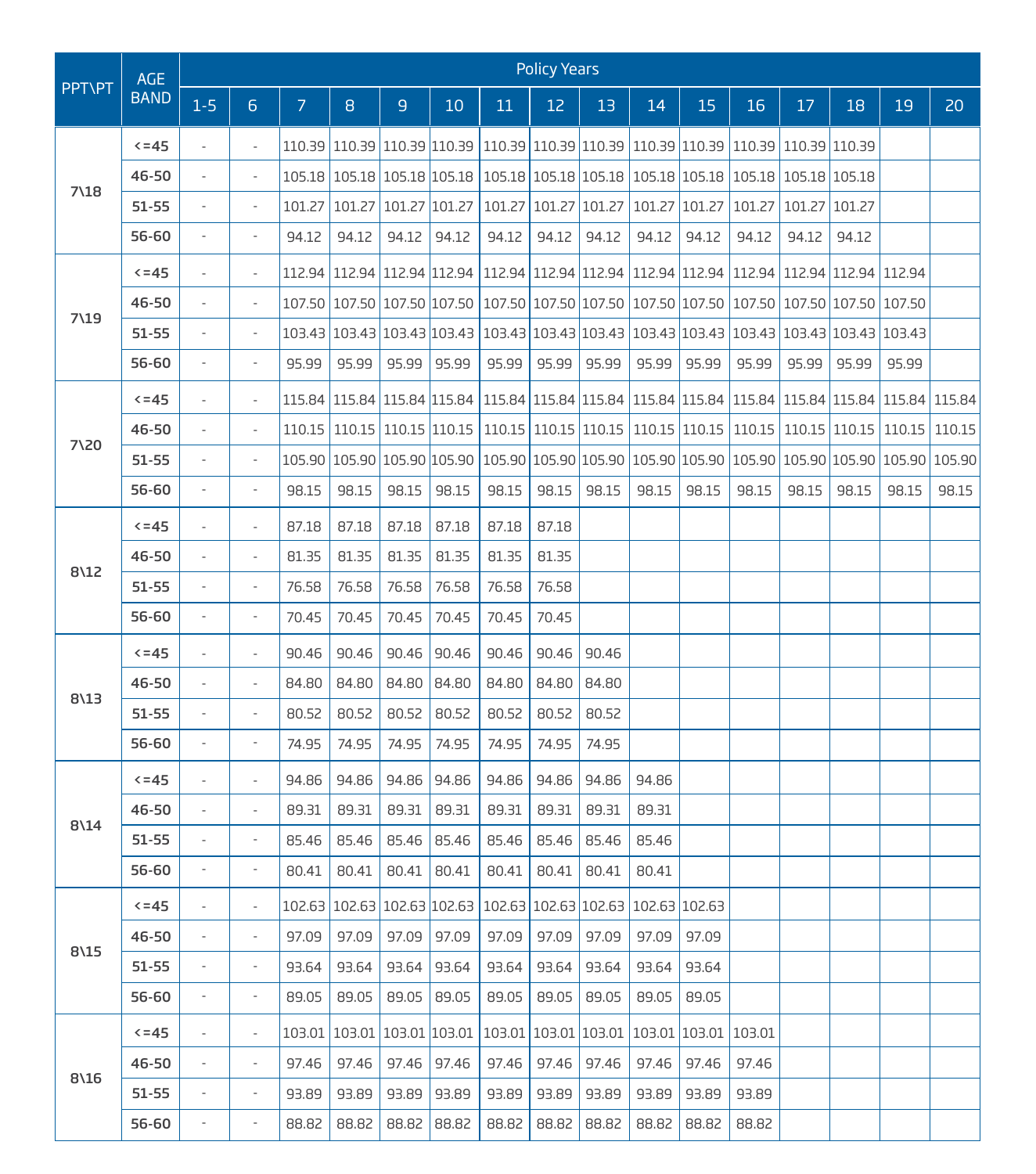|                 | <b>AGE</b>  |                              |                          |                          |                             |                      |                                                                                                   |       | <b>Policy Years</b>  |                                                              |               |               |               |                                                                |        |                      |               |
|-----------------|-------------|------------------------------|--------------------------|--------------------------|-----------------------------|----------------------|---------------------------------------------------------------------------------------------------|-------|----------------------|--------------------------------------------------------------|---------------|---------------|---------------|----------------------------------------------------------------|--------|----------------------|---------------|
| <b>PPT\PT</b>   | <b>BAND</b> | $1 - 5$                      | 6                        | $\overline{7}$           | $\overline{8}$              | $\mathsf g$          | 10                                                                                                | 11    | 12                   | 13                                                           | 14            | 15            | 16            | 17                                                             | 18     | 19                   | 20            |
|                 | $5 = 45$    | $\overline{\phantom{a}}$     | $\overline{\phantom{a}}$ |                          | 103.78 103.78 103.78 103.78 |                      |                                                                                                   |       |                      | 103.78   103.78   103.78   103.78   103.78   103.78   103.78 |               |               |               |                                                                |        |                      |               |
|                 | 46-50       |                              | $\overline{\phantom{a}}$ | 98.22                    | 98.22                       | 98.22                | 98.22                                                                                             | 98.22 | 98.22                | 98.22                                                        | 98.22         | 98.22         | 98.22         | 98.22                                                          |        |                      |               |
| $8\frac{17}{2}$ | $51 - 55$   | $\overline{\phantom{a}}$     | $\blacksquare$           | 94.51                    | 94.51                       | 94.51                | 94.51                                                                                             | 94.51 | 94.51                | 94.51                                                        | 94.51         | 94.51         | 94.51         | 94.51                                                          |        |                      |               |
|                 | 56-60       | $\overline{\phantom{a}}$     | $\overline{a}$           | 88.92                    | 88.92                       | 88.92                | 88.92                                                                                             | 88.92 | 88.92                | 88.92                                                        | 88.92         | 88.92         | 88.92         | 88.92                                                          |        |                      |               |
|                 | $5 = 45$    | $\frac{1}{2}$                | $\overline{\phantom{a}}$ |                          | 104.86 104.86 104.86 104.86 |                      |                                                                                                   |       |                      |                                                              |               |               |               | 104.86 104.86 104.86 104.86 104.86 104.86 104.86 104.86 104.86 |        |                      |               |
|                 | 46-50       | $\frac{1}{2}$                | ÷,                       | 99.27                    | 99.27                       | 99.27                | 99.27                                                                                             | 99.27 | 99.27                | 99.27                                                        | 99.27         | 99.27         | 99.27         | 99.27                                                          | 99.27  |                      |               |
| 8\18            | $51 - 55$   | $\overline{\phantom{a}}$     | $\blacksquare$           | 95.41                    | 95.41                       | 95.41                | 95.41                                                                                             | 95.41 | 95.41                | 95.41                                                        | 95.41         | 95.41         | 95.41         | 95.41                                                          | 95.41  |                      |               |
|                 | 56-60       | $\qquad \qquad \blacksquare$ | $\overline{\phantom{a}}$ | 89.25                    | 89.25                       | 89.25                | 89.25                                                                                             | 89.25 | 89.25                | 89.25                                                        | 89.25         | 89.25         | 89.25         | 89.25                                                          | 89.25  |                      |               |
|                 | $5 = 45$    | $\overline{\phantom{a}}$     | $\overline{\phantom{a}}$ |                          | 106.20 106.20 106.20 106.20 |                      |                                                                                                   |       | 106.20 106.20 106.20 |                                                              |               | 106.20 106.20 | 106.20 106.20 |                                                                |        | 106.20 106.20        |               |
|                 | 46-50       | $\frac{1}{2}$                | $\overline{\phantom{a}}$ |                          |                             |                      | 100.58 100.58 100.58 100.58 100.58 100.58 100.58 100.58 100.58 100.58 100.58 100.58 100.58 100.58 |       |                      |                                                              |               |               |               |                                                                |        |                      |               |
| 8\19            | $51 - 55$   | $\overline{\phantom{a}}$     | $\overline{\phantom{a}}$ | 96.54                    | 96.54                       | 96.54                | 96.54                                                                                             | 96.54 | 96.54                | 96.54                                                        | 96.54         | 96.54         | 96.54         | 96.54                                                          | 96.54  | 96.54                |               |
|                 | 56-60       | $\overline{\phantom{a}}$     | ÷,                       | 89.78                    | 89.78                       | 89.78                | 89.78                                                                                             | 89.78 | 89.78                | 89.78                                                        | 89.78         | 89.78         | 89.78         | 89.78                                                          | 89.78  | 89.78                |               |
|                 | $5 = 45$    | $\frac{1}{2}$                | $\overline{\phantom{a}}$ | 107.75                   |                             | 107.75 107.75 107.75 |                                                                                                   |       | 107.75 107.75 107.75 |                                                              | 107.75 107.75 |               | 107.75 107.75 |                                                                | 107.75 |                      | 107.75 107.75 |
|                 | 46-50       |                              | ÷,                       |                          |                             |                      | 102.10 102.10 102.10 102.10                                                                       |       |                      | 102.10 102.10 102.10                                         |               | 102.10 102.10 | 102.10 102.10 |                                                                |        | 102.10 102.10 102.10 |               |
| $8\sqrt{20}$    | $51 - 55$   | $\overline{\phantom{a}}$     | $\blacksquare$           | 97.88                    | 97.88                       | 97.88                | 97.88                                                                                             | 97.88 | 97.88                | 97.88                                                        | 97.88         | 97.88         | 97.88         | 97.88                                                          | 97.88  | 97.88                | 97.88         |
|                 | 56-60       | $\qquad \qquad \blacksquare$ | ÷,                       | 90.46                    | 90.46                       | 90.46                | 90.46                                                                                             | 90.46 | 90.46                | 90.46                                                        | 90.46         | 90.46         | 90.46         | 90.46                                                          | 90.46  | 90.46                | 90.46         |
|                 | $5 = 45$    | $\overline{\phantom{a}}$     | ÷,                       | $\overline{\phantom{a}}$ | 89.21                       | 89.21                | 89.21                                                                                             | 89.21 | 89.21                |                                                              |               |               |               |                                                                |        |                      |               |
| $9\12$          | 46-50       | $\overline{a}$               |                          | $\overline{\phantom{a}}$ | 83.99                       | 83.99                | 83.99                                                                                             | 83.99 | 83.99                |                                                              |               |               |               |                                                                |        |                      |               |
|                 | $51 - 55$   | $\overline{\phantom{a}}$     | $\blacksquare$           | $\overline{\phantom{a}}$ | 80.61                       | 80.61                | 80.61                                                                                             | 80.61 | 80.61                |                                                              |               |               |               |                                                                |        |                      |               |
|                 | 56-60       | $\overline{\phantom{a}}$     | ÷,                       | $\overline{\phantom{a}}$ | 73.94                       | 73.94                | 73.94                                                                                             | 73.94 | 73.94                |                                                              |               |               |               |                                                                |        |                      |               |
|                 | $5 = 45$    | $\overline{\phantom{a}}$     | $\overline{\phantom{a}}$ | $\overline{\phantom{a}}$ | 92.41                       | 92.41                | 92.41                                                                                             | 92.41 | 92.41                | 92.41                                                        |               |               |               |                                                                |        |                      |               |
| $9\sqrt{13}$    | 46-50       | ÷,                           | $\overline{a}$           | $\overline{\phantom{a}}$ | 87.16                       | 87.16                | 87.16                                                                                             | 87.16 | 87.16                | 87.16                                                        |               |               |               |                                                                |        |                      |               |
|                 | $51 - 55$   | $\overline{\phantom{a}}$     | $\overline{\phantom{a}}$ | $\overline{\phantom{a}}$ | 83.71                       | 83.71                | 83.71                                                                                             | 83.71 | 83.71                | 83.71                                                        |               |               |               |                                                                |        |                      |               |
|                 | 56-60       | $\overline{a}$               | ÷,                       | ÷,                       | 77.43                       | 77.43                | 77.43                                                                                             | 77.43 | 77.43                | 77.43                                                        |               |               |               |                                                                |        |                      |               |
|                 | $5 = 45$    |                              |                          |                          | 97.23                       | 97.23                | 97.23                                                                                             | 97.23 | 97.23                | 97.23                                                        | 97.23         |               |               |                                                                |        |                      |               |
| $9\14$          | 46-50       | $\bar{a}$                    | i.                       | $\overline{\phantom{a}}$ | 91.85                       | 91.85                | 91.85                                                                                             | 91.85 | 91.85                | 91.85                                                        | 91.85         |               |               |                                                                |        |                      |               |
|                 | $51 - 55$   | $\qquad \qquad \blacksquare$ | ÷,                       | $\overline{\phantom{a}}$ | 88.23                       | 88.23                | 88.23                                                                                             | 88.23 | 88.23                | 88.23                                                        | 88.23         |               |               |                                                                |        |                      |               |
|                 | 56-60       | $\overline{\phantom{a}}$     | $\overline{\phantom{a}}$ | $\overline{\phantom{a}}$ | 82.23                       | 82.23                | 82.23                                                                                             | 82.23 | 82.23                | 82.23                                                        | 82.23         |               |               |                                                                |        |                      |               |
|                 | $5 = 45$    | $\overline{\phantom{a}}$     | $\overline{\phantom{a}}$ | $\overline{\phantom{a}}$ |                             | 103.44 103.44 103.44 |                                                                                                   |       |                      | 103.44 103.44 103.44                                         | 103.44 103.44 |               |               |                                                                |        |                      |               |
| $9\15$          | 46-50       | $\overline{\phantom{a}}$     | i.                       | $\overline{\phantom{a}}$ | 97.82                       | 97.82                | 97.82                                                                                             | 97.82 | 97.82                | 97.82                                                        | 97.82         | 97.82         |               |                                                                |        |                      |               |
|                 | $51 - 55$   | ÷,                           | ÷,                       | $\overline{\phantom{a}}$ | 93.98                       | 93.98                | 93.98                                                                                             | 93.98 | 93.98                | 93.98                                                        | 93.98         | 93.98         |               |                                                                |        |                      |               |
|                 | 56-60       | $\overline{\phantom{a}}$     | $\overline{\phantom{a}}$ | $\overline{\phantom{a}}$ | 88.16                       | 88.16                | 88.16                                                                                             | 88.16 | 88.16                | 88.16                                                        | 88.16         | 88.16         |               |                                                                |        |                      |               |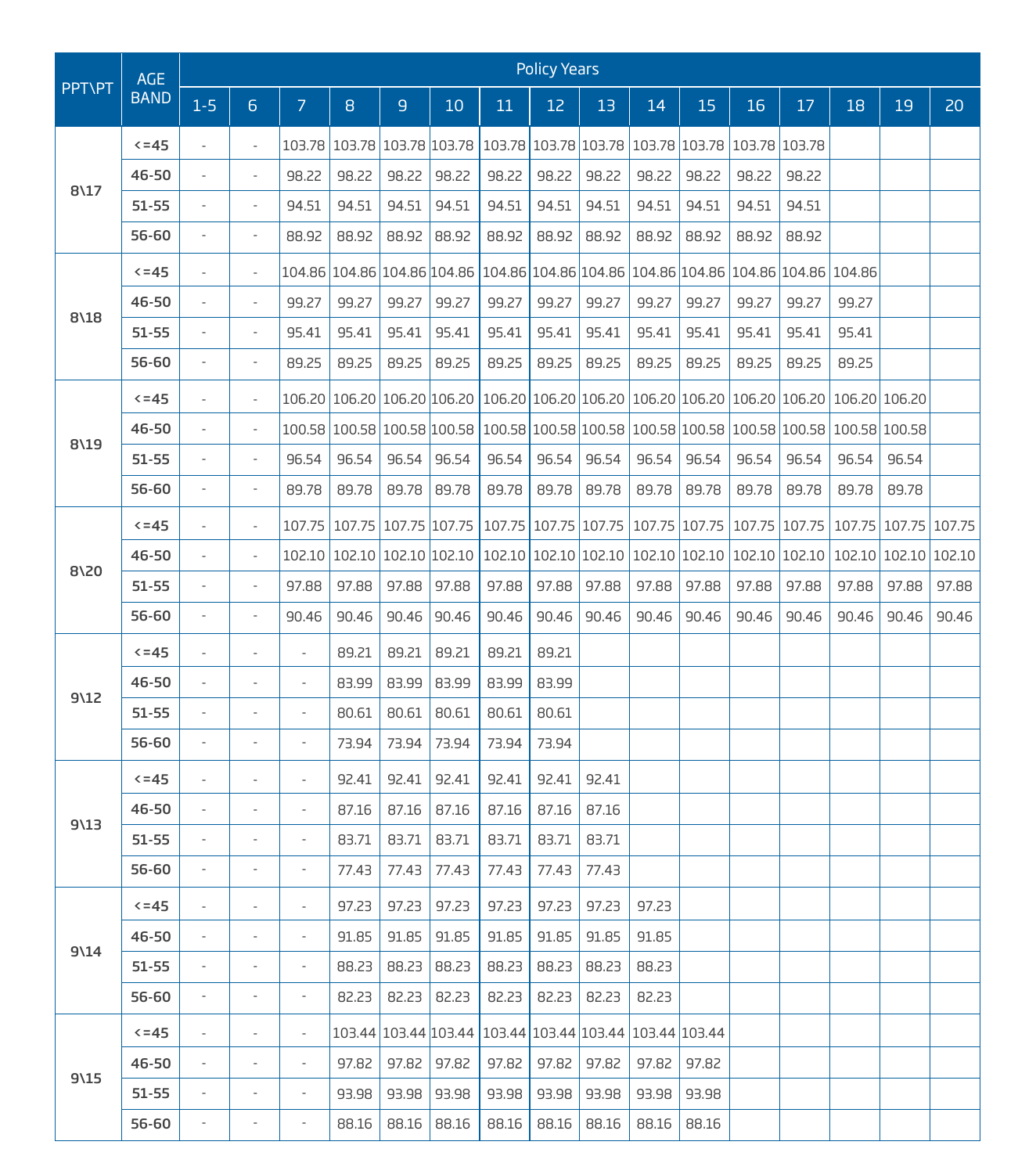|               | <b>AGE</b>  |                              |                          |                          |       |                      |                                                                                                                                                                                                                                                                                                        |       | <b>Policy Years</b>  |       |               |                                           |        |                                                                                         |        |        |       |
|---------------|-------------|------------------------------|--------------------------|--------------------------|-------|----------------------|--------------------------------------------------------------------------------------------------------------------------------------------------------------------------------------------------------------------------------------------------------------------------------------------------------|-------|----------------------|-------|---------------|-------------------------------------------|--------|-----------------------------------------------------------------------------------------|--------|--------|-------|
| <b>PPT\PT</b> | <b>BAND</b> | $1-5$                        | 6                        | $\overline{7}$           | 8     | $\mathsf g$          | 10                                                                                                                                                                                                                                                                                                     | 11    | 12                   | 13    | 14            | 15                                        | 16     | 17                                                                                      | 18     | 19     | 20    |
|               | $5 = 45$    | $\overline{\phantom{a}}$     | $\overline{\phantom{a}}$ | $\overline{\phantom{a}}$ |       | 103.33 103.33 103.33 |                                                                                                                                                                                                                                                                                                        |       |                      |       |               | 103.33 103.33 103.33 103.33 103.33 103.33 |        |                                                                                         |        |        |       |
|               | 46-50       |                              |                          | $\overline{\phantom{a}}$ | 97.68 | 97.68                | 97.68                                                                                                                                                                                                                                                                                                  | 97.68 | 97.68                | 97.68 | 97.68         | 97.68                                     | 97.68  |                                                                                         |        |        |       |
| 9\16          | $51 - 55$   | $\overline{\phantom{a}}$     | $\overline{\phantom{a}}$ | $\overline{\phantom{a}}$ | 93.75 | 93.75                | 93.75                                                                                                                                                                                                                                                                                                  | 93.75 | 93.75                | 93.75 | 93.75         | 93.75                                     | 93.75  |                                                                                         |        |        |       |
|               | 56-60       | ÷,                           | i.                       | $\overline{\phantom{a}}$ | 87.66 | 87.66                | 87.66                                                                                                                                                                                                                                                                                                  | 87.66 | 87.66                | 87.66 | 87.66         | 87.66                                     | 87.66  |                                                                                         |        |        |       |
|               | $5 = 45$    | $\frac{1}{2}$                | $\overline{\phantom{a}}$ | $\overline{\phantom{a}}$ |       | 103.84 103.84 103.84 |                                                                                                                                                                                                                                                                                                        |       | 103.84 103.84 103.84 |       |               | 103.84 103.84 103.84 103.84               |        |                                                                                         |        |        |       |
|               | 46-50       |                              |                          | $\overline{\phantom{a}}$ | 98.13 | 98.13                | 98.13                                                                                                                                                                                                                                                                                                  | 98.13 | 98.13                | 98.13 | 98.13         | 98.13                                     | 98.13  | 98.13                                                                                   |        |        |       |
| $9\17$        | $51 - 55$   | $\overline{\phantom{a}}$     | $\overline{\phantom{a}}$ | $\overline{\phantom{a}}$ | 94.09 | 94.09                | 94.09                                                                                                                                                                                                                                                                                                  | 94.09 | 94.09                | 94.09 | 94.09         | 94.09                                     | 94.09  | 94.09                                                                                   |        |        |       |
|               | 56-60       | $\qquad \qquad \blacksquare$ | $\overline{a}$           | $\overline{\phantom{a}}$ | 87.67 | 87.67                | 87.67                                                                                                                                                                                                                                                                                                  | 87.67 | 87.67                | 87.67 | 87.67         | 87.67                                     | 87.67  | 87.67                                                                                   |        |        |       |
|               | $5 = 45$    | ÷,                           | $\overline{\phantom{a}}$ | $\overline{\phantom{a}}$ |       | 104.83 104.83 104.83 |                                                                                                                                                                                                                                                                                                        |       |                      |       |               |                                           |        | 104.83 104.83 104.83 104.83 104.83 104.83 104.83 104.83                                 |        |        |       |
|               | 46-50       | $\overline{a}$               |                          | $\overline{\phantom{a}}$ | 99.03 | 99.03                | 99.03                                                                                                                                                                                                                                                                                                  | 99.03 | 99.03                | 99.03 | 99.03         | 99.03                                     | 99.03  | 99.03                                                                                   | 99.03  |        |       |
| $9\sqrt{18}$  | $51 - 55$   | $\overline{\phantom{a}}$     | $\overline{\phantom{a}}$ | $\overline{\phantom{a}}$ | 94.85 | 94.85                | 94.85                                                                                                                                                                                                                                                                                                  | 94.85 | 94.85                | 94.85 | 94.85         | 94.85                                     | 94.85  | 94.85                                                                                   | 94.85  |        |       |
|               | 56-60       | $\overline{\phantom{a}}$     | ÷,                       | $\overline{\phantom{a}}$ | 88.06 | 88.06                | 88.06                                                                                                                                                                                                                                                                                                  | 88.06 | 88.06                | 88.06 | 88.06         | 88.06                                     | 88.06  | 88.06                                                                                   | 88.06  |        |       |
|               | $5 = 45$    | $\overline{a}$               | ÷,                       | $\overline{\phantom{a}}$ |       | 106.21 106.21 106.21 |                                                                                                                                                                                                                                                                                                        |       | 106.21 106.21 106.21 |       | 106.21 106.21 |                                           | 106.21 | 106.21                                                                                  | 106.21 | 106.21 |       |
|               | 46-50       | $\overline{a}$               |                          | $\overline{\phantom{a}}$ |       |                      | 100.30 100.30 100.30                                                                                                                                                                                                                                                                                   |       |                      |       |               |                                           |        | 100.30 100.30 100.30 100.30 100.30 100.30 100.30 100.30 100.30                          |        |        |       |
| $9\19$        | $51 - 55$   | $\overline{\phantom{a}}$     | $\overline{\phantom{a}}$ | $\overline{\phantom{a}}$ | 95.97 | 95.97                | 95.97                                                                                                                                                                                                                                                                                                  | 95.97 | 95.97                | 95.97 | 95.97         | 95.97                                     | 95.97  | 95.97                                                                                   | 95.97  | 95.97  |       |
|               | 56-60       | $\frac{1}{2}$                | $\overline{a}$           | $\overline{\phantom{a}}$ | 88.78 | 88.78                | 88.78                                                                                                                                                                                                                                                                                                  | 88.78 | 88.78                | 88.78 | 88.78         | 88.78                                     | 88.78  | 88.78                                                                                   | 88.78  | 88.78  |       |
|               | $5 = 45$    | $\overline{\phantom{a}}$     | $\overline{\phantom{a}}$ | $\overline{\phantom{a}}$ |       | 107.92 107.92 107.92 |                                                                                                                                                                                                                                                                                                        |       |                      |       |               |                                           |        | 107.92   107.92   107.92   107.92   107.92   107.92   107.92   107.92   107.92   107.92 |        |        |       |
| $9\sqrt{20}$  | 46-50       | $\overline{a}$               |                          | $\overline{\phantom{a}}$ |       |                      | $101.88 \mid 101.88 \mid 101.88 \mid 101.88 \mid 101.88 \mid 101.88 \mid 101.88 \mid 101.88 \mid 101.88 \mid 101.88 \mid 101.88 \mid 101.88 \mid 101.88 \mid 101.88 \mid 101.88 \mid 101.88 \mid 101.88 \mid 101.88 \mid 101.88 \mid 101.88 \mid 101.88 \mid 101.88 \mid 101.88 \mid 101.88 \mid 101.$ |       |                      |       |               |                                           |        |                                                                                         |        |        |       |
|               | $51 - 55$   | $\overline{\phantom{a}}$     | $\overline{\phantom{a}}$ | $\overline{\phantom{a}}$ | 97.39 | 97.39                | 97.39                                                                                                                                                                                                                                                                                                  | 97.39 | 97.39                | 97.39 | 97.39         | 97.39                                     | 97.39  | 97.39                                                                                   | 97.39  | 97.39  | 97.39 |
|               | 56-60       | $\overline{a}$               | ÷,                       | $\overline{\phantom{a}}$ | 89.74 | 89.74                | 89.74                                                                                                                                                                                                                                                                                                  | 89.74 | 89.74                | 89.74 | 89.74         | 89.74                                     | 89.74  | 89.74                                                                                   | 89.74  | 89.74  | 89.74 |
|               | $5 = 45$    | $\overline{\phantom{a}}$     | $\overline{\phantom{a}}$ | $\overline{\phantom{a}}$ | 75.47 | 75.47                | 75.47                                                                                                                                                                                                                                                                                                  | 75.47 | 75.47                |       |               |                                           |        |                                                                                         |        |        |       |
| 10\12         | 46-50       | ÷,                           | $\overline{a}$           | $\overline{\phantom{a}}$ | 71.75 | 71.75                | 71.75                                                                                                                                                                                                                                                                                                  | 71.75 | 71.75                |       |               |                                           |        |                                                                                         |        |        |       |
|               | $51 - 55$   | $\overline{\phantom{a}}$     | $\overline{\phantom{a}}$ | $\overline{\phantom{a}}$ | 70.34 | 70.34                | 70.34                                                                                                                                                                                                                                                                                                  | 70.34 | 70.34                |       |               |                                           |        |                                                                                         |        |        |       |
|               | 56-60       | $\overline{a}$               |                          |                          | 64.29 | 64.29                | 64.29                                                                                                                                                                                                                                                                                                  | 64.29 | 64.29                |       |               |                                           |        |                                                                                         |        |        |       |
|               | $5 - 45$    |                              |                          |                          | 80.54 | 80.54                | 80.54                                                                                                                                                                                                                                                                                                  | 80.54 | 80.54                | 80.54 |               |                                           |        |                                                                                         |        |        |       |
| 10\13         | 46-50       | $\overline{a}$               | $\overline{a}$           | $\overline{\phantom{a}}$ | 76.46 |                      | 76.46 76.46                                                                                                                                                                                                                                                                                            | 76.46 | 76.46                | 76.46 |               |                                           |        |                                                                                         |        |        |       |
|               | $51 - 55$   | $\frac{1}{2}$                | ÷,                       | $\overline{\phantom{a}}$ | 74.33 | 74.33                | 74.33                                                                                                                                                                                                                                                                                                  | 74.33 | 74.33                | 74.33 |               |                                           |        |                                                                                         |        |        |       |
|               | 56-60       | $\overline{\phantom{a}}$     | $\overline{\phantom{a}}$ | $\overline{\phantom{a}}$ | 68.28 | 68.28                | 68.28                                                                                                                                                                                                                                                                                                  | 68.28 | 68.28                | 68.28 |               |                                           |        |                                                                                         |        |        |       |
|               | $5 = 45$    | $\overline{\phantom{a}}$     | $\overline{\phantom{a}}$ | $\overline{\phantom{a}}$ | 86.98 | 86.98                | 86.98                                                                                                                                                                                                                                                                                                  | 86.98 | 86.98                | 86.98 | 86.98         |                                           |        |                                                                                         |        |        |       |
| 10\14         | 46-50       | $\overline{\phantom{a}}$     | $\overline{\phantom{a}}$ | $\overline{\phantom{a}}$ | 82.45 | 82.45                | 82.45                                                                                                                                                                                                                                                                                                  | 82.45 | 82.45                | 82.45 | 82.45         |                                           |        |                                                                                         |        |        |       |
|               | $51 - 55$   | $\overline{\phantom{a}}$     | $\overline{\phantom{a}}$ | $\overline{\phantom{a}}$ | 79.52 | 79.52                | 79.52                                                                                                                                                                                                                                                                                                  | 79.52 | 79.52                | 79.52 | 79.52         |                                           |        |                                                                                         |        |        |       |
|               | 56-60       | $\sim$                       | $\overline{\phantom{a}}$ | $\overline{\phantom{a}}$ | 73.36 | 73.36                | 73.36                                                                                                                                                                                                                                                                                                  | 73.36 | 73.36                | 73.36 | 73.36         |                                           |        |                                                                                         |        |        |       |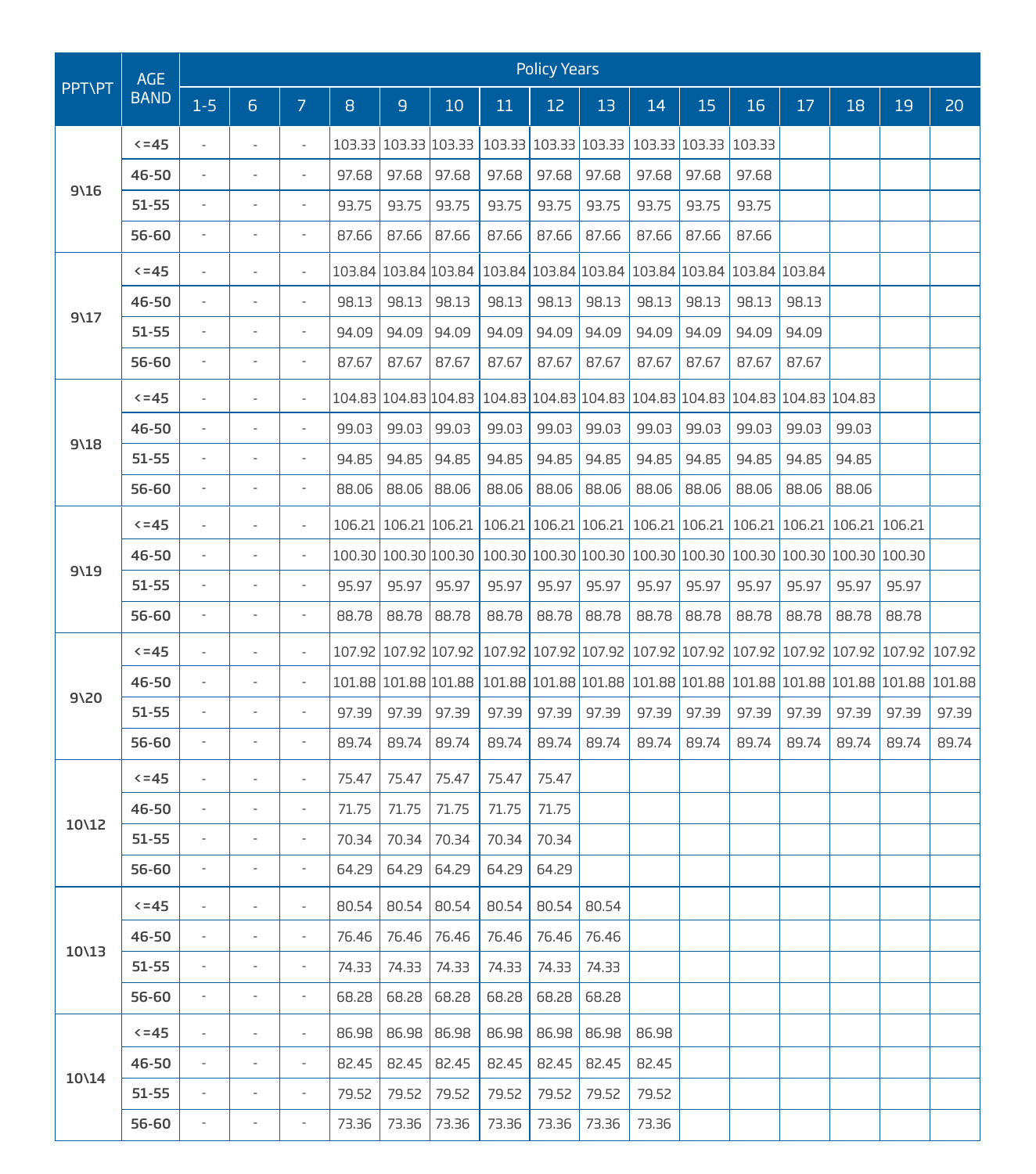|               | <b>AGE</b>  |                          |                          |                          |       |                      |       |        | <b>Policy Years</b> |        |        |        |        |       |                      |       |       |
|---------------|-------------|--------------------------|--------------------------|--------------------------|-------|----------------------|-------|--------|---------------------|--------|--------|--------|--------|-------|----------------------|-------|-------|
| <b>PPT\PT</b> | <b>BAND</b> | $1 - 5$                  | 6                        | $\overline{7}$           | 8     | 9                    | 10    | 11     | 12                  | 13     | 14     | 15     | 16     | 17    | 18                   | 19    | 20    |
|               | $5 = 45$    | $\overline{a}$           | ÷,                       | ÷,                       | 94.73 | 94.73                | 94.73 | 94.73  | 94.73               | 94.73  | 94.73  | 94.73  |        |       |                      |       |       |
|               | 46-50       | $\overline{a}$           | ÷,                       | ÷,                       | 89.63 | 89.63                | 89.63 | 89.63  | 89.63               | 89.63  | 89.63  | 89.63  |        |       |                      |       |       |
| 10\15         | $51 - 55$   | $\overline{a}$           | ÷,                       | $\overline{a}$           | 85.80 | 85.80                | 85.80 | 85.80  | 85.80               | 85.80  | 85.80  | 85.80  |        |       |                      |       |       |
|               | 56-60       | $\overline{a}$           | $\overline{\phantom{a}}$ | $\overline{\phantom{a}}$ | 79.41 | 79.41                | 79.41 | 79.41  | 79.41               | 79.41  | 79.41  | 79.41  |        |       |                      |       |       |
|               | $5 = 45$    | $\overline{a}$           | $\overline{\phantom{a}}$ | $\overline{a}$           | 95.47 | 95.47                | 95.47 | 95.47  | 95.47               | 95.47  | 95.47  | 95.47  | 95.47  |       |                      |       |       |
|               | 46-50       | $\overline{a}$           | ÷,                       | $\overline{a}$           | 90.23 | 90.23                | 90.23 | 90.23  | 90.23               | 90.23  | 90.23  | 90.23  | 90.23  |       |                      |       |       |
| 10\16         | $51 - 55$   | $\overline{a}$           | $\overline{a}$           | $\overline{a}$           | 86.31 | 86.31                | 86.31 | 86.31  | 86.31               | 86.31  | 86.31  | 86.31  | 86.31  |       |                      |       |       |
|               | 56-60       | $\centerdot$             | $\overline{\phantom{a}}$ | $\overline{a}$           | 79.79 | 79.79                | 79.79 | 79.79  | 79.79               | 79.79  | 79.79  | 79.79  | 79.79  |       |                      |       |       |
|               | $5 = 45$    | ÷,                       | $\overline{a}$           | $\frac{1}{2}$            | 96.75 | 96.75                | 96.75 | 96.75  | 96.75               | 96.75  | 96.75  | 96.75  | 96.75  | 96.75 |                      |       |       |
| 10\17         | 46-50       |                          |                          | $\overline{a}$           | 91.35 | 91.35                | 91.35 | 91.35  | 91.35               | 91.35  | 91.35  | 91.35  | 91.35  | 91.35 |                      |       |       |
|               | $51 - 55$   | $\bar{\phantom{a}}$      | $\overline{\phantom{a}}$ | $\overline{a}$           | 87.32 | 87.32                | 87.32 | 87.32  | 87.32               | 87.32  | 87.32  | 87.32  | 87.32  | 87.32 |                      |       |       |
|               | 56-60       | $\overline{a}$           | $\overline{a}$           | $\overline{a}$           | 80.62 | 80.62                | 80.62 | 80.62  | 80.62               | 80.62  | 80.62  | 80.62  | 80.62  | 80.62 |                      |       |       |
|               | $5 = 45$    | $\overline{\phantom{a}}$ | ÷,                       | $\overline{a}$           | 98.48 | 98.48                | 98.48 | 98.48  | 98.48               | 98.48  | 98.48  | 98.48  | 98.48  | 98.48 | 98.48                |       |       |
| 10\18         | 46-50       | $\overline{a}$           | $\overline{a}$           | $\overline{a}$           | 92.88 | 92.88                | 92.88 | 92.88  | 92.88               | 92.88  | 92.88  | 92.88  | 92.88  | 92.88 | 92.88                |       |       |
|               | $51 - 55$   | $\overline{a}$           | ÷,                       | $\frac{1}{2}$            | 88.71 | 88.71                | 88.71 | 88.71  | 88.71               | 88.71  | 88.71  | 88.71  | 88.71  | 88.71 | 88.71                |       |       |
|               | 56-60       | $\overline{a}$           | $\overline{\phantom{a}}$ | ÷,                       | 81.81 | 81.81                | 81.81 | 81.81  | 81.81               | 81.81  | 81.81  | 81.81  | 81.81  | 81.81 | 81.81                |       |       |
|               | $5 = 45$    | $\overline{a}$           | $\overline{a}$           | $\overline{a}$           |       | 100.59 100.59 100.59 |       | 100.59 | 100.59              | 100.59 | 100.59 | 100.59 | 100.59 |       | 100.59 100.59 100.59 |       |       |
| 10\19         | 46-50       | $\overline{a}$           | $\overline{\phantom{a}}$ | $\overline{a}$           | 94.78 | 94.78                | 94.78 | 94.78  | 94.78               | 94.78  | 94.78  | 94.78  | 94.78  | 94.78 | 94.78                | 94.78 |       |
|               | $51 - 55$   | $\frac{1}{2}$            | ÷,                       | $\overline{\phantom{a}}$ | 90.45 | 90.45                | 90.45 | 90.45  | 90.45               | 90.45  | 90.45  | 90.45  | 90.45  | 90.45 | 90.45                | 90.45 |       |
|               | 56-60       | $\overline{\phantom{a}}$ | ÷,                       | ÷,                       | 83.29 | 83.29                | 83.29 | 83.29  | 83.29               | 83.29  | 83.29  | 83.29  | 83.29  | 83.29 | 83.29                | 83.29 |       |
|               | $5 - 45$    | ÷,                       | $\overline{\phantom{a}}$ | ÷,                       | 65.1  | 65.1                 | 75.1  | 75.1   | 85.1                | 85.1   | 95.1   | 95.1   | 105.1  | 105.1 | 115.1                | 115.1 | 125.1 |
| 10\20         | 46-50       | ÷,                       | $\overline{a}$           | $\overline{a}$           | 63.2  | 63.2                 | 73.2  | 73.2   | 83.2                | 83.2   | 93.2   | 93.2   | 103.2  | 103.2 | 113.2                | 113.2 | 123.2 |
|               | $51 - 55$   | $\overline{a}$           | ÷,                       | $\overline{a}$           | 60.8  | 60.8                 | 70.8  | 70.8   | 80.8                | 80.8   | 90.8   | 90.8   | 100.8  | 100.8 | 110.8                | 110.8 | 120.8 |
|               | 56-60       | $\overline{a}$           | ÷,                       | ÷,                       | 57.9  | 57.9                 | 67.9  | 67.9   | 77.9                | 77.9   | 87.9   | 87.9   | 97.9   | 97.9  | 107.9                | 107.9 | 117.9 |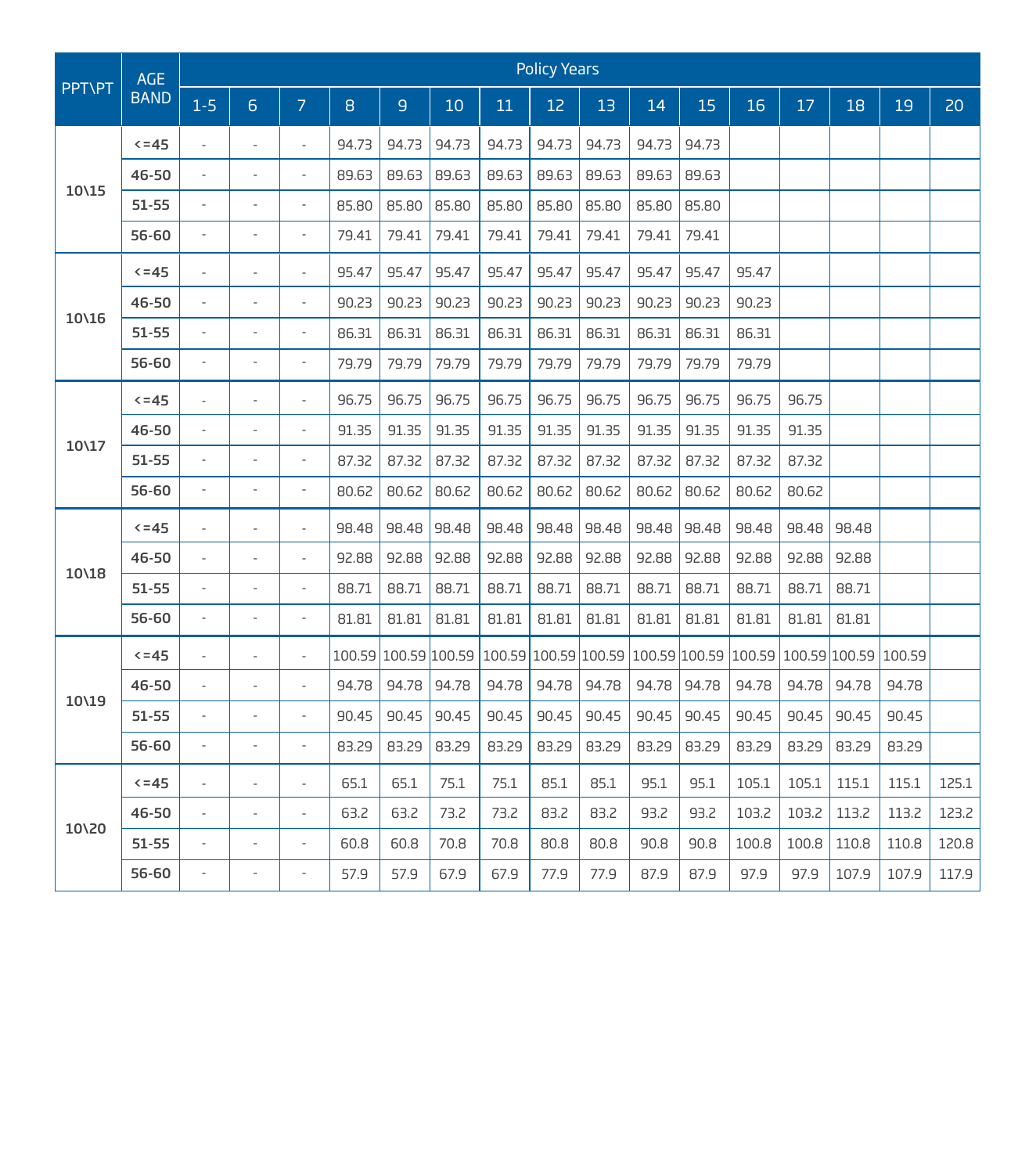# J) Guaranteed Surrender Value Factors as percentage of total premiums paid

 Note: This would only be payable once the policy has acquired a guaranteed surrender value. For Guaranteed Maturity option

| Policy<br>Year |                   |       |       |       |       | <b>Policy Term</b> |                                                                                      |       |       |       |          |
|----------------|-------------------|-------|-------|-------|-------|--------------------|--------------------------------------------------------------------------------------|-------|-------|-------|----------|
|                | 10 years 11 years |       |       |       |       |                    | 12 years  13 years   14 years   15 years   16 years   17 years   18 years   19 years |       |       |       | 20 years |
| 1              | 0%                | $0\%$ | $0\%$ | $0\%$ | $0\%$ | $0\%$              | 0%                                                                                   | $0\%$ | $0\%$ | $0\%$ | $0\%$    |
| 2              | 30%               | 30%   | 30%   | 30%   | 30%   | 30%                | 30%                                                                                  | 30%   | 30%   | 30%   | 30%      |
| З              | 35%               | 35%   | 35%   | 35%   | 35%   | 35%                | 35%                                                                                  | 35%   | 35%   | 35%   | 35%      |
| 4              | 50%               | 50%   | 50%   | 50%   | 50%   | 50%                | 50%                                                                                  | 50%   | 50%   | 50%   | 50%      |
| 5              | 50%               | 50%   | 50%   | 50%   | 50%   | 50%                | 50%                                                                                  | 50%   | 50%   | 50%   | 50%      |
| 6              | 50%               | 50%   | 50%   | 50%   | 50%   | 50%                | 50%                                                                                  | 50%   | 50%   | 50%   | 50%      |
| $\overline{7}$ | 50%               | 50%   | 50%   | 50%   | 50%   | 50%                | 50%                                                                                  | 50%   | 50%   | 50%   | 50%      |
| 8              | 75%               | 75%   | 75%   | 75%   | 75%   | 75%                | 75%                                                                                  | 75%   | 75%   | 75%   | 75%      |
| $\mathsf{G}$   | 90%               | 75%   | 75%   | 75%   | 75%   | 75%                | 75%                                                                                  | 75%   | 75%   | 75%   | 75%      |
| 10             | 90%               | 90%   | 75%   | 75%   | 75%   | 90%                | 90%                                                                                  | 90%   | 90%   | 90%   | 90%      |
| 11             |                   | 90%   | 90%   | 90%   | 90%   | 90%                | 90%                                                                                  | 90%   | 90%   | 90%   | 100%     |
| 12             |                   |       | 90%   | 90%   | 90%   | 90%                | 90%                                                                                  | 90%   | 90%   | 100%  | 100%     |
| 13             |                   |       |       | 90%   | 90%   | 90%                | 90%                                                                                  | 90%   | 100%  | 100%  | 100%     |
| 14             |                   |       |       |       | 90%   | 90%                | 90%                                                                                  | 100%  | 100%  | 100%  | 100%     |
| 15             |                   |       |       |       |       | 90%                | 100%                                                                                 | 100%  | 100%  | 100%  | 100%     |
| 16             |                   |       |       |       |       |                    | 100%                                                                                 | 100%  | 100%  | 100%  | 100%     |
| 17             |                   |       |       |       |       |                    |                                                                                      | 100%  | 100%  | 100%  | 100%     |
| 18             |                   |       |       |       |       |                    |                                                                                      |       | 100%  | 100%  | 100%     |
| 19             |                   |       |       |       |       |                    |                                                                                      |       |       | 100%  | 100%     |
| 20             |                   |       |       |       |       |                    |                                                                                      |       |       |       | 100%     |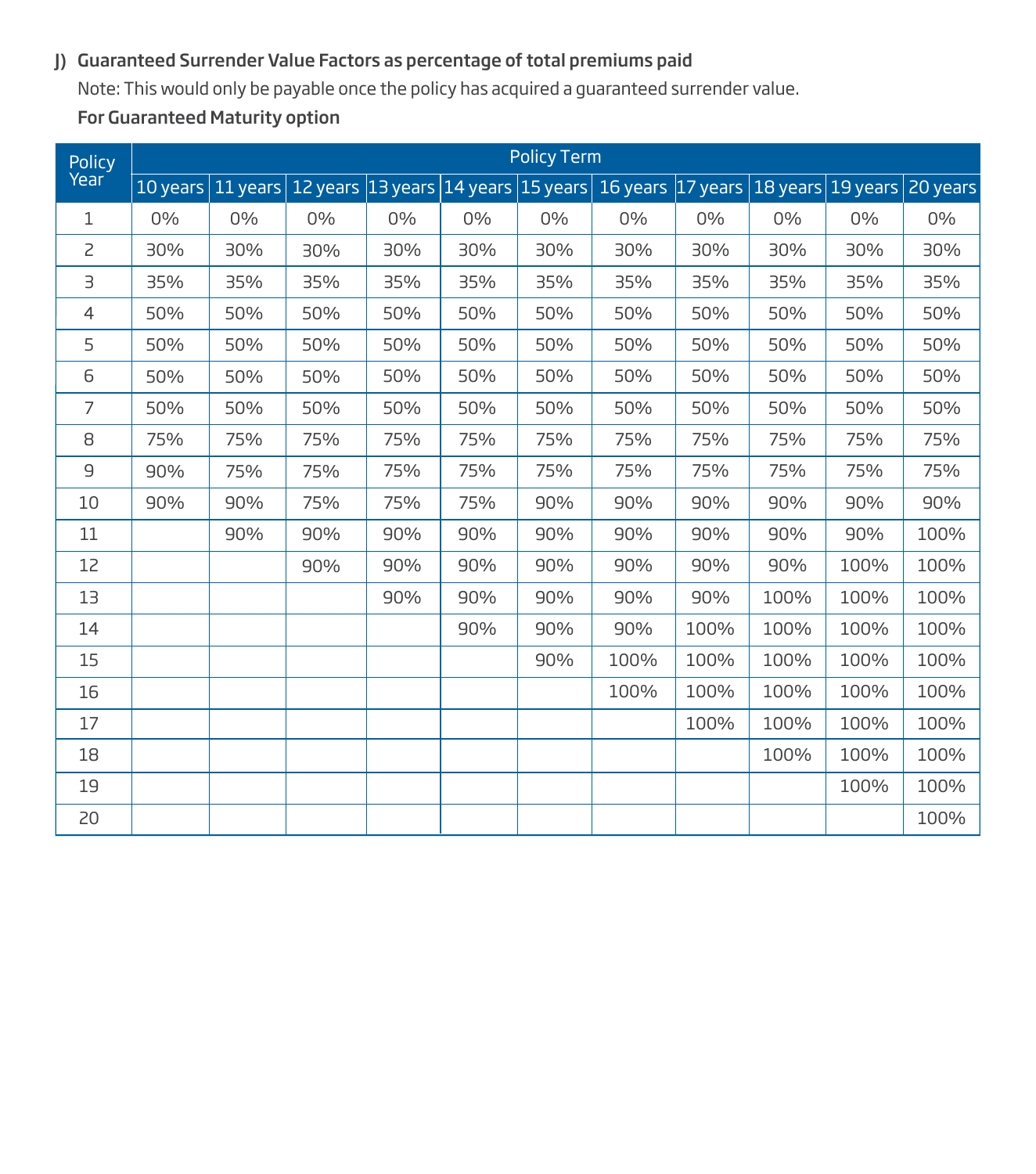# Guaranteed Surrender Value (GSV) Factor for Accrued Guaranteed Additions is 30%

(applicable for Guaranteed Maturity Option)

# For Guaranteed Income Option

| Policy         |         |         |         |            |      | <b>Policy Term</b> |                                                                |       |       |      |       |
|----------------|---------|---------|---------|------------|------|--------------------|----------------------------------------------------------------|-------|-------|------|-------|
| Year           | 7 years | 8 years | 9 years | $10$ years |      |                    | 11 years 12 years 13 years 14 years 15 years 16 years 17 years |       |       |      |       |
| $\mathbf{1}$   | $0\%$   | $0\%$   | $0\%$   | $0\%$      | 0%   | $0\%$              | $0\%$                                                          | $0\%$ | $0\%$ | 0%   | $0\%$ |
| $\overline{c}$ | 30%     | 30%     | 30%     | 30%        | 30%  | 30%                | 30%                                                            | 30%   | 30%   | 30%  | 30%   |
| З              | 35%     | 35%     | 35%     | 35%        | 35%  | 35%                | 35%                                                            | 35%   | 35%   | 35%  | 35%   |
| $\overline{4}$ | 50%     | 50%     | 50%     | 50%        | 50%  | 50%                | 50%                                                            | 50%   | 50%   | 50%  | 50%   |
| 5              | 50%     | 50%     | 50%     | 50%        | 50%  | 50%                | 50%                                                            | 50%   | 50%   | 50%  | 50%   |
| 6              | 90%     | 75%     | 50%     | 50%        | 50%  | 50%                | 50%                                                            | 50%   | 50%   | 50%  | 50%   |
| $\overline{7}$ | 90%     | 90%     | 75%     | 50%        | 50%  | 50%                | 50%                                                            | 50%   | 50%   | 50%  | 50%   |
| 8              |         | 90%     | 90%     | 75%        | 75%  | 75%                | 75%                                                            | 75%   | 75%   | 75%  | 75%   |
| 9              |         |         | 90%     | 90%        | 90%  | 75%                | 75%                                                            | 75%   | 75%   | 75%  | 75%   |
| 10             |         |         |         | 90%        | 90%  | 90%                | 90%                                                            | 90%   | 90%   | 90%  | 90%   |
| 11             |         |         |         |            | 100% | 90%                | 90%                                                            | 90%   | 90%   | 90%  | 90%   |
| 12             |         |         |         |            |      | 100%               | 90%                                                            | 90%   | 90%   | 90%  | 90%   |
| 13             |         |         |         |            |      |                    | 100%                                                           | 90%   | 90%   | 90%  | 90%   |
| 14             |         |         |         |            |      |                    |                                                                | 100%  | 90%   | 90%  | 90%   |
| 15             |         |         |         |            |      |                    |                                                                |       | 100%  | 90%  | 90%   |
| 16             |         |         |         |            |      |                    |                                                                |       |       | 100% | 90%   |
| 17             |         |         |         |            |      |                    |                                                                |       |       |      | 100%  |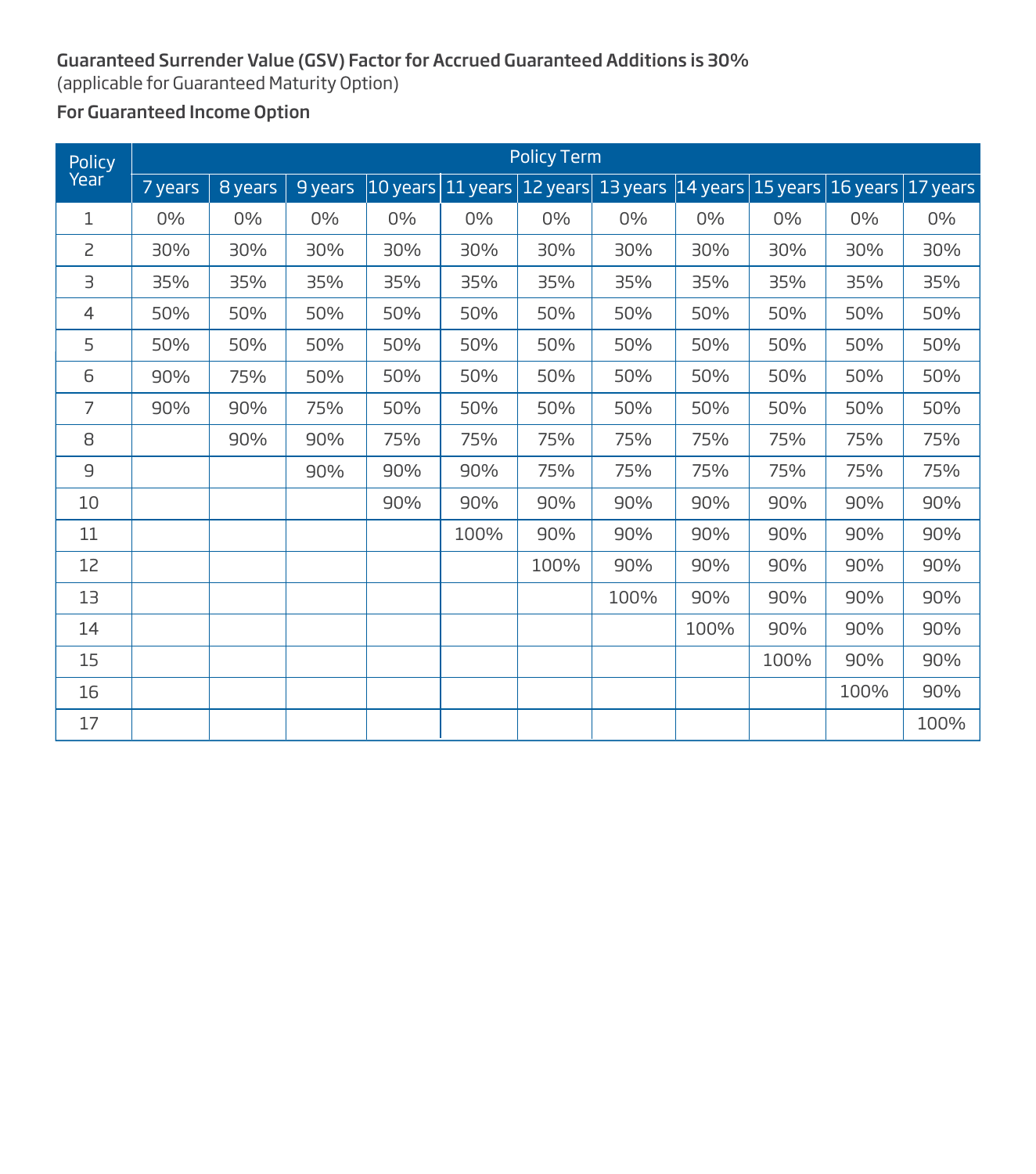# For Life Long Income option

| Policy<br>Year | Premium Payment Term |         |          |          |  |  |  |  |  |
|----------------|----------------------|---------|----------|----------|--|--|--|--|--|
|                | 5 years              | 6 years | 10 years | 12 years |  |  |  |  |  |
| $\mathbf{1}$   | 0%                   | $0\%$   | 0%       | 0%       |  |  |  |  |  |
| $\overline{c}$ | 30%                  | 30%     | 30%      | 30%      |  |  |  |  |  |
| З              | 35%                  | 35%     | 35%      | 35%      |  |  |  |  |  |
| 4              | 50%                  | 50%     | 50%      | 50%      |  |  |  |  |  |
| 5              | 90%                  | 50%     | 50%      | 50%      |  |  |  |  |  |
| 6              | 90%                  | 90%     | 50%      | 50%      |  |  |  |  |  |
| $\overline{7}$ |                      | 90%     | 50%      | 50%      |  |  |  |  |  |
| 8              |                      |         | 75%      | 75%      |  |  |  |  |  |
| $\overline{9}$ |                      |         | 75%      | 75%      |  |  |  |  |  |
| 10             |                      |         | 90%      | 90%      |  |  |  |  |  |
| 11             |                      |         | 90%      | 90%      |  |  |  |  |  |
| 12             |                      |         |          | 90%      |  |  |  |  |  |
| 13             |                      |         |          | 100%     |  |  |  |  |  |

# For Long Term Income Option

| Policy<br>Year | <b>Policy Term</b> |         |         |         |         |          |          |          |          |  |
|----------------|--------------------|---------|---------|---------|---------|----------|----------|----------|----------|--|
|                | 5 years            | 6 years | 7 years | 8 years | 9 years | 10 years | 11 years | 12 years | 13 years |  |
| 1              | 0%                 | 0%      | $0\%$   | 0%      | $0\%$   | 0%       | $0\%$    | $0\%$    | $0\%$    |  |
| $\overline{c}$ | 30%                | 30%     | 30%     | 30%     | 30%     | 30%      | 30%      | 30%      | 30%      |  |
| З              | 35%                | 35%     | 35%     | 35%     | 35%     | 35%      | 35%      | 35%      | 35%      |  |
| $\overline{4}$ | 90%                | 50%     | 50%     | 50%     | 50%     | 50%      | 50%      | 50%      | 50%      |  |
| 5              | 90%                | 90%     | 50%     | 50%     | 50%     | 50%      | 50%      | 50%      | 50%      |  |
| 6              |                    | 90%     | 90%     | 75%     | 50%     | 50%      | 50%      | 50%      | 50%      |  |
| 7              |                    |         | 90%     | 90%     | 75%     | 50%      | 50%      | 50%      | 50%      |  |
| 8              |                    |         |         | 90%     | 90%     | 75%      | 75%      | 75%      | 75%      |  |
| $\overline{9}$ |                    |         |         |         | 90%     | 90%      | 75%      | 75%      | 75%      |  |
| 10             |                    |         |         |         |         | 90%      | 90%      | 90%      | 90%      |  |
| 11             |                    |         |         |         |         |          | 90%      | 90%      | 90%      |  |
| 12             |                    |         |         |         |         |          |          | 90%      | 90%      |  |
| 13             |                    |         |         |         |         |          |          |          | 100%     |  |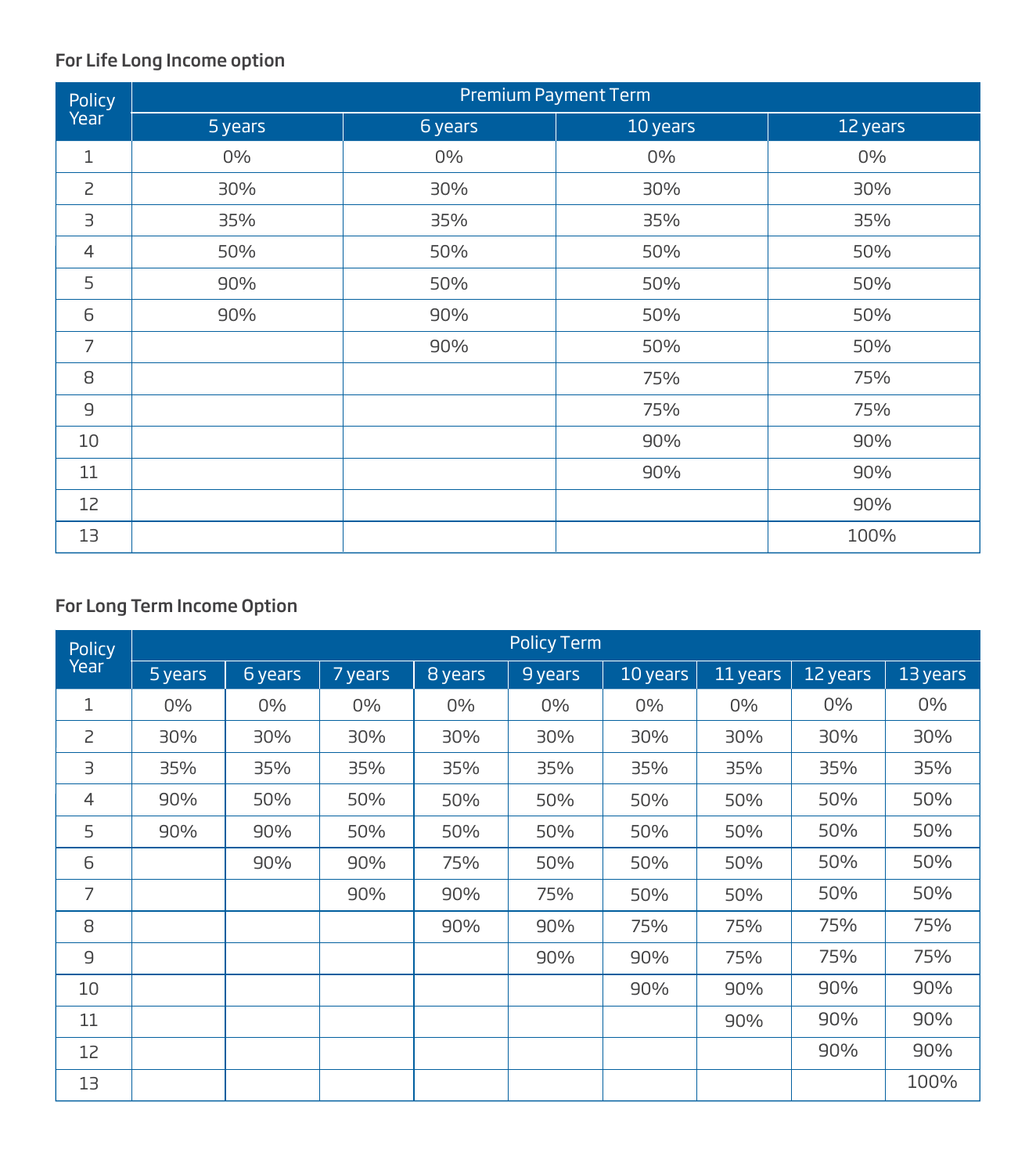# K) Nomination as per Section 39 of the Insurance Act 1938 as amended from time to time:

- 1) The policyholder of a life insurance on his own life may nominate a person or persons to whom money secured by the policy shall be paid in the event of his death.
- 2) Where the nominee is a minor, the policyholder may appoint any person to receive the money secured by the policy in the event of policyholder's death during the minority of the nominee. The manner of appointment to be laid down by the insurer.
- 3) Nomination can be made at any time before the maturity of the policy.
- 4) Nomination may be incorporated in the text of the policy itself or may be endorsed on the policy communicated to the insurer and can be registered by the insurer in the records relating to the policy.
- 5) Nomination can be cancelled or changed at any time before policy matures, by an endorsement or a further endorsement or a will as the case may be.
- 6) A notice in writing of Change or Cancellation of nomination must be delivered to the insurer for the insurer to be liable to such nominee. Otherwise, insurer will not be liable if a bonafide payment is made to the person named in the text of the policy or in the registered records of the insurer.
- 7) Fee to be paid to the insurer for registering change or cancellation of a nomination can be specified by the Authority through Regulations.
- 8) A transfer or assignment made in accordance with Section 38 shall automatically cancel the nomination except in case of assignment to the insurer or other transferee or assignee for purpose of loan or against security or its reassignment after repayment. In such case, the nomination will not get cancelled to the extent of insurer's or transferee's or assignee's interest in the policy. The nomination will get revived on repayment of the loan.
- 9) The provisions of Section 39 are not applicable to any life insurance policy to which Section 6 of Married Women's Property Act, 1874 applies or has at any time applied except where before or after Insurance Laws (Amendment) Act 2015, a nomination is made in favour of spouse or children or spouse and children whether or not on the face of the policy it is mentioned that it is made under Section 39. Where nomination is intended to be made to spouse or children or spouse and children under Section 6 of MWP Act, it should be specifically mentioned on the policy. In such a case only, the provisions of Section 39 will not apply.

# L) Assignment as per Section 38 of the Insurance Act 1938 as amended from time to time:

- 1) This policy may be transferred/assigned, wholly or in part, with or without consideration.
- 2) An Assignment may be effected in a policy by an endorsement upon the policy itself or by a separate instrument under notice to the Insurer.
- 3) The instrument of assignment should indicate the fact of transfer or assignment and the reasons for the assignment or transfer, antecedents of the assignee and terms on which assignment is made.
- 4) The assignment must be signed by the transferor or assignor or duly authorized agent and attested by at least one witness.
- 5) The transfer or assignment shall not be operative as against an Insurer until a notice in writing of the transfer or assignment and either the said endorsement or instrument itself or copy there of certified to be correct by both transferor and transferee or their duly authorized agents have been delivered to the Insurer.
- 6) Fee to be paid for assignment or transfer can be specified by the Authority through Regulations.
- 7) On receipt of notice with fee, the Insurer should Grant a written acknowledgement of receipt of notice. Such notice shall be conclusive evidence against the insurer of duly receiving the notice.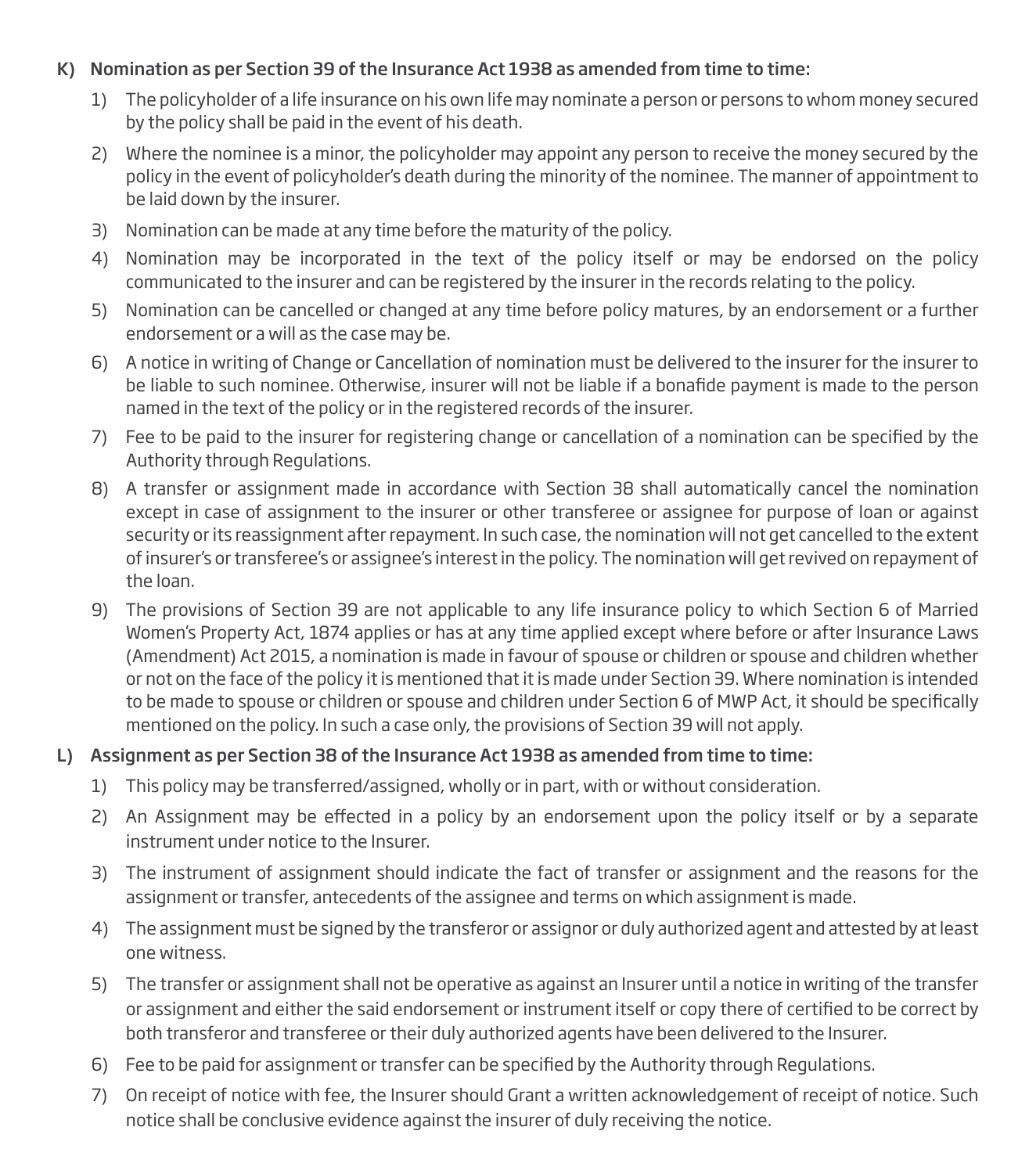- 8) The Insurer may accept or decline to act upon any transfer or assignment or endorsement, if it has sufficient reasons to believe that it is (a) not bonafide or (b) not in the interest of the policyholder or (c) not in public interest or (d) is for the purpose of trading of the insurance policy.
- 9) In case of refusal to act upon the endorsement by the Insurer, any person aggrieved by the refusal may prefer a claim to IRDAI within 30 days of receipt of the refusal letter from the Insurer.

Section F (Nomination) and G (Assignment or Transfer) are simplified versions prepared for general information only and hence are not comprehensive. For full texts of these sections please refer to Section 38 and Section 39 of the Insurance Act, 1938 as amended by The Insurance Laws (Amendment) Act, 2015.

# M) Prohibition of Rebates: In accordance with Section 41 of the Insurance Act, 1938 as amended from time to time:

- 1) No person shall allow or offer to allow, either directly or indirectly, as an inducement to any person to take out or renew or continue an insurance in respect of any kind of risk relating to lives or property in India, any rebate of the whole or part of the commission payable or any rebate of the premium shown on the policy, nor shall any person taking out or renewing or continuing a policy accept any rebate, except such rebate as may be allowed in accordance with the published prospectuses or tables of the insurer.
- 2) Any person making default in complying with the provisions of this section shall be liable for a penalty which may extend to ten lakh rupees.

# N) Non-Disclosure: In accordance with Section 45 of the Insurance Act, 1938 as amended from time to time:

- 1) No policy of life insurance shall be called in question on any ground whatsoever after the expiry of three years from the date of the policy, i.e., from the date of issuance of the policy or the date of commencement of risk or the date of revival of the policy or the date of the rider to the policy, whichever is later.
- 2) A policy of life insurance may be called in question at any time within three years from the date of issuance of the policy or the date of commencement of risk or the date of revival of the policy or the date of the rider to the policy, whichever is later, on the ground of fraud: Provided that the insurer shall have to communicate in writing to the insured or the legal representatives or nominees or assignees of the insured the grounds and materials on which such decision is based.
- 3) Notwithstanding anything contained in sub-section (2), no insurer shall repudiate a life insurance policy on the ground of fraud if the insured can prove that the mis-statement of or suppression of a material fact was true to the best of his knowledge and belief or that there was no deliberate intention to suppress the fact or that such mis-statement of or suppression of a material fact are within the knowledge of the insurer: Provided that in case of fraud, the onus of disproving lies upon the beneficiaries, in case the policyholder is not alive.
- 4) A policy of life insurance may be called in question at any time within three years from the date of issuance of the policy or the date of commencement of risk or the date of revival of the policy or the date of the rider to the policy, whichever is later, on the ground that any statement of or suppression of a fact material to the expectancy of the life of the insured was incorrectly made in the proposal or other document on the basis of which the policy was issued or revived or rider issued: Provided that the insurer shall have to communicate in writing to the insured or the legal representatives or nominees or assignees of the insured the grounds and materials on which such decision to repudiate the policy of life insurance is based: Provided further that in case of repudiation of the policy on the ground of misstatement or suppression of a material fact, and not on the ground of fraud, the premiums collected on the policy till the date of repudiation shall be paid to the insured or the legal representatives or nominees or assignees of the insured within a period of ninety days from the date of such repudiation.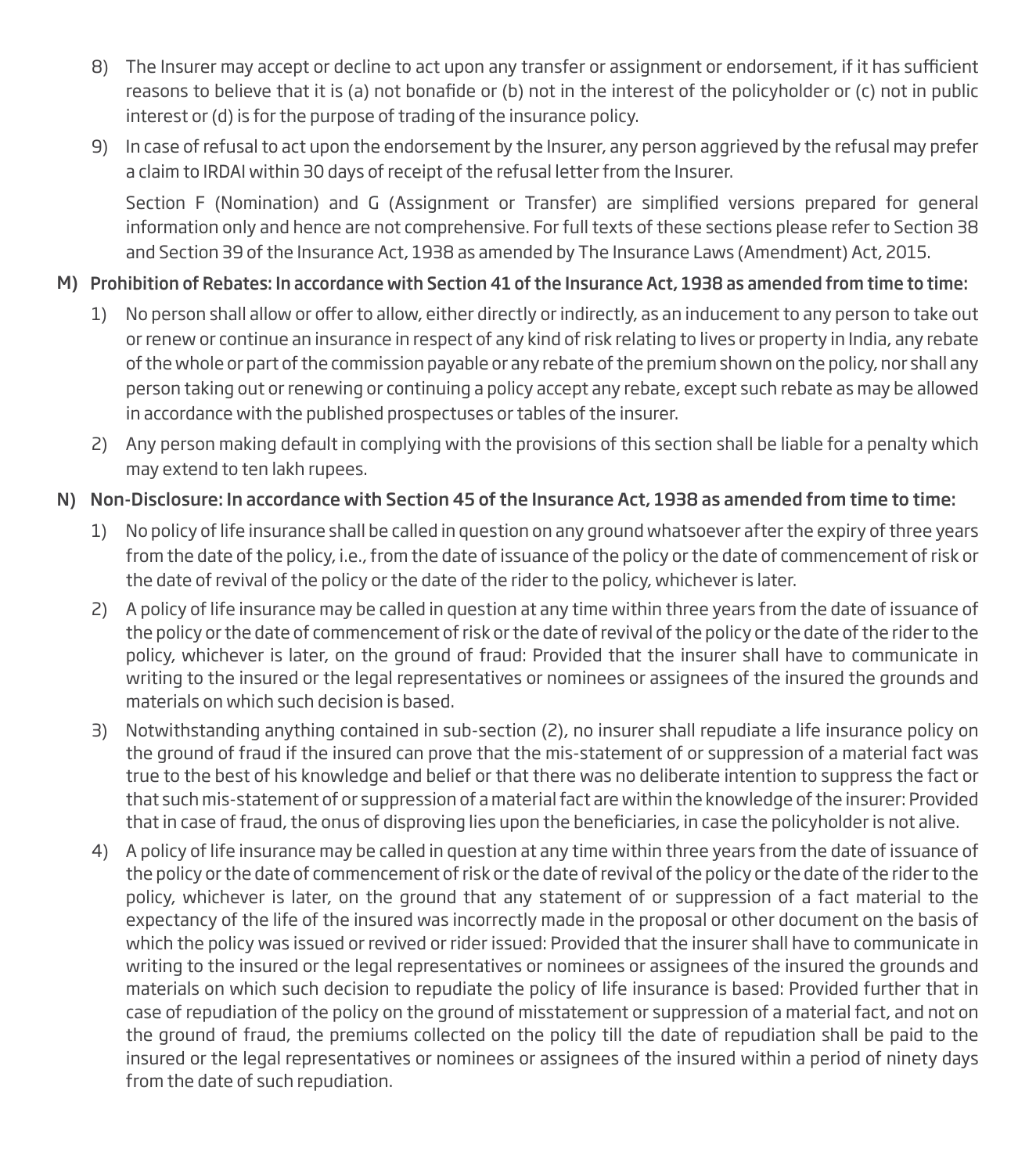- 5) Nothing in this section shall prevent the insurer from calling for proof of age at any time if he is entitled to do so, and no policy shall be deemed to be called in question merely because the terms of the policy are adjusted on subsequent proof that the age of the Life Insured was incorrectly stated in the proposal.
- O) In case of fraud or misrepresentation including non-disclosure of any material facts, the Policy shall be cancelled immediately and the Surrender Value shall be payable, subject to the fraud or misrepresentation being established in accordance with Section 45 of the Insurance Act, 1938, as amended from time to time.

# P) Taxes:

# Indirect Taxes

Taxes and levies as applicable shall be levied as applicable. Any taxes, statutory levy becoming applicable in future may become payable by you by any method including by levy of an additional monetary amount in addition to premium and or charges.

# Direct Taxes

Tax will be deducted at the applicable rate from the payments made under the policy, as per the provisions of the Income Tax Act, 1961, as amended from time to time.

Q) A policyholder can now have his life insurance policies in dematerialized form through a password protected online account called an electronic Insurance Account (eIA). This eIA can hold insurance policies issued from any insurer in dematerialized form, thereby facilitating the policy holder to access his policies on a common online platform. Facilities such as online premium payment, changes in address are available through the eIA. Furthermore, you would not be required to provide any KYC documents for any future policy purchase with any insurer. For more information on eIA visit http://www.hdfclife.com/customer-service/life-insurance-policy-dematerialization